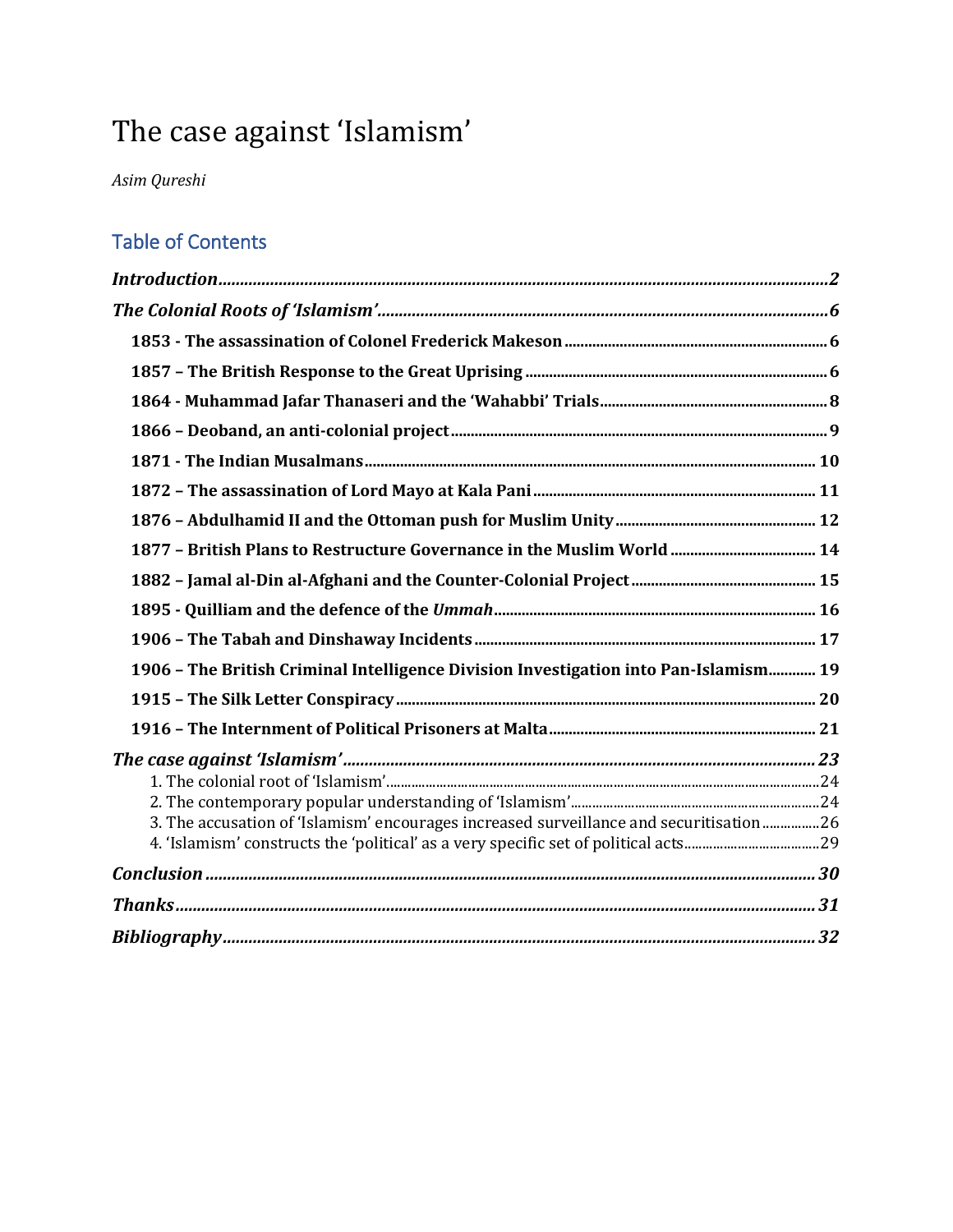## <span id="page-1-0"></span>**Introduction**

The word 'Islamism' has come to occupy a central place within the canon of western scholarship when describing Muslims who seek any form of political autonomy or governance that is tied to their faith. In popular narratives in the media, the word is often associated with others giving the impression that it relates to an ever-constant threat posed by Muslims, hence the ubiquity of terms like 'Islamist extremists' or 'violent Islamists'. Within many academic circles, there is an assumption that the word 'Islamist' is a value neutral analytical category used as a descriptor for Muslims who express political ambitions.

This paper will seek to problematise the word 'Islamist', predominantly by highlighting the colonial origins of the word, and the way it was traditionally used as a euphemism for Muslims who were seditious to colonial/imperial interests. Chiefly concerned with a 'Pan-Islamism' movement that sought to politically unify the Muslim world – by recognising the Ottoman Sultanate as being the spiritual and political leader of all Muslims – British officials made a concerted effort to subvert this movement from gaining any hold over their Muslim populations. Colonial era archives reveal that while the British were effective in producing obsequious colonial elites within their territories, they did not fare as well in making a compelling case to the average Muslim living within the Empire – that the concerns of the *ummah* and their political unity with their co-religionists was not centrally important to the common Muslim. Spiritual connectedness of the *ummah* has stood in sharp contrast with the political realities of Muslim governance and political ambition. As Azmi Özcan writes in his seminal work on pan-Islamism,

Theoretically, Islam recognizes no division of geographical boundaries or nationalities among its followers. Therefore, Pan-Islamism in the sense of a union of all Muslims, is in fact as old as Islam itself, finding its roots in the verses of the Qur'an and the traditions of the Prophet. This might be the case in theory, but in reality the circumstances associated with the rapid expansion of Islam did not even allow a realization of cultural unity, let alone one of political unity.<sup>1</sup>

Özcan's work highlights well how colonial fears of 'pan-Islamism' presented these political connections as something new, but that from the sixteenth century, regional powers had sought the protection and support of the Ottoman Sultan based on the notion of *Ittihad-i Islam* – bringing Muslim rulers in India, Central Asia and Southeast Asia into their concern.<sup>2</sup>

This paper does not seek to tread over old ground, nor does it seek to make a case for Muslim political unity as so effectively done by Ovamir Anjum in his piece 'Who Wants the Caliphate?'. That work is being discussed and debated, and will, at the very least, allow for new imaginings of what a world for Muslims might look like. What I will take from Anjum's piece though, is the framing for this paper by situating the *ummah* and *caliphate* on a longer and broader timeline than 1870s western anxieties over pan-Islamism,

At a minimum, caliphate means Muslim unity expressed in political terms, and as such, it is hardly an idea Muslims need to reinvent. It is present in every Qur'anic lesson on social existence, every Prophetic teaching, and every Friday sermon to this day. Throughout history, Muslims have agreed on the need for a political actualization of this idea; it not only predated Islamic law but was a

<sup>1</sup> Özcan A. (1997) *Pan-Islamism: Indian Muslims, the Ottomans & Britain* (1877-1924), Brill, p.23

<sup>2</sup> Ibid, pp.23-24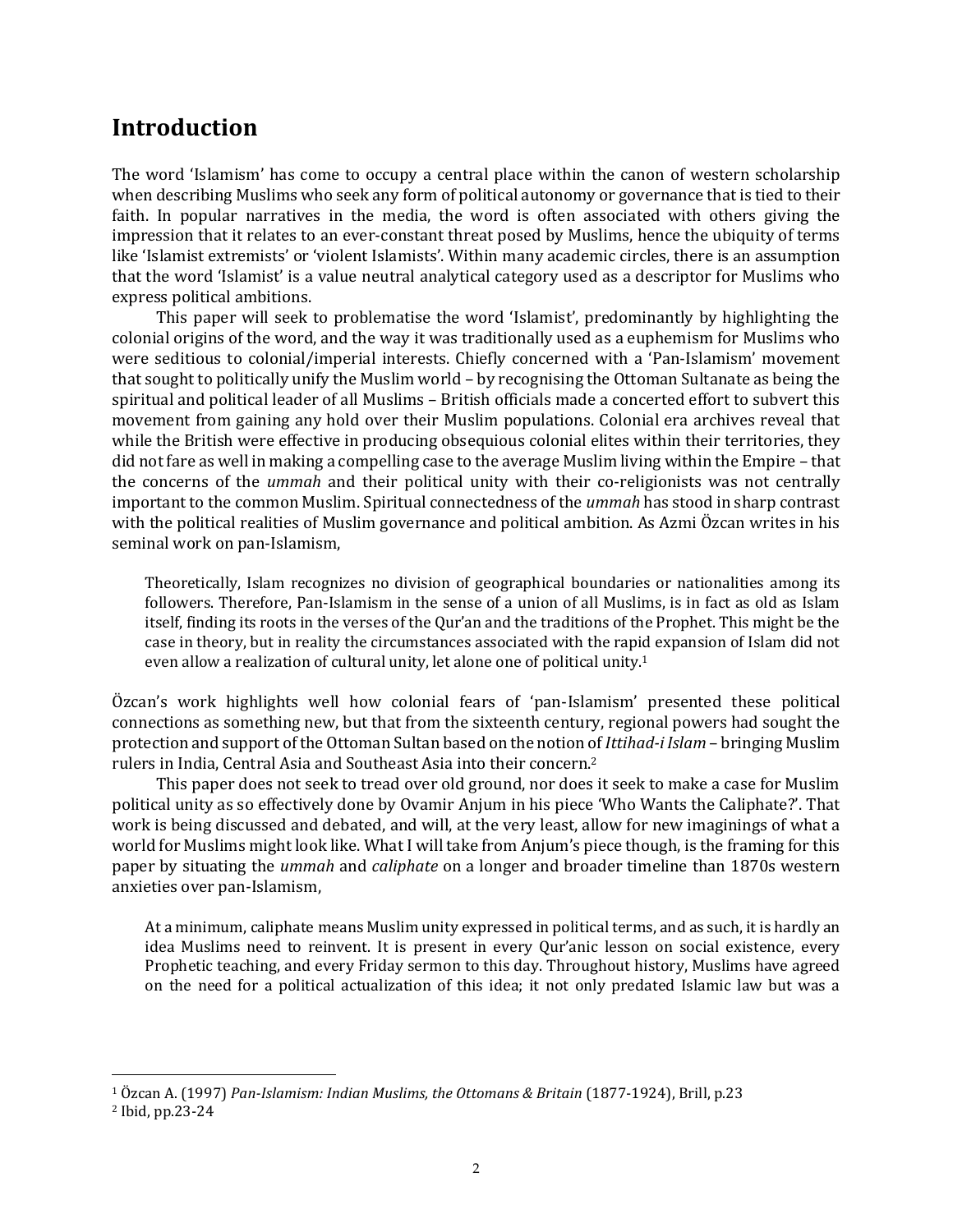condition of its birth and coherence. In reality, the caliphate did not always include all Muslim regions, and the idea of a total pan-Islamic unity has been an aspiration only rarely attained.<sup>3</sup>

With that said, this paper's focus will be on the ways in which 'pan-Islamism' (and 'Islamism' in a contemporary context) was securitised to the extent that it signifies little more than the notion of a Muslim threat to European political and colonial ambitions. Over the course of this essay, I will seek to highlight how colonial administrations engaged with Muslim political concerns, but also how they engaged with the faith itself. What I hope will become evident by the end of this paper, is the idea that use of the word 'Islamism' produces a false political dichotomy, which allows the use of religious discourse in order to maintain the status quo of despotic nation states but casts the use of religious discourse to conceive of alternative realities as not only politically seditious, but religiously heretical.

In his 'Recalling the Caliphate' Salman Sayyid informs us that 'Islamism' is the desire to, *"establish a political order centred on the name of Islam."* Sayyid differs from colonial Orientalists in his view that 'Islamism' is a, "*constellation of political projects that seek to position Islam in the centre of any social order,"* rather than being a specific ideology or distortion of Islam.<sup>4</sup> Immediately following these contentions around the word 'Islamism', Sayyid suggests that the work of decolonisation is the project of 'Islamism' itself, as it seeks to unravel the colonial dominance of the West.<sup>5</sup> Wael Hallaq takes a different approach. Unlike Sayyid, he believes that 'Islamism' replicates the structures of modernity in a way that does not permit it to ever truly be subversive to the central domains of Euro-America, for example in an 'Islamic finance' system that is not in any, *"structural way different from the central domain of modern capitalism."* <sup>6</sup> For Hallaq, 'Islamism' is in a dialectical relationship with western modernity, and so such modern projects are inhibited in their ability to be truly decolonial.<sup>7</sup>

The work of Sayyid and Hallaq is important, but I wonder to what extent it is possible to decentre from a West where the frame of 'Islamism' remains predominantly a pejorative term for those who concern themselves in the affairs of the *ummah*. Further still, it is my contention that while less measurable in terms of a material project, the very notion of spiritual concern for the well-being of other Muslims around the world is the basis for any understanding of the well-being of the *ummah*, rather than in the existence of a political outcome, or the efficacy of any particular action. It is in this concern – tied to an understanding of worshipping Allah<sup>8</sup> – that will continually provide the foundational block of subversion to ideologies or systems of governance that seek to foster and maintain divisions between Muslims.

My desire to push Sayyid's work further, and to reject the use of the word 'Islamism' is precisely located in one of his own central critiques of Western uses of the term,

The various attacks on Islamism on the grounds of its purported essentialism are only possible by evoking an essentialist notion of the Western enterprise, which is able to uncover the Western essence even in the most determinedly anti-Western discourse. The conceit in which the West is universal and the non-West is particular animates many of the Enlightenment fundamentalists. The

<sup>3</sup> Anjum O. (2019) *Who Wants the Caliphate?*, Yaqeen Institute[, https://yaqeeninstitute.org/ovamiranjum/who](https://yaqeeninstitute.org/ovamiranjum/who-wants-the-caliphate)[wants-the-caliphate](https://yaqeeninstitute.org/ovamiranjum/who-wants-the-caliphate)

<sup>4</sup> Sayyid S. (2014) *Recalling the Caliphate: Decolonization and world order*, Hurst & Co, p.9 <sup>5</sup> Ibid, p.10

<sup>6</sup> Hallaq W.B. (2018) *Restating Orientalism: A critique of modern knowledge*, Columbia University Press, p.274fn28

<sup>7</sup> Ibid, p.274fn28

<sup>8</sup> Worshipping here references Prophetic statements that relate to Muslims not truly believing until concern for other Muslims is on their mind. There is a plethora of such statements within the traditions of the Prophet Muhammad (saws).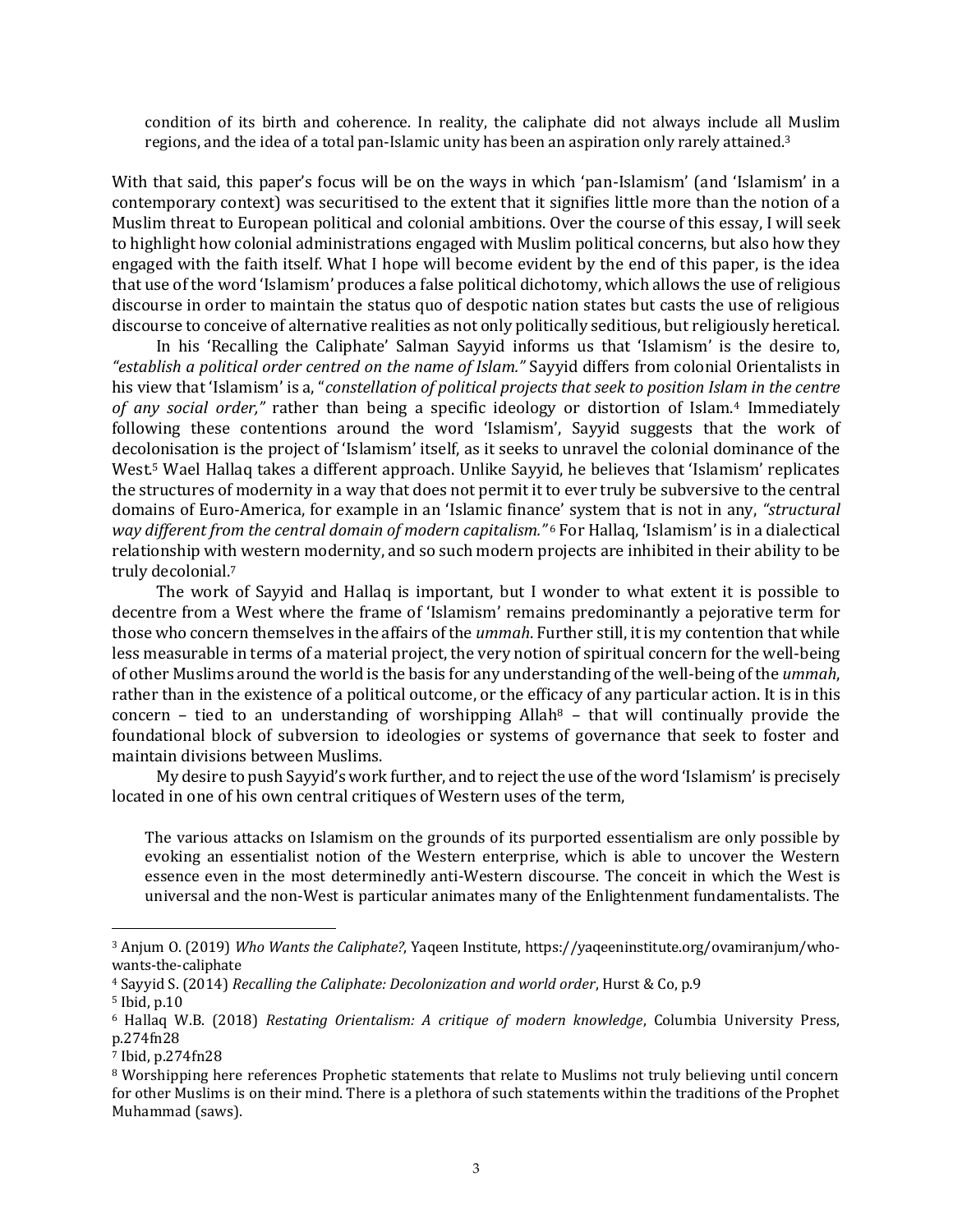universal can no longer be a euphemism for the Western project, nor can the particular be simply considered nothing more than the periphery of the West. The continuing presence of various Islamist groups (and various other movements) indicates that the West can no longer be the uncontested template by which we give shape to the world. One of the reasons that Islamism is seen as a disruptive force is that it fails to accept this juridical role of the West. Many of the critics of Islamism are often merely content to try and reinscribe a de facto Western hegemony in the guise of universalism, instead of recognising that there is a need to develop different language games that do not presuppose the juridical function of the West, especially juridical functions that come armed with a panoply of colonial violation and violence. 9

It is precisely in the last sentence of these words from Sayyid that this piece proposes a scrapping of the use of 'Islamism' – particularly due to its place within the edifice of colonial violation and violence. A search through Hansard of British Parliamentary debates around words such as 'Islamism' and 'pan-Islamism' reveal British concerns about Muslims engaged in discussions of the *ummah* were seen as seditious. A graphical view of these debates presents spikes in two particular periods, an increased discussion around the Great Rebellion of 1857 in India, and then again in the contemporary period after al-Qaeda's attack on the US on 11 September 2001.



(Hansard search for 'Islamism', 2021)

The trend of British concerns around 'Islamism' and 'pan-Islamism' being tied to Muslim organising around the *ummah* presenting an 'existential threat' is reinforced in an Ngram analysis of the Google Book archive that permits an analysis of their digitised content from 1800 to 2019. Replicating the debates within Parliament, we see heightened concerns in the period of the mid-1800s, and then again in the contemporary period.



<sup>9</sup> Sayyid, *Recalling the Caliphate*, p.61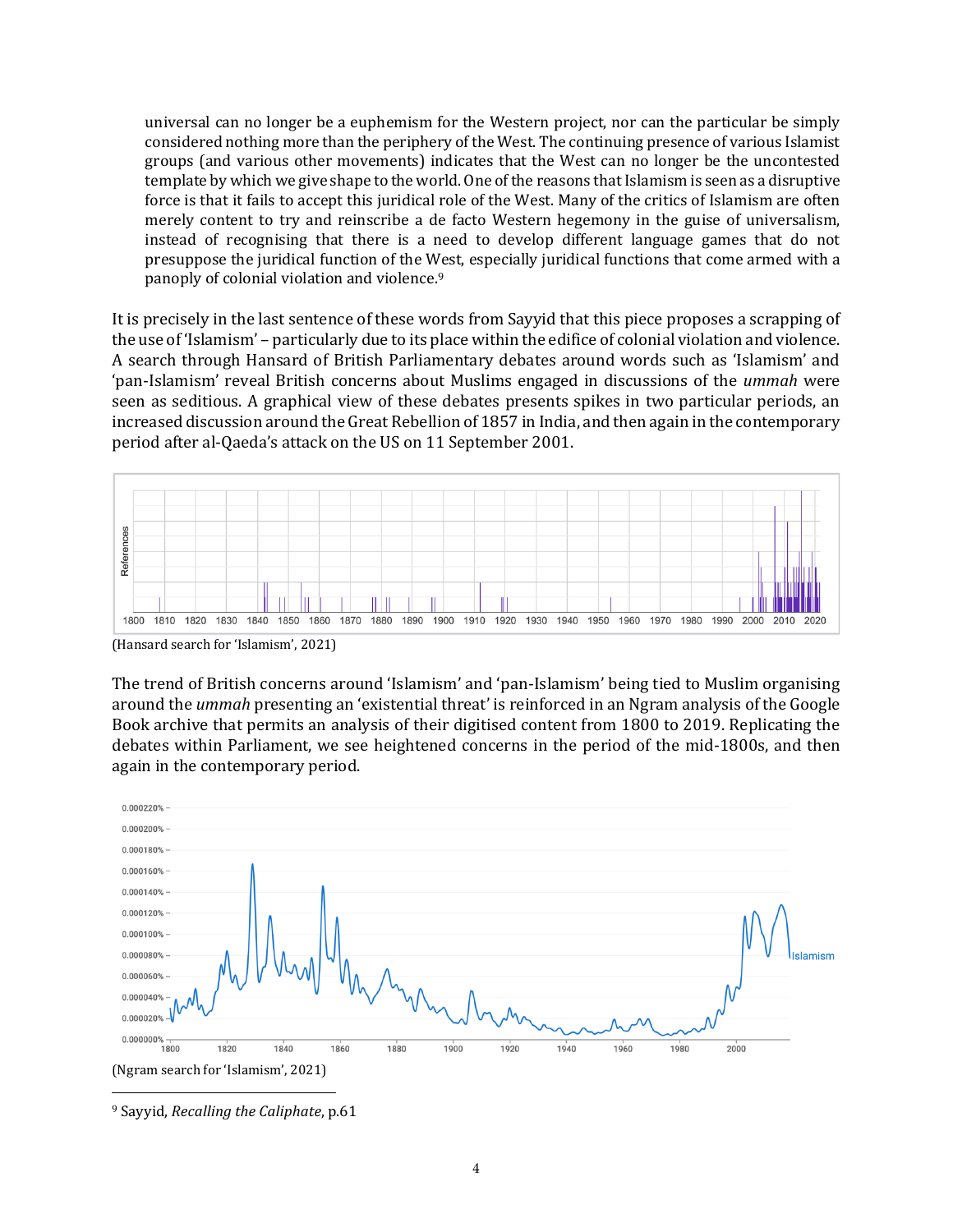While not all uses of the word 'Islamism' in the earlier periods were pejorative, when invoked as part of the formula 'pan-Islamism', it took on the meaning of a threat. This began before the Ottoman project to politically unify the *ummah*, but it was from the 1870s onwards that 'Islamism' really took on its pejorative meaning. The 1876 government-commissioned Hunter Review on the loyalties of Indian Muslims to the Queen is emblematic of how the notion of an *ummahwiy* connection between Muslims came to be pathologised as seditious to British political interests, with 'Islamism' and 'pan-Islamism' being presented as a perversion of 'true Islam'. These same colonial narratives have come to be almost verbatim repeated in the post 9/11 context, as Muslim belief is problematised by policymakers. One example of this comes in a discussion on Muslim faith schools in 2006 from British parliamentarian, Paul Goodman,

As I see it, there are three features of Islamism. One is the extreme distinction that it draws between what it calls the "house of Islam" and the "house of war". I understand that it is not a feature of mainstream Muslim thought. Secondly, the Islamists argue that the loyalty of Muslims is primarily, politically, to the umma—the body of Muslims worldwide—and not to the country in which they happen to be living. Thirdly, there is the question of the application of the sharia.<sup>10</sup>

Almost in an act of necromancy, Goodman's remarks are eerily reminiscent of WW Hunter's, albeit 130 years apart.

What are the common features of the concerns being expressed around 'Islamism'? To understand the etymology of this word, it is important to study the way it was used in the colonial period, and how it came to occupy such a central role in the way that the dissident and subversive Muslim was constructed. Some might point to the Arabic word *islamiyyun* as an equivalent to 'Islamists' in its common use, but I would argue that the two terms bear little in relation to one another, primarily due to the history and intention that is foundational to the popular use of the latter.

The conservative journalist Peter Oborne summarises my key concern on the use of 'Islamism' well in *The Fate of Abraham: Why the West is Wrong about Islam*,

terms can be used in various combinations as in 'Islamist extremist', 'extreme Islamist', 'Islamist terrorist', etc. Sometimes they are treated as if they were synonyms (i.e. Islamist and extremist). On other occasions, the terms are used as opposites. Thus moderation is opposed to extremism, radical to moderate. I will show how they have been designed to separate 'good' Muslims from 'bad' Muslims. *The effect is to encourage prejudice against all Muslims, along with the belief that Islam itself is an enemy of British and Western society*. <sup>11</sup> [emphasis added]

In what follows, I utilise a series of case studies to think through the implications of the term 'Islamism' by tracing its use throughout the colonial period as 'pan-Islamism', up to its continued usage as 'Islamism' in contemporary times. To do that, it is important to start before the Great Uprising of 1857 in India, and the British response to it.

<sup>10</sup> Hansard (2006) Faith Schools, House of Commons, vol 451, 1 November 2006, [https://hansard.parliament.uk/Commons/2006-11-](https://hansard.parliament.uk/Commons/2006-11-01/debates/06110150000003/FaithSchoolshighlight=islamism#contribution-06110150000293)

[<sup>01/</sup>debates/06110150000003/FaithSchoolshighlight=islamism#contribution-06110150000293](https://hansard.parliament.uk/Commons/2006-11-01/debates/06110150000003/FaithSchoolshighlight=islamism#contribution-06110150000293)

<sup>11</sup> Oborne P. (2022) *The Fate of Abraham: Why the West is Wrong about Islam*, Simon & Schuster, p.16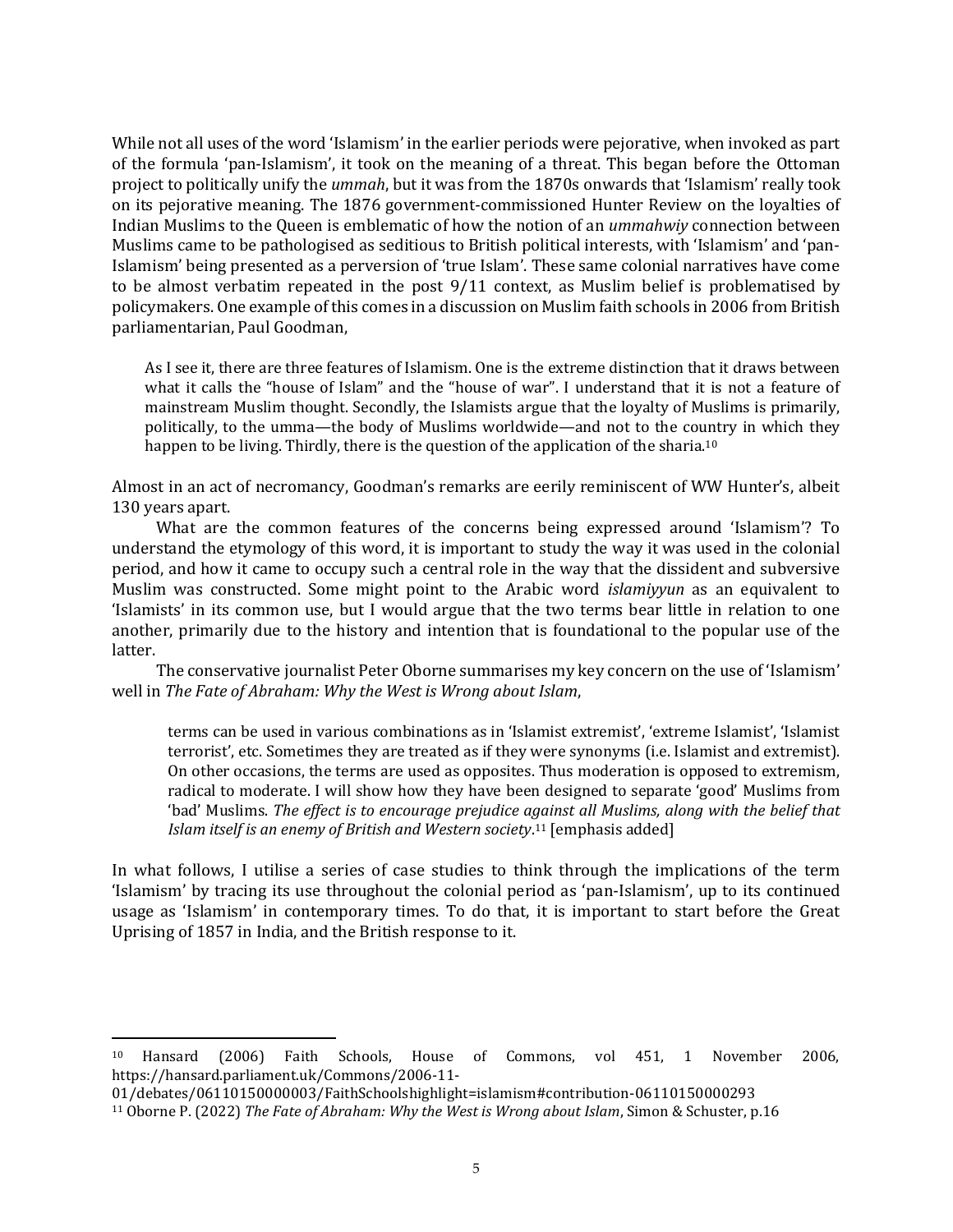# <span id="page-5-0"></span>**The Colonial Roots of 'Islamism'**

#### <span id="page-5-1"></span>1853 - The assassination of Colonel Frederick Makeson

While working on his veranda, Colonel Frederick Makeson, the Commissioner of Peshawar was assassinated on 10 September 1853. Makeson was the most senior British official for the Northwest Frontier Province of India, and thus became a target for political grievance by locals. A Muslim man approached Makeson with a petition, claiming that it needed to be read and as Makeson went to read it, he was stabbed in his chest. It would be another four days before the Commissioner would die of the stab wound.<sup>12</sup>

During his interrogation and trial, the assassin admitted that he lived in the area of Swat, which at the time was outside of British control. His motives were based purely on the notion that he did not want the British to invade his land. The official report into his act concluded that he was a 'religious fanatic' attempting to gain martyrdom.<sup>13</sup> After his trial concluded, the assassin was hung as a common criminal with the exception that afterwards he was cremated and had his ashes thrown into a river. The British argued that they did not want his grave to become a shrine or for it to accrue the perception that he died a martyr.<sup>14</sup>

While the trial concluded the assassin's status as a 'religious fanatic', according to Helen James, there was a deeper underlying history that set this act into motion,

This event followed intimations to the authorities between 1848 and 1852 of a religious organisation consisting of Wahhabis in Patna that was amassing arms, ammunition and men in preparation for a war against the Government of India. Letters and other documents had been seized showing a secret supply route running from Patna to Peshawar via Meerut, Amballa and Rawalpindi, which would enable the conspirators to mount an uprising. Documents from the investigation show that the assassination had been carried out in response to a fatwa, or religious edict, against Colonel Makeson, who had led punitive raids into the NWFP the previous year.<sup>15</sup>

Popular narratives on the fear of 'Wahabbis', 'Islamists' and other 'seditious' Muslims are often framed in relation to the Great Uprising of 1857, and in particular the work of WW Hunter in framing Muslims as particularly problematic to imperial designs. The killing of Makeson reminds us that Muslims across India were not only concerned with how they were directly impacted by the military actions of the British, but how they saw those actions in relation to the existential threat they felt not only to their lives, but also to their faith. Four years later, these tensions would be magnified to an unprecedented degree.

### <span id="page-5-2"></span>1857 – The British Response to the Great Uprising

The first half of the 1800s saw British influence in India dramatically increase as a more permanent British army (that included many Indian sepoys) fought campaigns in Afghanistan (1838-42 and later 1878-80), took control of Sindh (1843), and finally the Punjab (1845-6 and 1848-9).<sup>16</sup> Following that period, a number of assumptions were made about the Muslim 'problem', many of these assumptions

<sup>12</sup> James H. (2009) *The Assassination of Lord Mayo: The 'First' Jihad?*, IJAPS, vol.5, No.2, p.12

<sup>13</sup> Allen C (2006) *God's Terrorists: The Wahhabi Cult and the Hidden Roots of Modern Jihad*, Cambridge, p.24

<sup>14</sup> James, *The Assassination of Lord Mayo,* p.12

<sup>15</sup> Ibid.

<sup>16</sup> James L. (1998) *The Rise and Fall of the British Empire*, p.191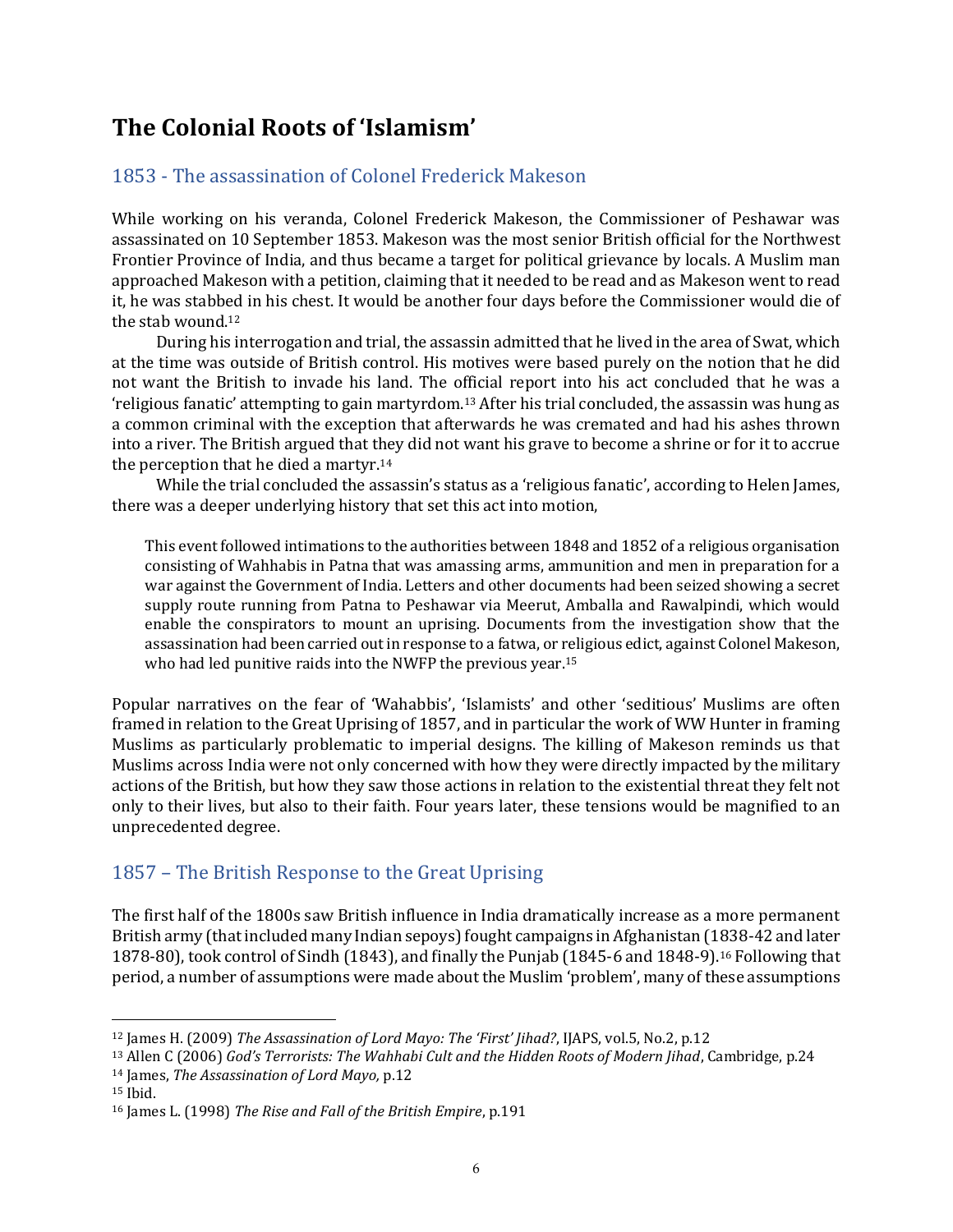being based on the aftermath of the First Indian War of Independence in 1857 – often referred to as the Indian Uprising or the Sepoy/Indian Mutiny.

In many ways, whether based in reality or not, the uprising was very much rooted in the anxieties that both Muslims and Hindus had about the way Christianity was being imposed on them. Policies such as the enabling of Hindu widows to remarry as well as rumours around pig and cow fat contaminating the salt, ghee, sugar and gun cartridges of the sepoys began to feed that wider narrative. According to the Raj historian Lawrence James, the impatience of British officers towards the concerns of the sepoys was a key factor behind their inevitable insurrection. <sup>17</sup> Coupled with the above narrative Anatol Lieven claims that there was an added dimension which presented itself as having a distinctly Muslim nature to it, at least according to the British,

The revolt itself stemmed in part from the British abolition the previous year of Awadh, the last major semi-independent Muslim state in north India. In Lucknow, mutinous soldiers proclaimed the restoration of the Awadh monarchy, and, in Delhi, they made the last Mughal emperor their figurehead. Across much of north India, radical Muslim clerics preached jihad against the British.

In consequence, although a great many Hindus took part in the revolt, the British identified Muslims as the principal force behind it, and British repression fell especially heavily on Muslims and Muslim institutions. The two greatest Muslim cities of north India, Delhi and Lucknow, were ferociously sacked and largely destroyed by the British army and its Punjabi auxiliaries, with many of their leading citizens killed. The last vestiges of the Mughal empire were wound up, and many Muslims dismissed from the British service.<sup>18</sup>

The British had managed to successfully quell the rebellion, but only just. Due to the scale of the rebellion and the extent to which the sepoys had managed to push the British military units, the response by the authorities was inhumane. <sup>19</sup> The particularly brutal response of the British was not simply justified in terms of the uprising itself, but was given an extra impetus due to the rhetoric that accompanied it. False or exaggerated stories were circulated that the Sepoy and Indian insurgents were carrying out mass rapes against English women and girls, with one particular story claiming that 48 English girls had been raped in Delhi.<sup>20</sup> British newspapers were able to report back from India on an almost daily basis due to telegraph services that had been established. The News of World promised its readers the 'fullest and exclusive details of Indian atrocities' developing an anti-Indian sentiment within the British Isles. During a speech at the Cambridge Union, the speaker said of the response,

When the rebellion has been crushed from the Himalayas to Comorin; when every gibbet is red with blood; when every bayonet creaks beneath its ghastly burden; when the ground in front of every cannon is strewn with rags, and flesh, and shattered bone – then talk of mercy.<sup>21</sup>

The response of the British was to treat the Uprising in the same way they had the Irish in their occupation. This approach led to the enactment of the British Indian Police Act of 1861, which according to Lieven produced a paramilitary approach in India, *"charged with holding down a restive population."<sup>22</sup>*

<sup>17</sup> James L (1998) *Raj: The Making and Unmaking of British India*, The Softback Preview, 1998, p.237

<sup>18</sup> Lieven A. (2011) *Pakistan: A hard country*, Allen Lane, pp.49-50

<sup>19</sup> Dalrymple W (2009) *The Last Mughal*, Bloomsbury, pp.4-5

<sup>20</sup> Beckman K R (2003) *Vanishing Women: Magic, Film, and Feminism*, Duke UP, pp.33-34

<sup>21</sup> James, *The Rise and Fall of the British Empire*, p.192

<sup>22</sup> Lieven, *Pakistan: A hard country*, p.95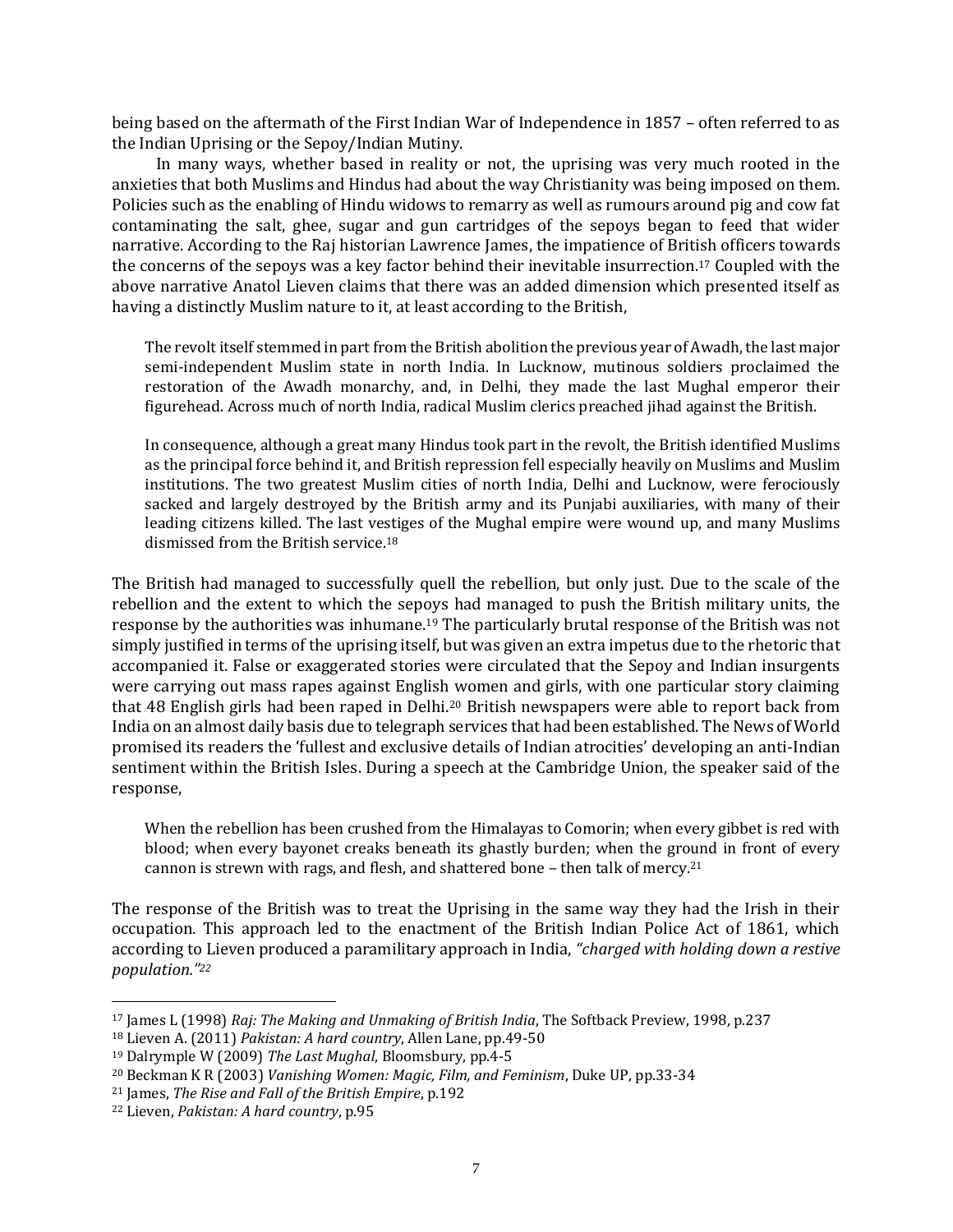In 1857, British concern over 'pan-Islamism' was somewhat Machiavellian in its nature. The British understood the problem a unified Muslim consciousness might prove to them, but were also not beneath seeking theological assistance from Sultan 'Abd al-Majid by requesting a proclamation that Indian Muslim subjects of the Caliphate not join the Uprising as the British were at that point the allies of the Ottomans.<sup>23</sup> According to Joseph Massad,

This was not the first time the British had asked the Ottomans to invoke their caliphal authority. In the context of Napoleon's threat to British rule in India half a century earlier, British diplomats, who took the threat seriously, had interceded with the Ottoman caliph to address Indian Muslims and warn them of the "false promises of the French." Henry Laurens affirms that in doing so "the sultan would thereby engage unawares in pan-Islamism."<sup>24</sup>

Ultimately, the British recognised the power of an idea and a historical reality, of an ummah connected spiritually as well as politically through a common authority. Where it suited them, they were willing to use it in order to repress Muslims for their own needs, but at the same time, they came to understand its potential to subvert their authority. In the post-1857 world, the British view was that Muslim political agitation required specific targeting for repression.

#### <span id="page-7-0"></span>1864 - Muhammad Jafar Thanaseri and the 'Wahabbi' Trials

One of the key accounts of repression of Muslim scholarly figures after the 1857 Uprising comes from Muhammad Jafar Thanesari who wrote *Kala Pani: Tavarikh-e Ajib* (Black Water: A strange history). Thanesari was actively supporting the mujahideen in the Yaghistan border area who had established encampments in order to repel British encroachment into the northern areas of India. He had also been implicated in preaching *jihad* in the mosques of Patna and Delhi encouraging Muslims to fight during the 1857 uprising.<sup>25</sup> Thanesari initially managed to avoid arrest, however on the severe torture of his family and friends, he was eventually tracked to Aligarh where he was detained.<sup>26</sup>

The British authorities took Thanesari to Ambala, where they had convened a special trial system to try those involved with the Uprising and other forms of *jihad* against the British authorities. Immediately on his arrival, he was tortured into informing on others who might be co-conspirators. He refused to comply, even at the threat of hanging.*<sup>27</sup>* In April 1863, Thanesari was brought before the Court of Ambala as his own brother (Muhammad Sa'id) had been turned as an *"approver"* (informant) against him after having been subjected to torture.<sup>28</sup> At the turn of Thanesari's brother to give evidence, he retracted his previous agreement and refused to bear false witness against his own brother, leading to a postponement of the trial. During a lengthy trial where Thanesari was not permitted to call witnesses due to the 'special' status afforded to the court, his counsel attempted to provide whatever defence he could, in particular focusing on Thanesari's activities being outside of any British controlled territories.<sup>29</sup> After a long period of deliberation with British officials, the judge released his judgement on 2 May 1864, condemning the men to death. 30

<sup>23</sup> Massad J.A. (2015) *Islam in Liberalism*, University of Chicago Press, pp.84-85

<sup>24</sup> Ibid.

<sup>25</sup> James, *The Assassination of Lord Mayo*, p.7

<sup>26</sup> Thanesari MJ, Kala Pani: Tavarikh-e Ajib, *The Annual of Urdu Studies*, No.26, tr. Abdali SK, p.178

<sup>27</sup> Ibid, p.180

<sup>28</sup> Ibid, p.181

<sup>29</sup> Ibid, pp.183-184

<sup>30</sup> Ibid, p.184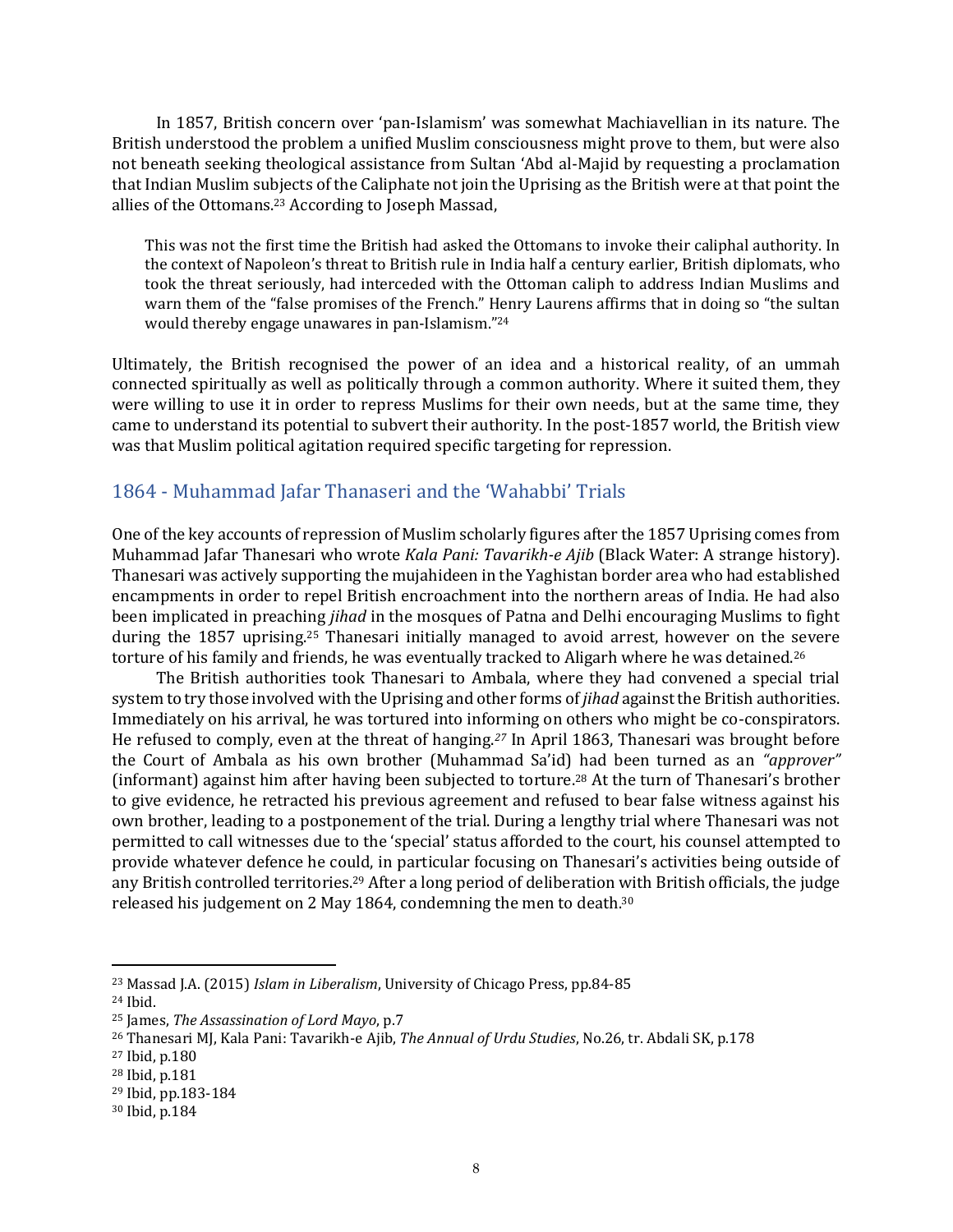Despite having accepted his fate as being condemned to death, the British became worried that such executions would come to be seen as martyrdoms for the anti-colonial struggle, and chose instead to send Thanesari and his co-defendants to the *Kala Pani* prison on the Andaman Islands. The detention camps were used to establish a penal colony where the prisoners would be forced to work hard labour. It would be 20 years before Muhammad Jafar Thanesari would be released from the *Kala Pani* prison. However, the penal colony would continue to be used well into the Twentieth Century.

Central to Thanesari's case and the other 'Wahabbi Trials' during that period, were accusations of disloyalty to the Queen of England and sedition against the British-run Government of India. The Uprising of 1857 loomed large over all the events, but particularly the concern that the British had for Thanesari's mobilising efforts in the Northwestern regions of India, where Muslims were rallying around two political causes: Muslim unity and the removal of the British from Indian territories.

#### <span id="page-8-0"></span>1866 – Deoband, an anti-colonial project

As far as I know, this institution was founded after the defeat of Indians in the famous War of Independence of 1857. Therefore, sole objective of this Madrasa was to prepare freedom fighters that could compensate the loss of Ghadar of 1857.<sup>31</sup>

The above description of why the Deoband University was established came from one its founding fathers and scholars, Maulana Qasim Nanautavi. Those around him agreed that the humiliation the Indian people had suffered as a consequence of the British retaliation to the Uprising required a longterm plan. In 1866 the University was officially opened, and among its students was Mahmudul Hasan, who would go on to be the first student to graduate, and later its principal. According to accounts, within his first three years, Mahmudul Hasan had memorised the *Siha Sitta* (six certified hadith collections) directly from Maulana Nanautavi, who had himself fought the British in 1857.<sup>32</sup>

In 1873 Mahmudul Hasan graduated from the University, within two years becoming a senior teacher within the institution and by 1888 being unanimously declared the principal of the college.<sup>33</sup> Around the same time as the opening of the Deoband University, Maulana Nanautavi and his trusted disciples began to lay the seeds in the Northwest Frontier region for an operation that would in the future be the base of operations for their anti-colonial struggle.<sup>34</sup> This secret mission was kept very much secret from the daily activity of the Deoband, however, early into its history, the British were suspicious of their motives. Barbara Metcalf believes that this was due to a British fear of Muslim mobilisation that was motivated by a devotion to Islam over all else,

What cause, then, was there for official suspicion of Maulana Mahmudul Hasan, the school, or its leadership in general? From the beginning the Deobandi 'ulema, like virtually every other institutionalized group in British India in the late nineteenth century, had expressed their loyalty to the Crown in the aftermath of the brutally repressed rebellion of 1857. It was no small achievement to gain credibility for this stance given the Muslims were disproportionately blamed for the uprising and some of the 'ulema specifically targeted.<sup>35</sup>

<sup>31</sup> Mian MSM, *Asiran-e Malta*, Manak Publications, 2005, p.7

<sup>32</sup> Ibid, p.7

<sup>33</sup> Metcalf B.D, *Husain Ahmad Madani: The Jihad for Islam and India's Freedom*, Oneworld, 2012

<sup>34</sup> Mian, *Asiran-e Malta*, p.11

<sup>35</sup> Metcalf, *Husain Ahmad Madani*, p.22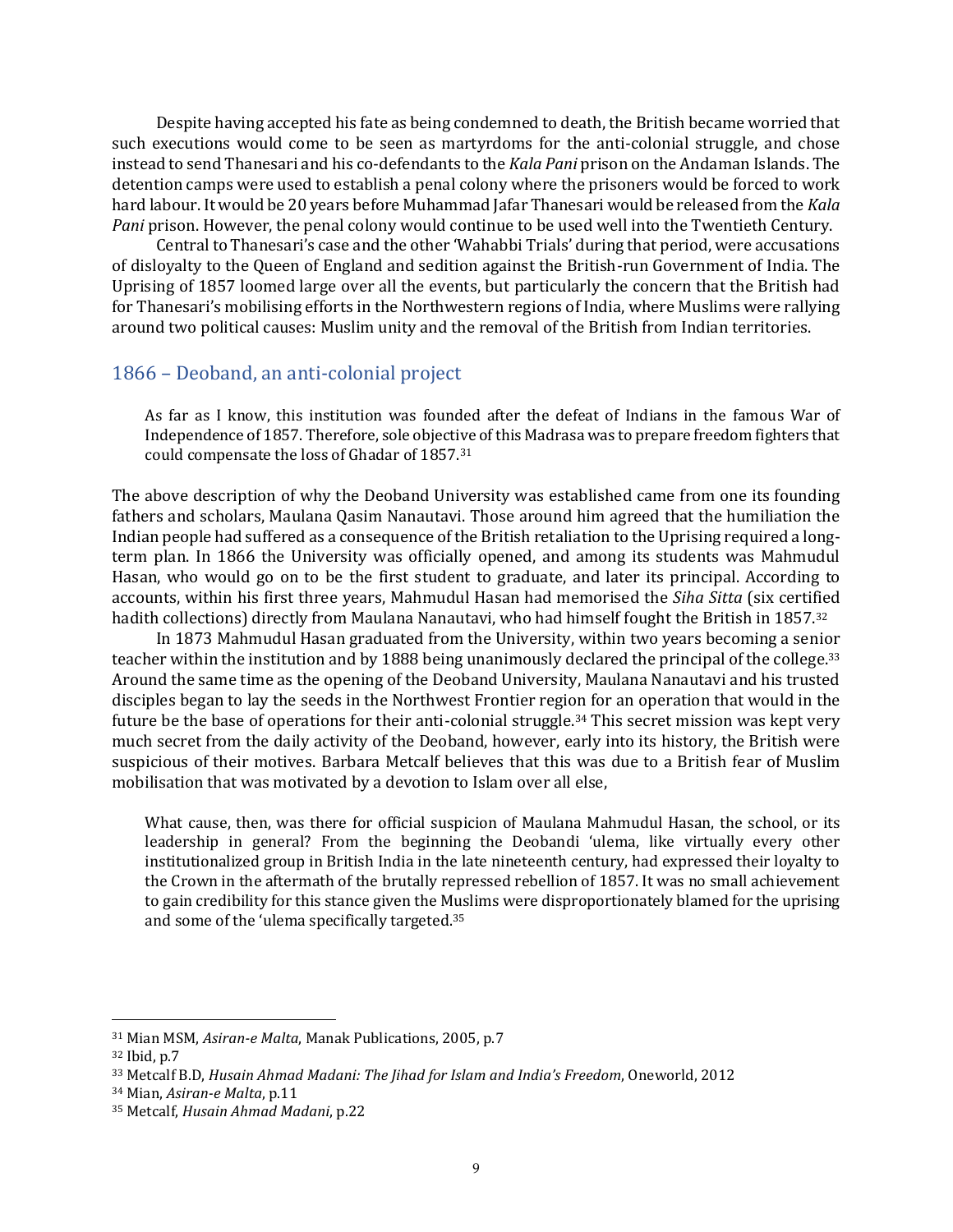These suspicions would ultimately lead to the discovery of the Silk Letter Conspiracy in 1915, orchestrated by Mahmudul Hasan and until that time, possibly the most intricate pan-*ummah* plan to destabilise British interests not only in India, but across the Muslim world.

#### <span id="page-9-0"></span>1871 - The Indian Musalmans

The anti-sedition sham ('Wahabbi') trials that were conducted by the British in Ambala, Patna, Calcutta and London had consequences, particularly as word spread over the procedural impropriety in the law, which denied the defendants any scope to adequately gain access to the Rule of Law. On 20 September 1871, a Punjabi Muslim named Abdulla stabbed the Chief Justice of the Calcutta High Court, Justice John Paxton Norman.<sup>36</sup> This incident served as the ideal platform for WW Hunter to release his infamous study on the Muslim population of India on 3 October 1876. The assassination of Norman led to questions being asked about the nature of Islam in India and reflections on whether or not it was even possible for Muslims living in the Empire to be faithful to the Queen. As written by Hunter,

The Musalmans of India are, and have been for many years, a source of chronic danger to the British Power in India. From some reason they hold aloof from our system, and the changes in which the more flexible Hindus have cheerfully acquiesced, are regarded by them as deep personal wrongs.<sup>37</sup>

Hunter was quick to recognise the 'pan-Islamist' approach taken by the Muslim leader Sayyid Ahmad Barelvi in Yaghistan and Afghanistan where the tribal belt was coalescing around a distinct Afghan *jihad* to repel the British from invading. Hunter was particularly concerned, however, with the role that was being played by those within the major part of India in assisting these rebel forces in the northern regions. Cases such as Muhammad Jafar Thanesari's only served to highlight the view that while Muslims in India pretended to be loyal to the Queen, they were in fact ready to engage in acts of betrayal by working against British interests elsewhere. According to Ilyse Morgenstein Fuerst, Hunter's work in assessing the Muslim population of India became central to the way the British respond to any threat, especially as revolution to British rule had become a *"stark reality"*. If Muslims could be united in India based on their concern for their faith, then they could technically become united across the whole Muslim world, thus harnessing the greatest potential to disrupt the interests of Empire.<sup>38</sup> Morgenstein Fuerst goes on to explain,

Pan-Islamism relies on the premise that Muslims can and ought to be unified per their religious identification. For many imperialists, pan-Islamism recentered the idea of Muslims as threat: in this ideology, long-standing and historical differences among Muslims ceased to matter, leaving intact the notion that Islam was religion and law, and as such, binding to Muslims above all other authority. Pan-Islamism is related to jihad because each term recursively reinforces the other. Jihad is a legal category that British imperialists feared because it insinuated widespread and mandatory warfare of Muslims. Muslims, as we have seen above, were imagined as a unified collective, with all differences superseded by Islam's legalism and literalism. Pan-Islamism serves to prove both the idea of a sui

<sup>36</sup> McQuade J. (2021) *A Genealogy of Terrorism: Colonial law and the origins of an idea*, Cambridge University Press, p.75

<sup>37</sup> Hunter WW (1876) *The Indian Musalmans: are they bound to rebel against the Queen?*, Trubner and Company, London, p.11

<sup>38</sup> Morgenstein Fuerst I.R. (2017) *Indian Muslim Minorities and the 1857 Rebellion: Religion, Rebels, and Jihad*, IB Tauris, pp.57-58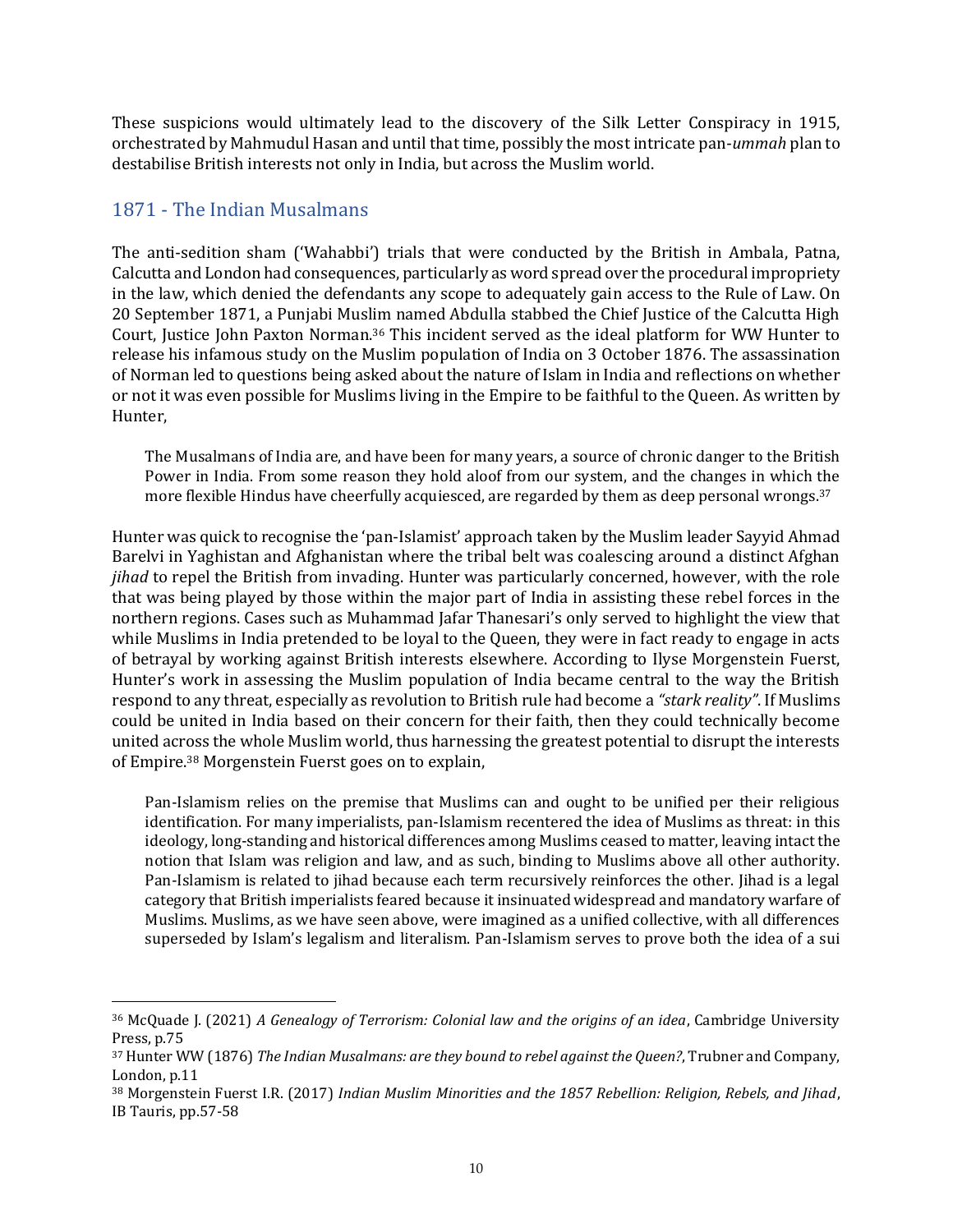generis Muslim identity as well as produce it anew. Circularity does not disprove these claims, but rather reinforces their logic and truth.<sup>39</sup>

While at this stage, the formula of 'pan-Islamism' might not have been in vogue among Orientalists like Hunter, the understanding of it as a specific idea was located in their use of the term 'Wahabbi', as with the accusations levelled at Thanesari. For the British, in the view of Marcia Hermansen, 'Wahabbi' was the pre-cursor to what would eventually come to be known as 'pan-Islamism' – both of them equally pejorative in their aim of creating a category of Muslim to be feared.<sup>40</sup> Ultimately, Hunter was concerned about maintaining British power, and so presented Muslims as a racialised category to be feared. In his survey of the *jihad* over varying historical contexts, Faisal Devji, wrote of Hunter in his *Landscapes of the Jihad*,

[I]t comes as no surprise that Hunter's recommendations to his government should bear a striking resemblance to those bruited about the United States today. These include criticisms of past British policy in the Muslim world, calls for more stringent security and surveillance measures, as well as an emphasis on the reform of Muslim religious and political life, particularly by way of educational institutions.

In fact The Indian Muslamans simply assembles European stereotypes about the rebellious nature of Islam, Muslim fanaticism and the political threat of Pan-Islamism into an argument that is ambiguous.<sup>41</sup>

Increased suspicion and repression of Muslims, particularly through the mass expulsion to prison islands such as *Kala Pani* resulted in a great deal of disenfranchisement with the British. This trend only continued to increase as stronger measures of securitisation were brought into law and practice.

### <span id="page-10-0"></span>1872 – The assassination of Lord Mayo at Kala Pani

The degree of contempt towards the British response to the Indian uprising manifested itself at micro levels across India. British anxieties about dissatisfied and restive Muslim populations were being constantly tested. After the killing of Chief-Justice Norman, on 8 February 1872, the Governor-General of India, Lord Mayo was assassinated at Port Blair in the penal colony of *Kala Pani*. His assassin, Sher Ali, was a former police officer from Peshawar, who had been sent to the island prison and was serving his sentence.

Lord Mayo himself was publicly vitriolic in his response to the 'Muslim problem'. Prior to leaving Calcutta to visit *Kala Pani*, he declared his intention to destroy the 'Wahhabis'. This was already very much a reality for Indian Muslims, and as the owner of the newspaper *The Pioneer*, George Allen, described, "By the end of September 1857, Delhi was a ghost town, entirely cleansed of Muslims who were now increasingly viewed by the British as the real enemy."<sup>42</sup> When Lord Mayo arrived at *Kala Pani* on 8 February 1872, the previous fourteen years had seen the prison population swell from the original 200 to 7,000 – including 900 females. The population of the penal colony totalled 8,000 including 200 police.<sup>43</sup>

<sup>39</sup> Ibid, pp.129-131

<sup>40</sup> Allen C, *God's Terrorists: The Wahhabi Cult and the Hidden Roots of Modern Jihad*, Cambridge, 2006, p.133

<sup>41</sup> Devji F, *Landscapes of the Jihad: Militancy, Morality, Modernity*, Hurst, 2005, p.37

<sup>42</sup> Ibid, p.161

<sup>43</sup> James, *The Assassination of Lord Mayo*, p.6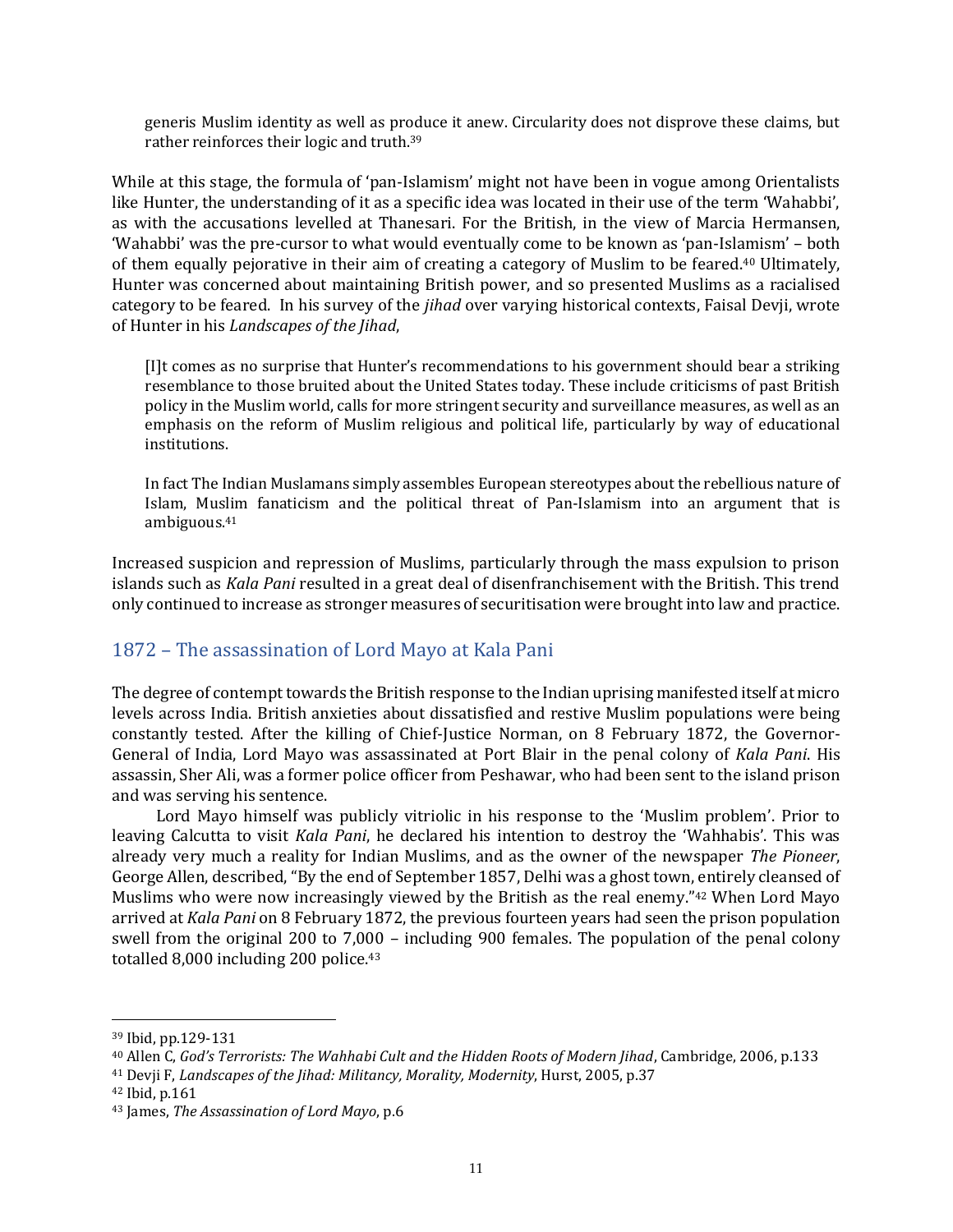Among the prison population, there were those who had been tried for sedition at Ambala in April 1864. This included the likes of Muhammad Jafar Thanaseri (mentioned above), Yahya Ali and Maulvi Ahmedoola. They had initially been sentenced to death by hanging, which was later commuted to being sent to *Kala Pani* as the British did not want to make them into figures of martyrdom. It was later assumed that these religious figures may have had some involvement in encouraging the actions of Sher Ali, although this was never proven. One indicator to fellow inmates that Ali was planning something was the information they received that he had prepared gifts of sugar sweets for his Hindu friends and flour cakes for the Muslims, expending all the money he had remaining.<sup>44</sup>

Sher Ali hailed from the famous Afridi tribe located in the Northwest Frontier Province of Pakistan. He had served as a cavalry trooper for the British and later took on the role as a mounted orderly for Reynell Taylor, who had rewarded him with a horse, pistol and certificate. Taylor himself had been heavily involved in the suppression of those involved in the uprising and had for some time been warning of its prospect. Sher Ali was so trusted by Taylor that he was even permitted to take care of Taylor's children.<sup>45</sup> Sher Ali assassinated Lord Mayo by hiding in a concealed location behind a rock, and as Mayo and his security detail passed by, was able to jump out and attack him by stabbing him twice in the back. Ali presented no resistance during his arrest and the British immediately went into a state of alert. According to the historian Helen James,

The official report documenting the questioning of the assassin the following day, in identifying the motive for the deed, uses the word jihad on numerous occasions to explain Sher Ali's reasons for his actions. The context of the report, penned amidst ongoing British fears of another uprising like that of 1857 and the recently concluded Wahhabi trails at Amballa, signals the authorities' consciousness of the historical continuum of jihad, which was confronting them in India, the Punjab, the NWFP and other parts of their empire. (In 1885 General Gordon was murdered in Khartoum, the Sudan, by another Mahdi).

When brought before the court, Sher Ali had little to say about his actions, but there remained little doubt as to his motivations, saying that he would seek the justice of the next life for his actions.<sup>46</sup> The actions of individuals such as the assassin of Makeson, the killer of Chief Justice Norman and those of Sher Ali only served to place under greater scrutiny the problem of the Sepoys in 1857 – that even those who fought and killed for the colonisers, had the potential to turn on their colonial masters in response to their treatment and motivated by their individual religious and ethical convictions. Although there was little in the way of a formal programme of unification of the *ummah* within India, there were enough indications that Muslims were already living that wider global concern.

### <span id="page-11-0"></span>1876 – Abdulhamid II and the Ottoman push for Muslim Unity

The intensification of colonial endeavours in South Asia, South East Asia, Central Asia the Middle East and North Africa resulted in a number of calls being made by repressed Muslim communities to the Ottoman Sultan – they desired direct military intervention in the name of *jihad*. This moment allowed for increased discussions among Muslim intellectuals on the role of the Ottoman state in relation to those who ostensibly sought the power of the Sultan in aiding them in their issues. According to

<sup>44</sup> Ibid, p.6

<sup>45</sup> Allen, *God's Terrorists*, pp.183-184

<sup>46</sup> MS 7490/94/12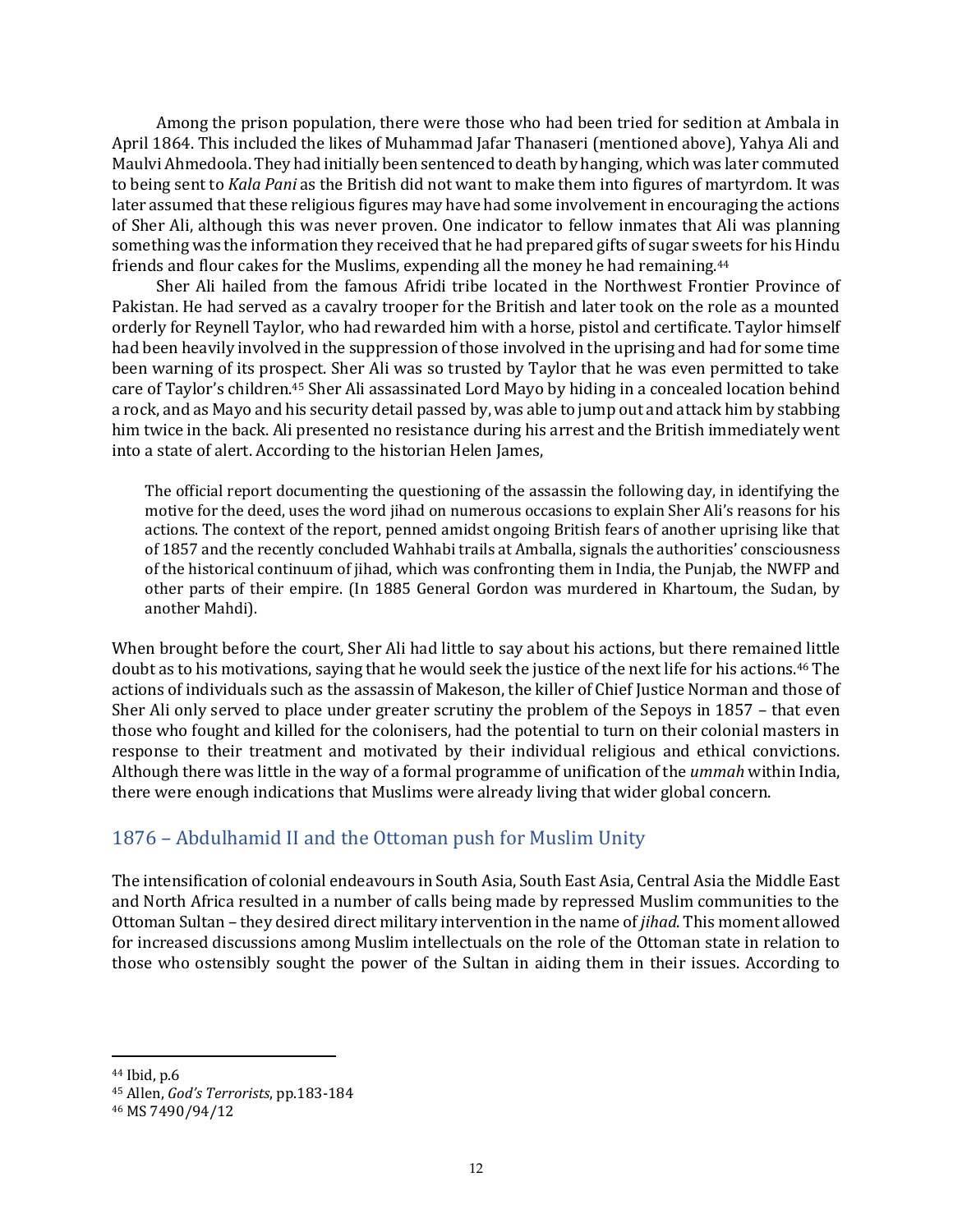Pankaj Mishra, it was not until 1872 though that 'Muslim Unity' as a specific political philosophy, was mooted by the Ottoman intellectual Namik Kemal.<sup>47</sup>

Many of the scholars writing about the early modern period insist on exceptionalising this moment from the longer history of Islam. I cite Azmi Özcan at the beginning of this paper, who points out that there were many instances of political unification prior to the late 1800s. There are factors that need to be borne in mind when the claim of a new idea within Islamic discourse is made, particularly in an ever-more globalised and industrialised world. For instance, Al-Sulami (d.1261), writing his tract on *jihad* and positing a seemingly new concept of it being defensive, was writing in a context where until that moment such a notion needed little consideration. Had the Crusades taken place during the period of colonisation and had al-Sulami been alive, one could well imagine that his call to defend *bilad al-Sham* would have been extended far beyond neighbouring principalities due to there being no notion of national boundaries within the *ummah*.

Colonisation, as a form of occupying power, brought with it a new form of repression, one that due to new national borders required Muslims to think of unification in ways that hitherto had been considered unnecessary. With aggression from Russia and China in the East, and from Britain, France and the Netherlands in the West, the need for a realigning of purpose became more necessary than ever for occupied Muslims on the periphery of the Ottoman Sultanate,

By the end of 1872, the first implications of this rising wave of Pan-Islamic feelings were already beginning to appear both domestically and externally. Within the Ottoman Empire it helped the growth of conservatism and Islamic patriotism. The people were becoming more enthusiastic about the religious matters and more critical about Westernization and the Europeans. The Porte had to impose certain restrictions on the activities of Christian missionaries in their attempts to convert the Muslims to Christianity. At the same time the Porte started taking an active interest in the affairs of distant Muslim lands, especially the Muslims of Central Asia.<sup>48</sup>

As Cemil Aydin notes in *The Idea of the Muslim World*, there is every possibility that Ottoman elites had little awareness of Muslims living in areas such as western China, but meetings in Aceh and Kashgar opened up new worlds, *"due to the new journalism, which provided daily news about distant places via telegraph lines."*<sup>49</sup> Through new methods of communication, the Muslim world, and indeed its troubles, became increasingly globalised.

On 31 August 1876, Sultan Abdulhamid II deposed his brother Murad and with the assistance of the Young Ottomans began a series of constitutional changes that attempted to bring back a notion of consultative shura through a modern parliamentary system. Abdulhamid took seriously the role of Caliph, and through this role pushed for a wider Muslim solidarity based on the *ummah*. <sup>50</sup> A pious and devoted Muslim, Abdulhamid wanted to reduce the emphasis on nationalism and Ottomanism, and place the emphasis of his polity on the *ummah*,

We must not touch the question of nationality; all Mahommedans are brethren and any national partition wall will cause serious dissensions…In our Empire patriotism (vatanfikri) should not precede the love of religion and the Caliph. 51

<sup>47</sup> Mishra P. (2013) *From the Ruins of Empire: The revolt against the West and the remaking of Asia*, Penguin, p.69

<sup>48</sup> Özcan, *Pan-Islamism*, pp.38-39

<sup>49</sup> Aydin C. (2017) The Idea of the Muslim World: A global intellectual history, Harvard University Press, p.59

<sup>50</sup> Özcan, *Pan-Islamism*, p.47

<sup>51</sup> Ibid.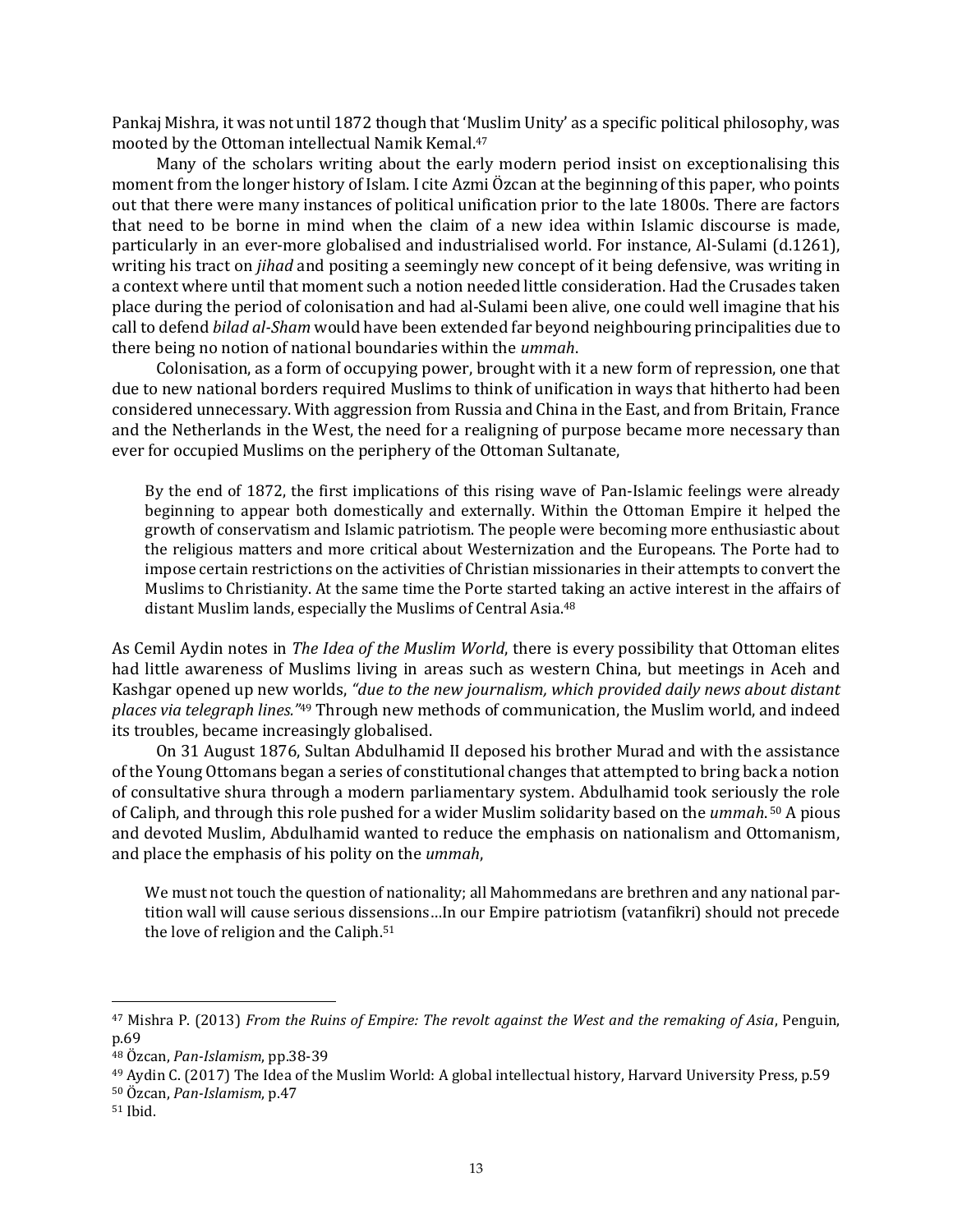In the 30 year period of his reign as the last Caliph of the Muslim world, Abdulhamid's emphasis on the *ummah* and the concerns of the *ummah* resulted in an increased feeling of a *"common spiritual solidarity"* between geographically distant Muslims, even if this solidarity was never actualised in any meaningful way.<sup>52</sup> Still, this emphasis on the station of the Sultan resulted in the sharpest increase of suspicion by European powers of the rise of 'pan-Islamism' – a project they knew would fundamentally disrupt their intended and continued colonisation of the Muslim world.

### <span id="page-13-0"></span>1877 – British Plans to Restructure Governance in the Muslim World

Despite multiple British calls for formal support from the Caliphal authority, the Ottoman Sultanate actively began to work against this call as they sought to restructure the Muslim world. Consequently, British newspapers and parliamentary engineered calls for the Sharif of Makkah be recognised as the sole Caliph of the Muslim world, as in their view the authority of Islam should be held by an Arab. This Machiavellian approach was highlighted in particular by the British and French pushing the Ottomans to depose the Khedive of Egypt, Ismail Pasha in 1879, who then subsequently supported the end of Ottoman rule in Europe. While the French eventually acquiesced to Ottoman demands that Ismail Pasha's newspaper *Al-Khilafah* be closed down, the seed had already been sown, especially with other Arabic magazines based in London pushing the same line.<sup>53</sup> These debates provided the groundwork for the eventual increased interference by the British and French in the Middle East and North Africa, as they sought to use protectionist arguments to justify their presence,

As the unofficial British debate died down and the Ottomans were able to control the dissemination of the Arab exile press, the debate on the caliphate would be relaunched once again in 1880. European diplomatic correspondence in August 1880 alleged that there existed an Ottoman conspiracy to foment anticolonial revolts against the French in Algeria and the British in India and to unify all Muslims under the Ottoman caliph. By 1881, European diplomats began to use the term "pan-Islamism," whose invention is credited to French publicist Gabriel Charmes. In the twentieth century, it would be referred to simply as "Islamism." Pan-Islamism would become the threat European powers began to use to justify occupying Ottoman territories—the French invoked it to conquer Tunisia and the British to acquire Cyprus.<sup>54</sup>

The work of Joseph Massad informs us that in 1880 a memorandum was drafted by the former diplomat Wilfred Scawen Blunt, claiming that it was in the interests of the British to transfer the authority of the Caliphate to the Arabs, even going on to publish a book in 1882 explicitly titled *The Future of Islam*. What Blunt found was some support for this proposition in the *"dream of some few liberal Ulema of the Azhar,"* but he also felt that this would need to be brought about in subtle ways, rather than a direct intrusion by the British government. 55

The express wish of Blunt would take a further 36 years before being realised in the Arab Revolt of 1916. During that period, the spectre of the 'pan-Islamism' threat was deployed with great efficacy in order to justify all manner of interventions, both militarily and through diplomatic efforts. The period produced its own counter-colonial projects that took a number of different forms, but were pushed to a great extent by the wandering Don Quixote-esque figure of Jamal al-Din al-Afghani.

<sup>52</sup> Ibid, p.62

<sup>53</sup> Massad, *Islam in Liberalism*, pp.63-65

<sup>54</sup> Ibid.

<sup>55</sup> Ibid.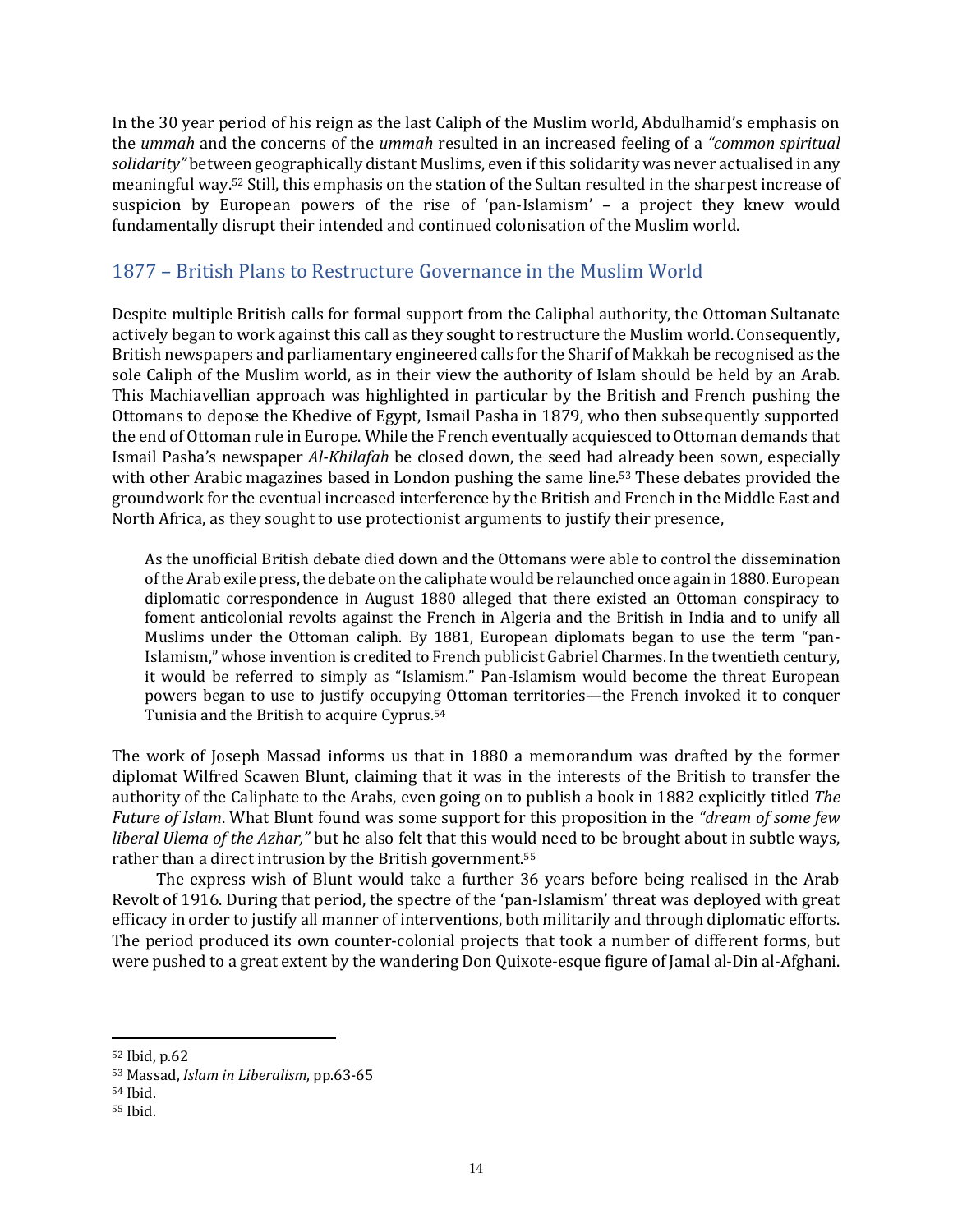#### <span id="page-14-0"></span>1882 – Jamal al-Din al-Afghani and the Counter-Colonial Project

In his narrative of the mobilisation and organising against colonial interests in the 1800s, Pankaj Mishra centres Jamal al-Din al-Afghani in *From the Ruins of Empire*. The narrative sets out the travels and attempts of a wandering intellectual who, born in a Shi'a family, goes on to equally find patronage and exile within the Muslim world as he sought to push for Muslim unity against ever encroaching colonial regimes. Central to al-Afghani's belief, was the humiliation he felt at the state of the Muslim world as a subject of European dominance. In the late 1870s, al-Afghani wrote to the newly initiated Caliph Abdulhamid II of his intense concern for the *ummah*. 56

The somewhat radical or maverick approach al-Afghani took resulted in his falling out with various Muslim leaders, but in particular, the independence of this thinking led to pressure being brought on him. Despite some claims that he was the key figure pushing for Muslim unity, there were others who were equally engaged in this programme. It was in 1880 that Nusrat Ali Khan, a Muslim from India, convinced the Ottomans to allow him to publish the journal *Peyk-i Islam* (Courier of Islam), which allowed for him to push for the idea of Muslim political unity, which ultimately the British demanded the Ottomans close down even though they had permitted distribution in India.<sup>57</sup>

The encroachments of the French in Tunisia and the British in Egypt escalated the publications of material that sought to draw attention to the evils of colonisation but also acted as a clarion call to bring the Muslim world together in a vision of international solidarity based on collective faith. Having been exiled from Egypt after the British occupation, al-Afghani teamed up with his protégé Muhammad Abduh, and they began to publish their ideas of Muslim unity from Paris through the journal *al-Urwa al-Wuthqa* (The firmest bond), which was distributed across the Muslim world. As opposed to 'pan-Islamism', the term used by the French and British, these men advocated for *al-Wahda al-Islamiyya* (Islamic unity) – a notion that presented a somewhat wider and deeper sense of connection beyond mere political unity.<sup>58</sup> This became increasingly important as the British considered how they might maintain their control in Egypt. They understood that bringing Muslim troops from India to Egypt would facilitate an active cross-fertilisation of ideas between Muslim people, potentially causing them trouble in the future,

Rippon's apprehension was to the extent that he did not like the idea of sending Indian Muslim soldiers to participate in the campaign against Egypt. He feared that every soldier sent to Egypt would be exposed to a hostile and fanatical population and would return to India as an apostle of Pan-Islamism and focus of intrigue against the British. But the assurances of the India Office were a great relief to Rippon. "As long as the Sultan is even nominally on our side", he wrote "I do not expect that we shall have any cause for anxiety; but if he were to declare against us, there would probably be a great alienation of Mahomedan sentiments"<sup>59</sup>

Even as they sought to occupy Egypt, the British were fully aware of the extent to which their goodwill with the Ottomans ensured their ability to 'control' the Muslim population of India, by reducing the level of discontent with their colonial manoeuvres. In an environment of the intellectual work of al-Afghani and others, this produced contestations they were forced to manage. In a somewhat inverted irony, considering contemporary denials of Islamophobia across the world, the European powers claimed that Muslim intellectuals developing notions of solidarity based on Islam were promoting,

<sup>56</sup> Mishra, *From the Ruins of Empire*, pp.88-89

<sup>57</sup> Aydin C. (2007) *The Politics of Anti-Westernism in Asia: Visions of world order in pan-Islamic and pan-Asian thought*, Columbia University Press, pp.60-62

<sup>58</sup> Ibid.

<sup>59</sup> Özcan, *Pan-Islamism*, p.98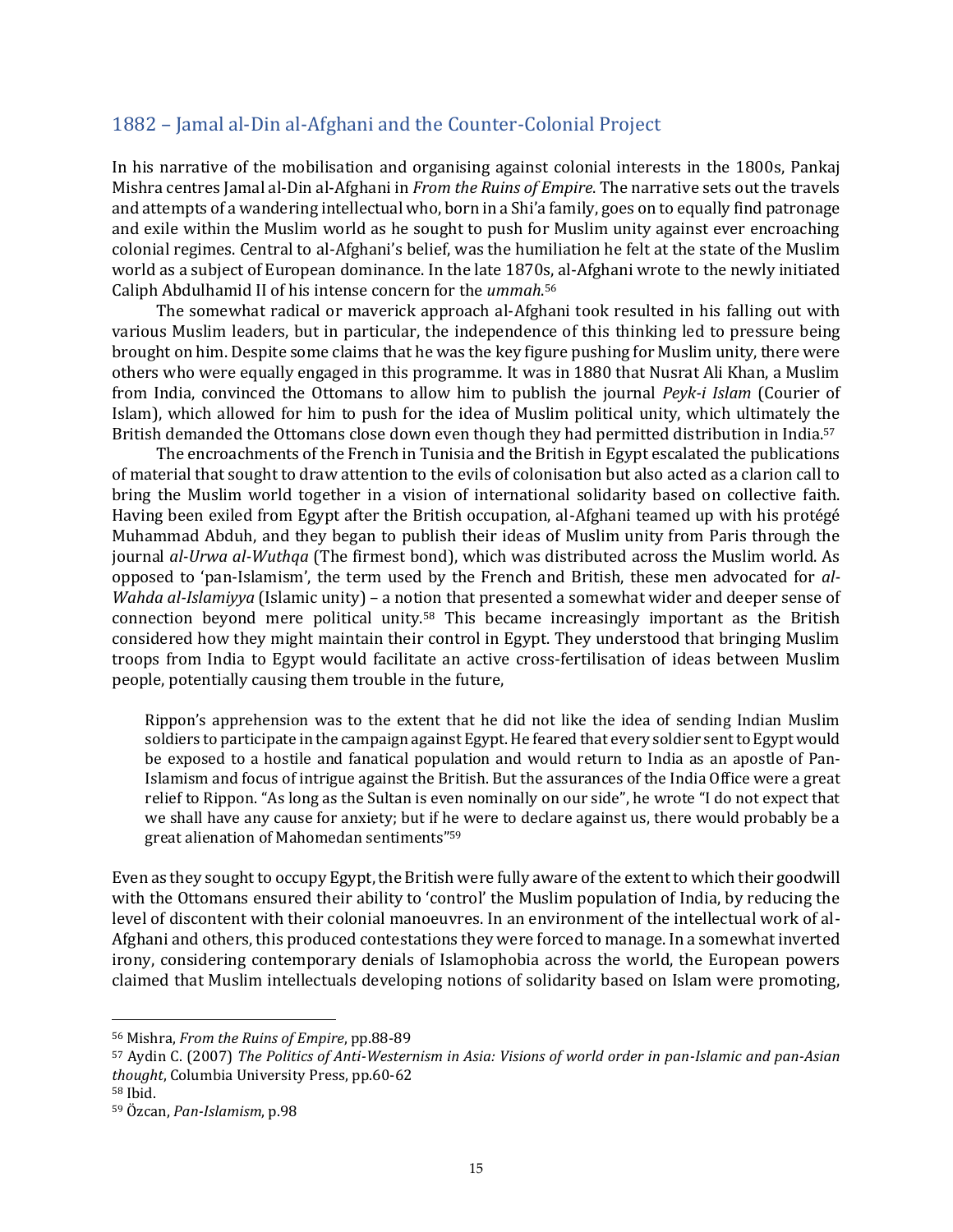*"xenophobic anti-Westernism that the Ottomans could use against British interests,"* although this was rejected by Muslim intellectuals on the grounds that Muslim solidarity was based on a desire to end Western domination in the Islamic world.<sup>60</sup> Ultimately, the British understood very well the precariousness of their mission considering the widespread discontent that was developing among Muslims – one that was only kept in check by the word of the Sultan.

In Egypt, Wilfred Blunt worked with Ahmed Urabi to detail a memorandum that was eventually published in *The Times* in 1882. Its purpose was to detail the possibility of a nationalist agenda in Egypt that would be acceptable to both the British and the Egyptian people. Even at this stage, where 'pan-Islamism' was considered to be a threat to colonial ambitions, the memorandum paid the term lip service in recognising the allegiance of Egypt to the Ottoman Sultan. The approach in Blunt's previous work in trying to lay out *The Future of Islam* came to be softened by his interactions with Urabi and the latter's own self-professed love for the Egyptian nationalist cause, albeit one caged within a paradigm of liberalism. 61

Regardless of their actual preferred form of governance for the Muslim world, the work of intellectuals in the East within the counter-colonial world consistently centred the notion of Muslim unity. Whether that took the form of nationalisms that remained connected through the figurehead of the Sultan, or through the political expansion and direct sovereignty of the Ottoman Empire, the notion of an *ummah*-centred politics retained its centrality in much of the discourse – one that even figures like Wilfred Blunt (who had done so much to initiate the dismantling of Ottoman rule) came to accept.

#### <span id="page-15-0"></span>1895 - Quilliam and the defence of the *Ummah*

While Muslim groups in India and Egypt were preparing a long-term strategy to remove the British from their territories, an English aristocrat and lawyer, William Quilliam, publicly declared his belief in the Muslim faith in 1887. He began a small movement in the UK that concerned itself with the affairs of Muslims around the world, as well as work locally on issues of social justice.<sup>62</sup> As the proto-Muslim social and global activist/scholar, Quilliam spent much of his time attempting to use his position within British society to aid the causes of Muslims around the world.

Quilliam was famous for having intervened in public discourse in relation to foreign affairs. Where the British would enter into Muslim lands, he would be open in his criticism of their policies, but would support the British where no offence was made against Muslim peoples. Soon after being granted the title of *'alim* by the Sultan of Morocco, he used his position in order to issue a *fatwa* (legal ruling) against British intervention in Egypt and in particular Sudan that is worth reproducing in full,

In the name of Allah, the most merciful the compassionate! Peace to all the True Believers to whom this shall come!

Know ye, O Muslims, that the British government has decided to commence military and warlike operations against the Muslims of the Soudan, who have taken up arms to defend their country and their faith. And it is in contemplation to employ Muslim soldiers to fight against these Muslims of the Soudan.

For any true believer to take up arms and fight against another Muslim who is not in revolt against the Khalif is contrary to the Shariat, and against the law of God and His Holy Prophet. I warn every

<sup>60</sup> Aydin, *The Politics of Anti-Westernism in Asia*, pp.60-62

<sup>61</sup> Gopal P (2019) *Insurgent Empire: Anticolonial resistance and British dissent*, Verso, pp.147-148

<sup>62</sup> Geaves R, *The Life and Times of Abdullah Quilliam*, Kube Publishing, 2010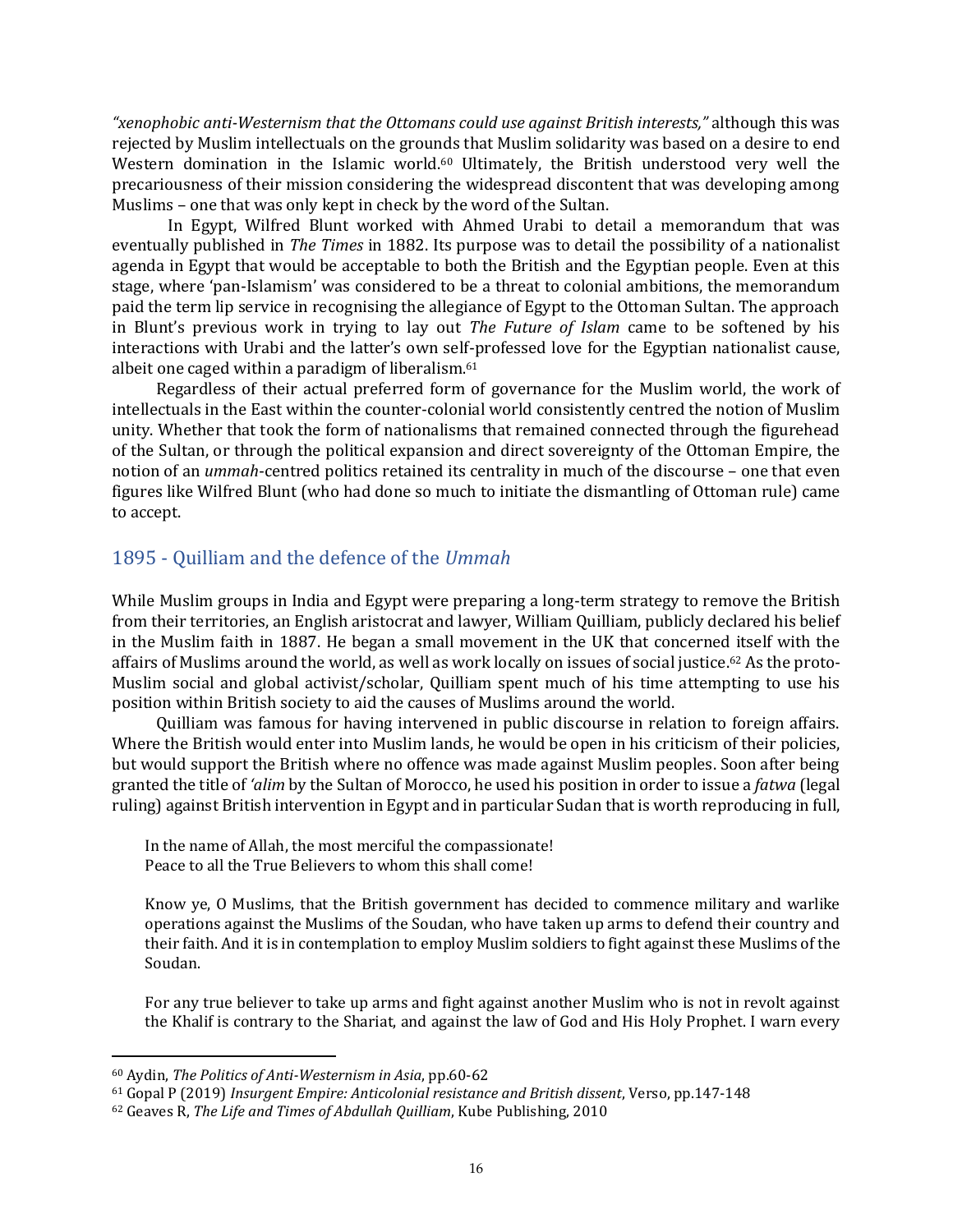true believer that if he gives the slightest assistance in this projected expedition against the Muslims of the Soudan, even to the extent of carrying a parcel, or giving a bite of bread or a drink of water to any person taking part in this expedition against these Muslims, that he thereby helps the Giaour (infidels) against the Muslim, and his name will be unworthy to be continued on the roll of the faithful.

Signed in the Mosque of Liverpool, England, the 10th Day of Shawal, 1313. WH. Abdullah Quilliam Sheikh al-Islam of the British Isles.<sup>63</sup>

Despite having come under criticism from some quarters of Muslims in India for pronouncing such a *fatwa*, Quilliam reiterated that as the Muslim body, their collective goal should be the establishment of the *"world for Islam"*64.

Quilliam's focus on the Islamic identity as being the ultimate concern of the Muslim when considering his relationship with the Caliphate as well as his/her co-religionists resulted in him clarifying on a number of occasions the importance of such a relationship. In response to Lord Cromer in August 1906, Abdullah Quilliam wrote in *The Times* that Muslims around the world were angered by British presence in Egypt because of their policy to force the local population to choose between, *"loyalty to an earthly ruler and loyalty to their religion."*<sup>65</sup> For him there was no possibility that there could be any choice in the matter. Quilliam's position however has come under scrutiny as his dual allegiances to the British and the project of Muslim unity were questioned by his contemporaries as being too open to a Muslim world united under the protection of the British.<sup>66</sup>

### <span id="page-16-0"></span>1906 – The Tabah and Dinshaway Incidents

The middle of 1906 brought two incidents that reverberated across the Muslim world and resulted in a great deal of consternation for the British in terms of their implications across the wider Muslim world. The first took place in Tabah, Egypt, in May 1906 where the Ottomans sought to extend their railway line. The British took exception to Ottoman presence in Tabah and although the Ottomans quickly agreed to leave, the British understood that even for their wider interests, the situation might carry implications,

The Indian Muslims were extremely perturbed at the outbreak of the dispute. Several mass meetings expressed the earnest desires of the Muslims that the dispute should be solved amicably. The Viceroy was sent numerous petitions requesting him to use his influence to persuade the British Government to avoid an Anglo-Ottoman war. The Indian Government was also worried, for it predicted, in case of a war, a declaration of jehad by the Sultan Caliph. Thus the end of the conflict was a great relief to the Indian Muslims, but only for the time being, because the signs of a more serious rupture between Britain and the Ottomans were already becoming clear.<sup>67</sup>

The second incident took place only a month later in the Egyptian village of Dinshaway. On 13 June 1906, British officers went pigeon shooting in the village despite numerous protests from the villagers in the past over what the British officers had been doing. The villagers' pleas remained unheeded resulting in a fight that broke out between the officers and some of the men. It was during the fight, that the gun of one of the officers was discharged, wounding four of the villagers and killing

<sup>63</sup> IW, Vol.4., No.37, May 1896, pp.86-87 quoted from Geaves p.174

<sup>64</sup> Geaves, *The Life and Times of Abdullah Quilliam*, p.174

<sup>65</sup> Ibid, p.105

<sup>66</sup> Birt Y. et al (2021) 'An Argument within Pan-Islamism: Yusuf Samih Asmay and Abdullah Quilliam in Late Victorian Liverpool', *The Maydan*

<sup>67</sup> Özcan, *Pan-Islamism*, pp.110-111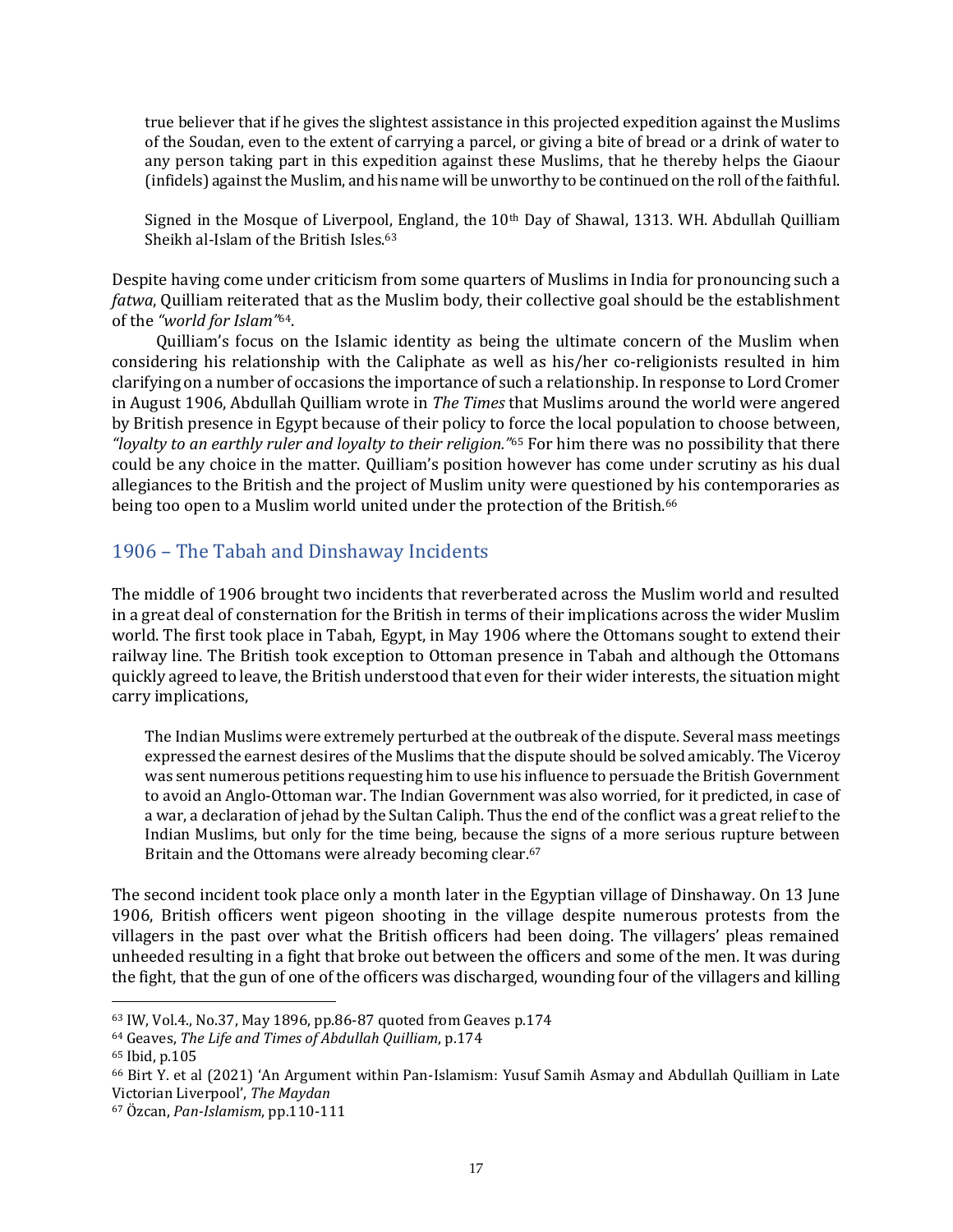one. This escalated the situation and the officers were beaten by more of the villagers until one officer attempted to go back to their barracks to seek help – he died from exhaustion on the way. A farmer caught resuscitating the collapsed officer was thought to have killed him, and he was summarily executed.

The result of this incident was quick and brutal. A special tribunal was convened in order to try the villagers within two weeks, sentencing 21 of the villagers to punishments ranging from imprisonment to lashes of the whip to death by hanging. To further the spectacle of British retribution, the entire Dinshaway village was forced to watch the punishments being carried out. The Egyptian writer Qasim Amin described the feelings of the wider population following this incident,

Everyone I met had a broken heart and a lump in his throat. There was nervousness in every gesture—in their hands and their voices. Sadness was on every face, but it was a peculiar sort of sadness. It was confused, distracted and visibly subdued in the face of superior force.<sup>68</sup>

The activities of the British and in particular Lord Cromer had already been identified as the seat of insults against the Egyptian people, but also Islam more generally. A year after the Dinshaway executions, the poet Ahmad Shawqi received widespread acclaim for his stinging *qasidah* (poem) *A Farewell to Lord Cromer* which was memorised across the Arab world. Shawqi was not a nationalist, but very much viewed Cromer's tenure as de facto ruler of Egypt as one that was an attack on Islam itself.<sup>69</sup> On the anniversary of Dinshaway, Shawqi would double down on Cromer by referncing him as a despot of the past,*"O Nero, had you lived till the reign of Cromer/ You would have known how sentences are carried out."* 70

Ahmad Shawqi's verse reflected the mood that had spread across much of Egyptian society, in fact much of the Arab world. As will be evidenced in the following section, the news of what had taken place had travelled far and wide. The British were aware of this and rather than reflecting on their own oppressive actions against the Dinshaway villagers, instead obsessed on the potential threat that emerge from 'pan-Islamists' over the perception of their actions in the Middle East. In his analysis of anti-colonial poetry, Hussein Kadhim cites *The Times* correspondent based in Alexandria reporting after the executions,

The condemnation of the Dinshaway criminals has produced a whole-some nervousness among many of the supporters of the Pan-Islamic movement, who realize that any anti-European movement will be met by drastic measures on the part of the government…That fanatical feeling is widely spread among the rabble of Alexandria and Tanta is well known. But the Tanta mob has been profoundly impressed by the consequences of the Dinshaway incident, and in Alexandria there are signs that the anti-foreign excitement is subsiding.<sup>71</sup>

The initial assessment suggested that the harshness of the sentences produced the effect that they had hoped, which was to neutralise mobilisation against the British through a strong, disproportionate show of strength. This was somewhat short lived as by 1907 Mustafa Kamil founded the *Hizb al-Watani* (Nationalist Party) in response to the Dinshaway incident. Kamil's position was quite simply that the British should leave Egypt entirely. The rise of this nationalist sentiment built on teachings of al-Afghani and Abduh, as emerging nationalist figures such as Sa'ad Zaghloul had been students of these intellectuals, and thus still felt connected to the Ottoman Sultanate. The disenfranchisement they felt at the presence of the British resulted in a number of nationalist secret

<sup>68</sup> Kadhim H.N. (2004) *The Poetics of Anti-Colonialism in the Arabic Qasidah*, Brill, p.20-22

<sup>69</sup> Ibid, p.6

<sup>70</sup> Ibid, pp.21-22

<sup>71</sup> Ibid, p.20-22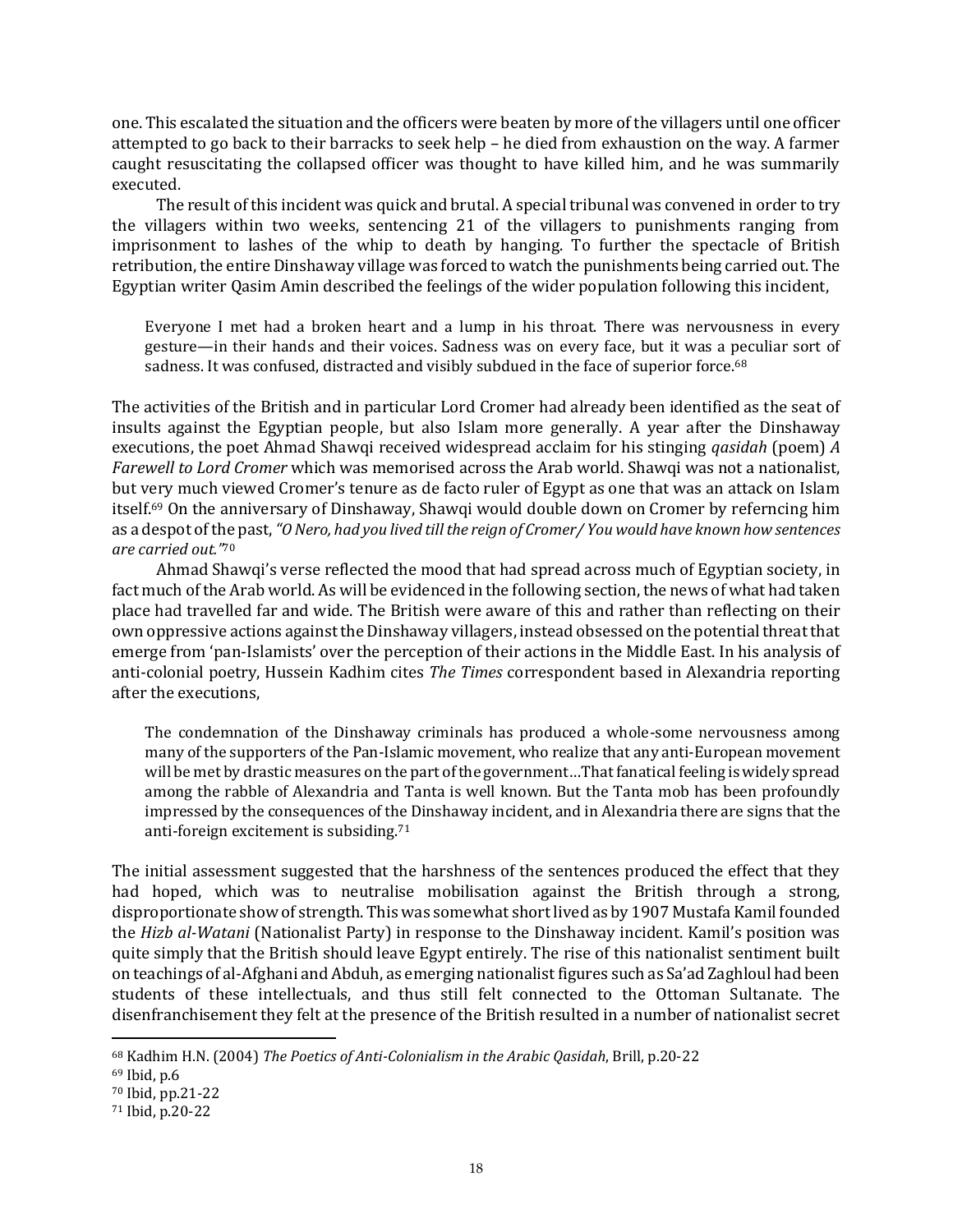societies, such as the Mutual Brotherhood Society, who went on to assassinate the Egyptian Prime Minister Butrus Ghali in 1910 for taking pro-British stances.<sup>72</sup>

#### <span id="page-18-0"></span>1906 – The British Criminal Intelligence Division Investigation into Pan-Islamism

The clearest example of the way the British saw the threat posed by 'pan-Islamism' as a matter of criminality and sedition came in the form of a Circular Memorandum distributed from Simla on 9 August 1906 by the Director of Criminal Intelligence. The Circular expressed concern over agents on diplomatic missions to draw the Muslim world closer. 73

This series of communications, issued two months after the Dinshaway executions, indicates that the British viewed their Muslim subjects through the lens of securitisation that was linked to their belief, but in particular over how they placed any concern for the wider Muslim *ummah* within the nexus of their religious commitments. While much of the Circular focuses on the various intrigues between the Ottomans and their German allies during this period, there is a report by a political agent in Bahrain, whose response to the question of 'pan-Islamism' is instructive of the ways in which the British expressed their anxieties. Sent in December 1906, the Bahrain agent expresses that he does not believe there to be a significant 'pan-Islamism' sentiment in the region, largely because the majority of the population is Shi'a, and so less inclined towards an Ottoman Sultan. There is an extended discussion of the mentioning of the Caliph's name in the *jummah khutbah* – but this is put down to convention rather than having any political significance. The view of the agent largely rests on the relationship that the British officials have with the tribal elites of Bahraini society.<sup>74</sup>

Writing of the general sentiment among the non-tribal Arab population of Bahrain, the agent provides a somewhat contrasting image,

It is an awakening at present no more than a feeble beating of ripples in a standing pool. It is an awakening to the lost position of the followers of Islam and a desire to advance, not as a common kin of Bahrain or as a separate entity, but as a member of the conglomeration of races under Islam. The impossibility of such a feat is not recognised, and its feasibility is the hope of many a merchant Arab, who have seen something of the world and who regularly read and discuss this subject, enthusiastically pursued by the Egyptian press. It was this class of the Arab which was exercised at the Tabah affair. They took up the Turks' position there as their own. These Arabs, small in number they are, were, however not exercised so much as the Holi class. The latter, a hybrid community as they are without a national concern in which they could centre their affections and aspirations, have taken to adore the Sultan, they also feel the nationalist movement in Egypt as their own, and their feelings during the Tabah and Dinshwai incidents had reached a pitch. 'Al Liwa' was then being read with great enthusiasm and loudly in shops amass and majlises, and many an ignorant people gathered to hear tales of injustices and did not leave without being affected. Even it is said that tears were shed, moved by intense sympathy for the Egyptians.<sup>75</sup>

One of the insights that can be gleaned through these communications relates to the way in which the Muslim world communicated the outrages carried out by the colonial administrations, and the way in which the authorities chose to understand that concern. Rather than making reparations for the violent actions, the British instead chose to pathologise the concerns of everyday Muslims as an

<sup>72</sup> Calvert J. (2010) *Sayyid Qutb and the origins of radical Islamism*, Hurst, p.47

<sup>73</sup> 'File F/1 Criminal Intelligence, Circular Memoranda: Pan-Islamism',British Library: India Office Records and Private Papers, IOR/R/15/2/45, in Qatar Digital Library [<https://www.qdl.qa/archive/81055/vdc\\_100000000193.0x00030c>](https://www.qdl.qa/archive/81055/vdc_100000000193.0x00030c) <sup>74</sup> Ibid.

<sup>75</sup> Ibid.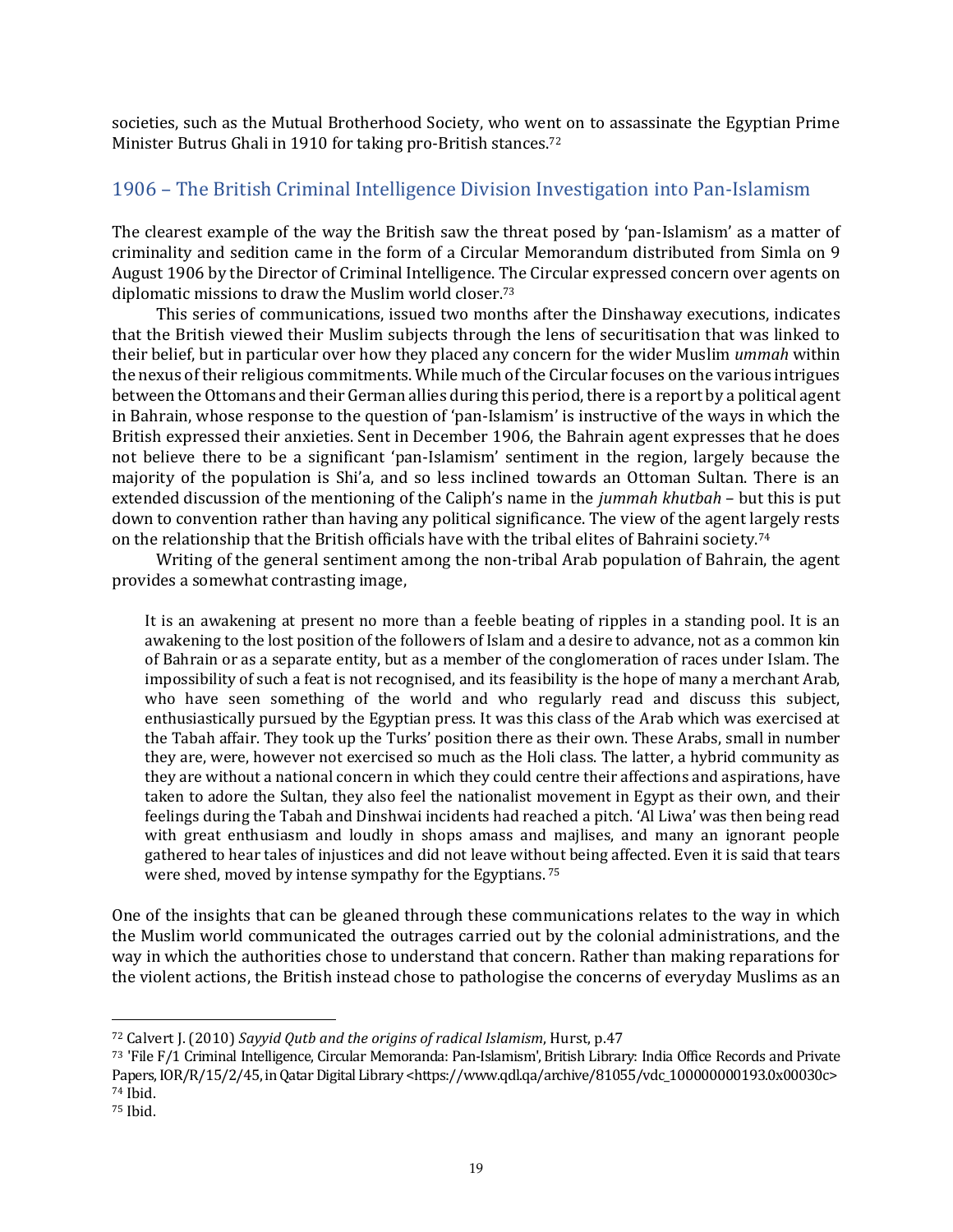example of a threat that was posed to their interests. The events of Tabah and Dinshaway provided a perfect example of the way that would take place.

#### <span id="page-19-0"></span>1915 – The Silk Letter Conspiracy

Events in India were leading to tensions between the British and various populations in the region, particularly those areas with high concentrations of Muslims. In 1903, the Viceroy of India, Lord Curzon, announced that he intended to remove the areas of Chittagong, Dhaka and Memonsingh from Bengal, and instead confer these areas to the country of Assam. Despite their desire to remain as part of India, the protests by the Bengali population fell on deaf ears and on 5 July 1905, Bengal was partitioned.

In response, the people of Bengal began to rebel and adopted a three-part strategy: to boycott British goods, to only rely on local sourced produce and finally to terrorise the colonial regime. Even states outside of Bengal were horrified by the partition, and protests took place in states such as Bihar and Orissa. This campaign of resistance peaked on 11 April 1908, when as Justice Kings Ford was travelling on a train through Muzaffarpur, a hand grenade was thrown into his carriage in an attempt to take his life. It was only after five years of constant protests, that the people of Bengal finally succeeded in forcing the British to abrogate the partition in 1911.

Incidents such as this only convinced Mahmudul Hasan of the need for a unified response focused on putting an end to colonial rule. It was not until 14 November 1914, that such an opportunity presented itself. On this date, the Ottoman Sultan, officially declared *jihad* on the British, thus bringing about a tension for Muslims in the First World War. For the colonisers, the moment presented itself as an opportunity to cooperate with one another too. The Ottoman Empire having explicitly issued a call for *jihad*, meant that all the anxiety the colonial states had around their Muslim subjects, had now intensified. According to William Polk in *Crusade & Jihad*,

When the Ottoman Empire called for a holy war, each of the imperial powers expected revolts: Britain in India and Egypt, France in North Africa, and Russia in the Caucasus and Central Asia. Each ruled over millions of Muslims, and each was warned by its security services that the Muslims were "seething." Each expected an upsurge of nationalism—whether ethnic as in "Pan-Turkism" or religious as in "Pan-Islamism"—and regarded it, at least before the terrible battles of the war, as even more dangerous than its European adversaries. Fear of jihad was augmented by imperial ambition. In varying degrees, all three powers were affected by both fear and greed, but it was Britain that played the lead role.<sup>76</sup>

Colonial coercion of Muslim subjects depended largely on the obsequiousness of Muslim elites, whose cooperation permitted the ongoing control of larger populations. Rulers in Zanzibar, Nigeria, Egypt, Sudan, Persian Gulf, India and Malaya all contributed to the suppression of anger that larger Muslim populations had at the ongoing colonial rule.<sup>77</sup>

Working with Ubaidallah Sindhi, Shaykh-ul-Hind Mahmudul Hasan, fully aware of the discontentment across the Muslim world, began the process of engaging with Deobandi students in the Northwest, all in the hope of building the platform for a movement.<sup>78</sup> Sindhi described how after a fifty-year period of planning, he was finally allowed to learn of the true intentions of his teacher in

<sup>76</sup> Polk W.R. (2018) *Crusade and Jihad: The thousand-year war between the Muslim world and the global north*, New York University Press, pp.198-199

<sup>77</sup> Husin I.R. (2016) *The Politics of Islamic Law: Local Elites, Colonial Authority, and the Making of the Muslim* State, Chicago University Press

<sup>78</sup> Metcalf, *Husain Ahmad Madani*, p.23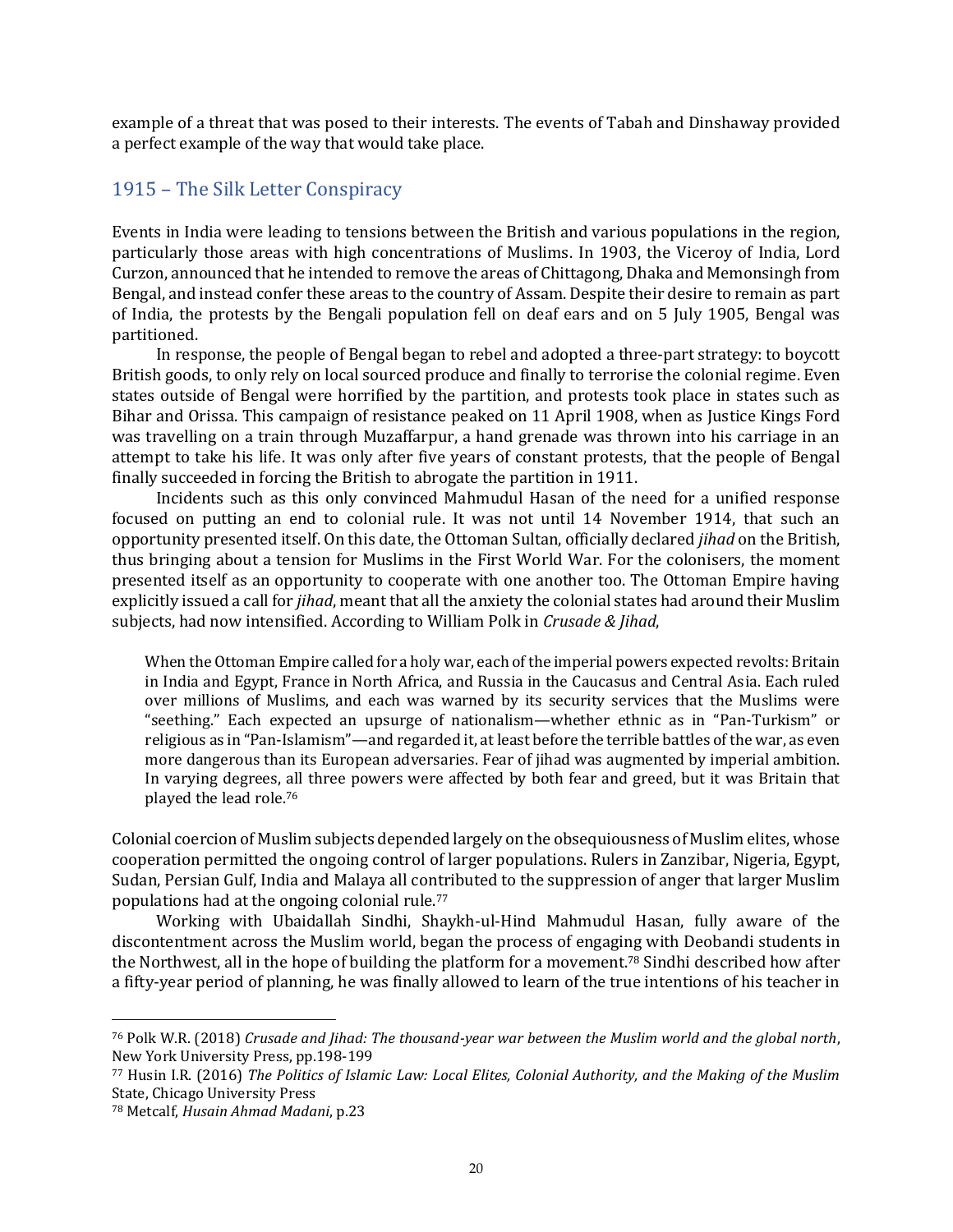1915 – to politically unite the *ummah*. <sup>79</sup> The plan was to build a standing army in Yaghestan (the frontier region of Pakistan) by sending young *mujahideen* from India to join them. They would be supported both militarily and financially from Muslim leaders around the world, resulting in a coalition which would be strong enough to topple the British. In an address, Maulana Ahmad Hasan Amrohawi clarified the plan in further detail.<sup>80</sup>

At the same time that all these major world events were taking place, domestically the Indian government became concerned with Mahmudul Hasan and the large following he was attracting, particularly from the northwest. Before long, associates of Hasan informed him that his arrest was imminent and that he should make plans to leave for Hijaz which he promptly did. Metcalf points out that the UK government report into subversive behaviour in the subcontinent, took the view that it was the Muslims in particular who were a problem,

The government reported alluded to above, the Sedition (Rowlatt) Committee Report, no doubt exaggerated the importance of the activities on the frontier. Moreover, it implied a "Mohamedan" dimension to the events there which is belied by the international and secular non-Muslim participation that the report itself documented. The chimera of Muslim "fanatics" on the frontier was a continuing thread in colonial ideology from the late nineteenth century on, even if belied by lack of evidence.<sup>81</sup>

It is the same Sedition Committee Report that brought the details of the 'Silk Letter Conspiracy' to light, which gave indications of the role the Deoband were alleged to have played in working against the British. Ubaidullah Sindhi had outlined a plan for an 'Army of God' that had been sewn into silk letter scarves, and transported around the Muslim world in secret. It was the discovery of these scarves in August 1916, that prompted the British to order the arrest of Hasan.<sup>82</sup>

### <span id="page-20-0"></span>1916 – The Internment of Political Prisoners at Malta

Although in itself a major problem for Deoband, the presence and control of colonial powers in Hijaz was a source of particular distress. After Mahmudul Hasan left India following the 'Silk Letter Conspiracy' and joined one of his disciples Husain Ahmad Madani in Hijaz, they found themselves at odds with the British again, as they confronted the legitimacy of the Sharif of Makkah who had been installed by the British. 83

The suggestion mooted by Wilfred Blunt in the late 1800s was now being brought into fruition by the British. They desired for the Sharif of Makkah to convince Mahmudul Hasan to sign a document that would recognise his claim to the Caliphate, and the illegitimacy of the Ottoman Sultan<sup>84</sup> – failure to do so resulted in Hasan and his companions being arbitrarily detained and sent to the prison island of Malta. The British attempted to co-opt the message of Islam and its jurisprudence to serve its own interests, an activity which much of the Muslim world saw through. By using Islamic interpretations to serve their own purposes, they attempted to lend legitimacy to their own actions,

The problem had to do with a declaration that reproduced an argument about Islamic authority initiated by the Arab Bureau in Cairo and other British officials claiming expertise in Islam. This

<sup>79</sup> Sindhi O, *Kabul Mein Saat Saal*, Sindh Sahar Academy, Lahore

<sup>80</sup> Amrohawi AH, *Ulema-e-Haq*, vol.1, p.129

<sup>81</sup> Metcalf, *Husain Ahmad Madani*, p.24

<sup>82</sup> Ibid, pp.25-26

<sup>83</sup> Ibid, p.11

<sup>84</sup> Ibid, p.75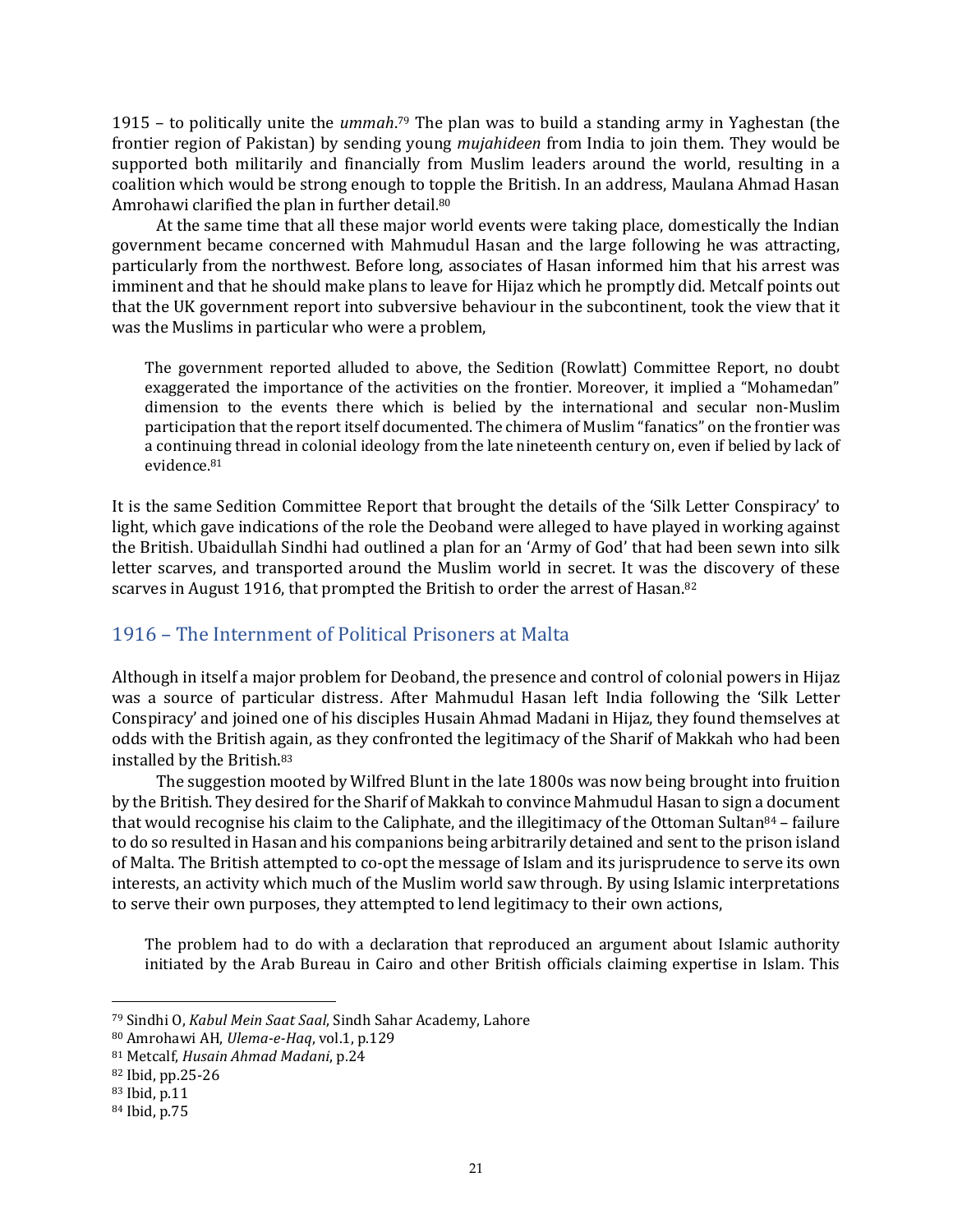argument was predicated on the assumption that there was a happy coincidence between British geo-political ambitions and "correct" Islamic interpretations. It denounced the Turks as infidels, kafirs. It also asserted that the "caliph," the holder of that ancient position linked to the earliest years of Islamic rule, and later adopted by the Ottoman sultan, could only be of Arab descent. It thus presumed to give complete legitimacy to the Sharif's revolt against the Ottoman overlord. It also assumed that "Islamic doctrine" not, for example, good governance, was all that any Muslim cared about. In fact, no Arab units of the Ottoman army every came over to the Sharif; a few thousand tribesmen, paid off by British money and famous thanks to Colonel T.E. Lawrence, "Lawrence of Arabia," formed his troops. 85

Mahmudul Hasan and Madani were not willing to compromise on their theological convictions for sake of granting legitimacy to the Sharif, however Mahmud was careful to mention that he was not involved in any plots. He explained at his arrest that he did in fact prefer Turkish rule to that of the Sharif on the ground that the Turks were more just and more generous, whereas the Sharif *"beats and imprisons without inquiry,"* even, he said, killing children and outraging women. Ultimately, refusing to acquiesce to British demands that the Indian scholars engage in *khurooj* [splitting] from the authority of the Ottoman Sultan, resulted in their detention from 1915 to 1920.

The prison island of Malta became a seminal site for British repression of Muslim political ambitions. Sa'ad Zaghloul, the Egyptian leader of the nationalist Wafd party, was detained there for demanding national recognition. On the day of his detention, a 13-year-old schoolboy was inspired by Zaghloul's detention to deliver his own patriotic speeches, *"at meeting halls and mosques, where the spirit of the sacred revolution was breathed into all"—* that teenager was Sayyid Qutb.<sup>86</sup> As Qutb's biographer John Calvert writes,

the young Qutb appears to have followed the nationalist mainstream in interpreting the Wafd's call for independence in terms of Egypt's loyalty to the civilisation of Islam and the institution of the caliphate.<sup>87</sup>

There is a tendency of many to present Sayyid Qutb's trajectory towards being involved in an Islamic movement as being much later in life, and yet such a narrative belies the complex role that his direct experience with colonisation played. While the British were always concerned about the threat of 'pan-Islamism', it is worth noting how a young Qutb never lost the anxiety of having British firearms levelled at him while he was still a child growing up in his village – the violence of that moment never left him.<sup>88</sup>

The corollary of repressive acts in India and Egypt during World War I is a reminder that Muslim suspicion of the British was not simply based on their 'pan-Islamism', but rather was very much tied to their direct experience with colonisation. It was the British who securitised and pathologised their responses, so that the emphasis was always on a racialised idea of the Muslim threat. In 1915 the British enacted the Defence of India Act – a piece of legislation that brought in wide ranging draconian restrictions on civil liberties during the war years – the emphasis was entirely on repressing any political agitation. This act resulted in many interments, other than those that took place in Malta. The internal dynamics in India during the First World War became bitterly intense as British war propaganda increased, attacking the Ottoman Sultan, all the while almost six million subjects of the British Empire died due to both famine and an influenza epidemic. Instead of trying to ameliorate the resentment felt by the Indian population, the British enacted the Rowlatt

<sup>85</sup> Ibid, pp.38-40

<sup>86</sup> Calvert J (2010) *Sayyid Qutb and the origins of radical Islamism*, Hurst, p.49

<sup>87</sup> Ibid.

<sup>88</sup> Ibid, p.42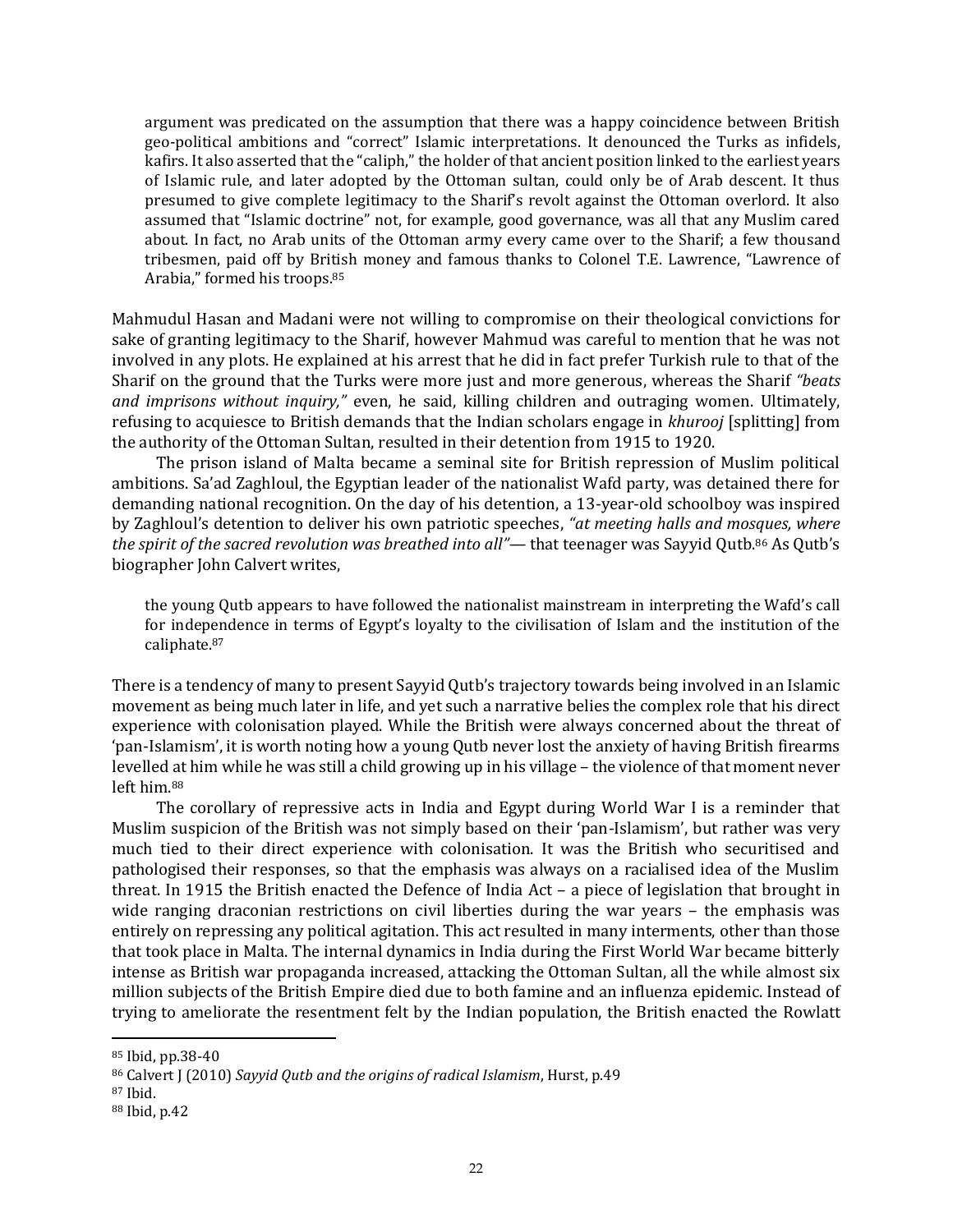Acts in 1919, used as a method of suppressing public protests and any form of dissension or sedition. A public meeting at the Jallianwala Bagh in 1919 to discuss the Rowlatt Acts resulted in General Dyer opening fire on a large crowd of protestors, only cementing the brutality of the regime.<sup>89</sup>

Ultimately, there was a complex series of violent repressive colonial acts, that instead of being held to account, were seen as clarion calls for the destabilisation of empire through 'pan-Islamism'. The fears that British intelligence internalised, resulted in increased repression and curtailment of civil liberties and the rule of law. This is striking in a contemporary context as moments of serious outrage among Muslim communities, such as the images that were exposed from the Abu Ghraib prison in Iraq, or the publishing of cartoons of the Prophet Muhammad (saws), were seen by culpable/complicit states through the lens of the hostile reaction they might evoke. They were seen as moments to be managed, rather than seen as moments that required accountability. In 2009, US President Barack Obama refused to publish the images from Abu Ghraib in case they might, "further inflame anti-American opinion," rather than focusing on holding perpetrators of those horrors to account.<sup>90</sup> This anxiety over reactions rather than justice has remained at the centre of western anxieties of the ways in which Muslims respond to outrages against the *ummah*.

# <span id="page-22-0"></span>**The case against 'Islamism'**

The narrative set out in this document focuses heavily on colonial anxieties that existed around 'Islamism' and 'pan-Islamism' as a threat to the colonial order. Some will argue that 'pan-Islamism' is a specific historical moment, but as I hope I have evidenced throughout this document, 'pan-Islamism' in the way that it was used by the British, French, Dutch and Russians, did not equate to ideas around Muslim unity that were being promoted by Muslim intellectuals and the Ottoman Sultanate. If, for no other reason, we should scrap the use of the word 'Islamism' because of its colonial history. The ubiquity of a term in European political or scholarly vernacular should not signify its accuracy or correctness. As I mentioned in my introduction, what is of most importance regardless of acceptance of this call is the extent to which Muslims globally can decentre from the West's framing of 'Islamism' as they consider the needs of the global Muslim *ummah*.

To set out my case further, I rest my argument on four main contentions:

- 1. The colonial history of the words 'pan-Islamism' and 'Islamism' is inextricably tied to the notion of a threat that requires a security response.
- 2. The contemporary popular use of the word 'Islamism' is nearly always tied to militancy, extremism and violence, and so cannot be rescued from within academia. The evocation of the word presents images of violence. Unlike words such as 'Muslim', which may now be regarded in the West as evoking similar fears, 'Islamism' operates as a hydra, where it is simultaneously violent and meaningless in its operation. Violent, in the impact it can have, meaningless in the amorphous nature of its use.
- 3. That within the framing of the global War on Terror, the accusation of 'Islamism' in itself draws heightened suspicion and surveillance, leading to many forms of violence enacted by the state. Similar to the framing of the 'good' and 'bad' Muslim, 'Islamism' carries a significant degree of academic cover that operates outside of its ubiquitous significance – academic use cannot rescue the way the word has been politically instrumentalised.

<sup>89</sup> Gopal P (2019) *Insurgent Empire: Anticolonial resistance and British dissent*, Verso, pp.232-233 <sup>90</sup> Zeleny J. and Shanker T. (2009) *Obama Moves to Bar Release of Detainee Abuse Photos*, New York Times, <https://www.nytimes.com/2009/05/14/us/politics/14photos.html>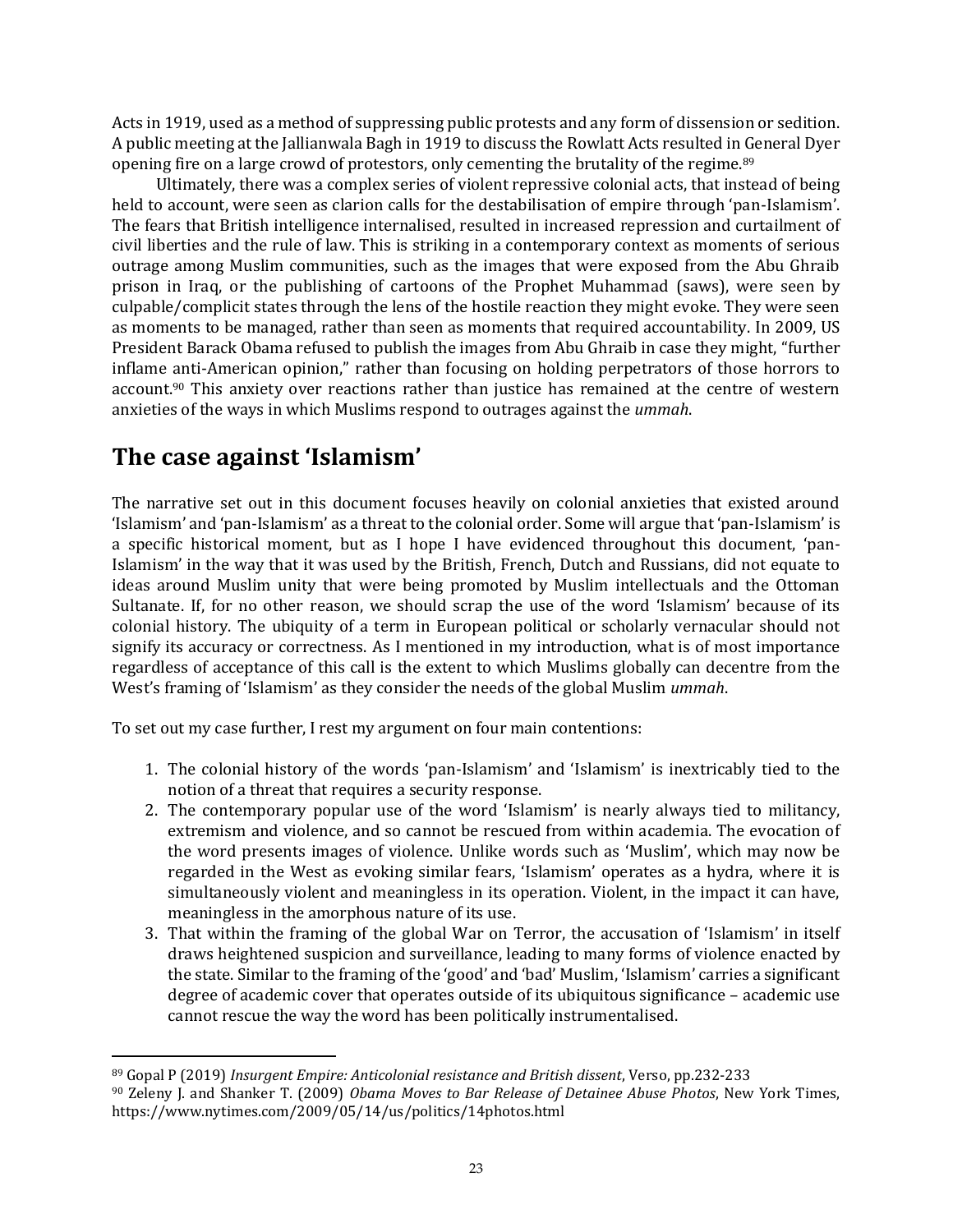4. It presupposes that only certain forms of faith-based political expression are 'Islamist'. I make this point to suggest that quietist expressions of faith within the political realm, are no less political in their maintenance of political authority – indeed these positions are often used to uphold that authority.

#### <span id="page-23-0"></span>1. The colonial root of 'Islamism'

The primary aim of this paper was to connect the current discourse around 'Islamism' to a longer colonial history of European fears of 'pan-Islamism'. The key to this history is not so much what 'pan-Islamism' meant, but the ways in which European powers considered it a threat that required a specific and oftentimes brutal response. Many of these fears were based on notions of a Muslim world that was connected through the concept of the *ummah*, one that the British at times used strategically to their advantage, while at other times, sought to undermine it. After the 1857 Indian Uprising, the British had little problem in invoking the authority of the Ottoman Sultan over his Indian Muslim subjects to quell disquiet among them. Yet, by the start of the twentieth century, criminal investigations were being launched into dissident Muslims in India and Egypt who were organising to unify the Muslim world. The British position was therefore based on strategic self-interest, and was purely in aid of ensuring the longevity of their imperial dominance.

As mentioned in the introduction to this paper, the accusation of 'Islamism' or 'pan-Islamism' ultimately amounts to a loyalty test. This was most apparent in WW Hunter's 1873 report on Muslims in India, where the framing of his question indicated his predisposition towards arriving at certain conclusions: *The Indian Musalmans: are they bound to rebel against the Queen?* This same question has continued to be levelled at Muslims in different ways by politicians in the West. For instance, the former UK Prime Minister Theresa May's visit to an Ahmadiyya Association in 2013<sup>91</sup> took no umbrage with their spiritual leader Mirza Masroor Ahmad describing himself as the Caliph of Islam – for the issue is not with the title, but rather where the loyalties of any community lie. The Ahmadiyya community's overt statements and displays of loyalty to their ruling government since the time of the British Raj are well documented, and thus their framing of a Caliphal discourse to their own members is never considered to be subversive or problematic.<sup>92</sup> This is particularly noticeable due to the narrative that has come from security circles around belief in a Caliph being a sign of extremism.<sup>93</sup>

As this paper evidences the arguments for why the colonial presentation of 'Islamism' is so problematic, I will not reproduce the remainder of the arguments in this case. The work done above should be enough to convince the reader that its initial use is troubling and has carried implications for the world we inhabit today. Thus, one cannot rescue the use of 'pan-Islamism' without accepting the violence and securitisation that accompanied its use.

#### <span id="page-23-1"></span>2. The contemporary popular understanding of 'Islamism'

Sometimes, the nuances associated with certain terminologies in expert or academic spaces are not transmitted so easily when the same terms are used in non-specialised discussions. Trends in media portrayal and discourses can often influence or skew public understandings of certain words, causing

<sup>91</sup> UK Government (2013) Extremism has no place in 'open and tolerant' Britain, <https://www.gov.uk/government/news/extremism-has-no-place-in-open-and-tolerant-britain>

<sup>92</sup> Ahmadiyya Muslim Community, Muslims for Loyalty, [https://trueislam.com/campaigns/muslims-for](https://trueislam.com/campaigns/muslims-for-loyalty/)[loyalty/](https://trueislam.com/campaigns/muslims-for-loyalty/)

<sup>93</sup> Wibisono S, Louis W R, & Jetten J (2019). *A Multidimensional Analysis of Religious Extremism. Frontiers in psychology*, 10, 2560.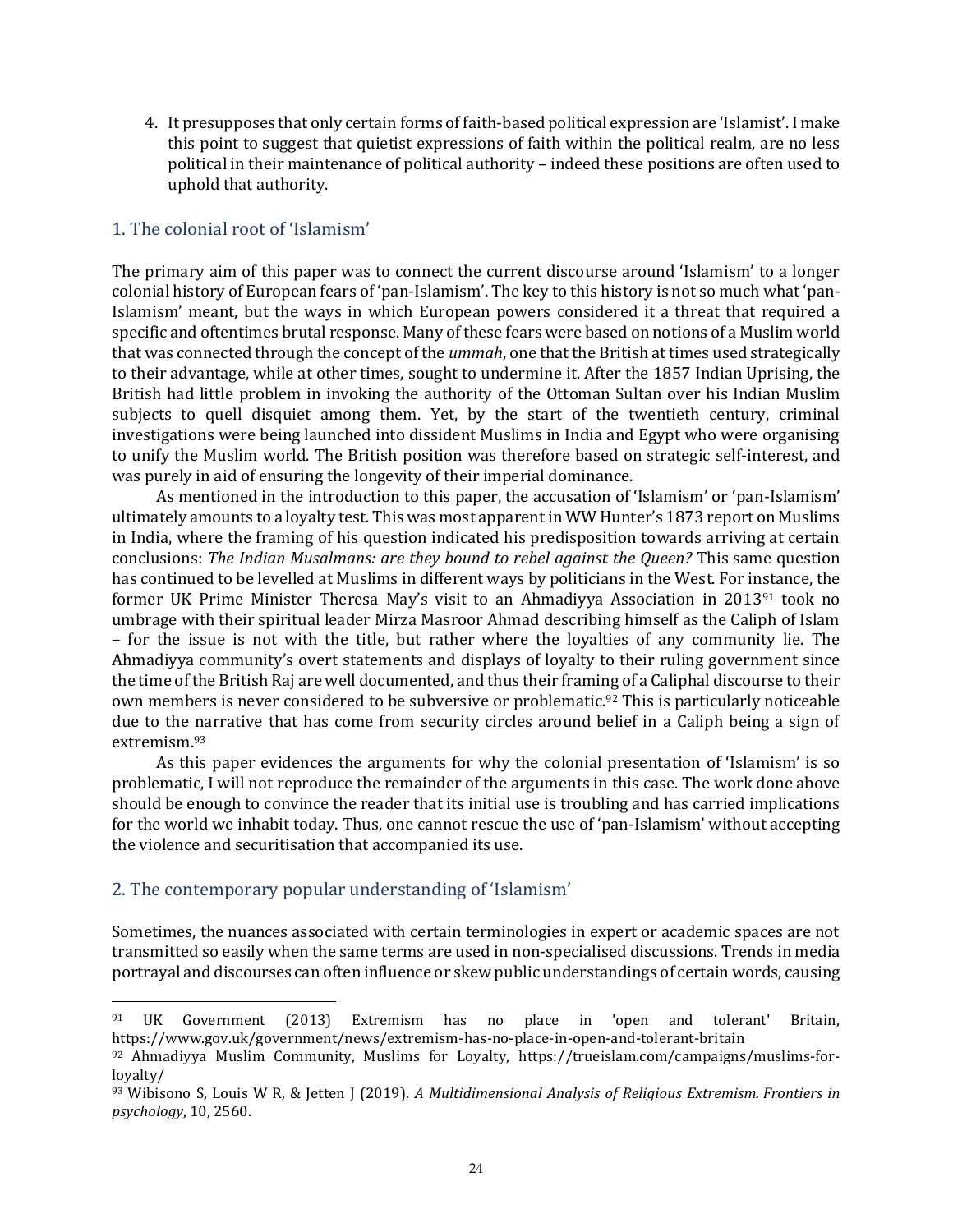them to take on cultural meanings which colour our everyday understandings and usage in ways that depart from any technical definition. For example, often, when Muslims speak of *ghuluu* or 'extremism', they mean something very different to the images that are conjured up in the minds of other communities. Similarly with words such as 'terrorism' and indeed 'Islamism' – these carry popular meanings beyond how they are legally or academically understood. As Jonathan Brown rightly points out,

Much depends on whether one thinks "Islamism" is a dirty word. This is true for policymakers in the West and leaders in the Muslim world alike. As with the moniker "The Muslim Brotherhood," the word "Islamism" is thrown about loosely and clumsily because it is an amorphous and contested term that reflects the worldview (perhaps deepest fears?) of whoever is using it more than any fixed reality. Those who are suspicious of "Islamism" almost always imagine it, along with "The Muslim Brotherhood," to be some durable transnational network, uniform in its most threatening characteristics wherever it appears.<sup>94</sup>

What Brown points to so effectively is in his phrase, *"depends on whether one thinks,"* as ultimately the popular imagining of a word is almost inextricably linked to media and political representations of it. In 2013, the Associated Press revised their stylebook to issue guidance that the word 'Islamist' should no longer be used as a synonym, "*for Islamic fighters, militants, extremists or radicals, who may or may not be Islamists," <sup>95</sup>* a reminder that until 2013, they had no trouble in using that word as a synonym.

Data driven work is finally being conducted into the way that words have come to have popular meanings beyond the technical ones. In a paper published in 2020 by Younes, Hassan and Azmi, they seek to understand how 'Islam-related terminologies' have a positive or negative connotation in the media both in the East and West. Their work shows how the use of the word 'Islamist' in its total frequency, is almost double in its use than all other Islam-related words combined, even more so than 'jihadist', 'extremist' etc. The frequency of the word's use is primarily because it acts as a prefix for other words,

the most frequently used Islamic-related terminology "Islamist" is used alongside extremism, terrorism, violence, and militancy. This indicates that the selected media outlets use Islam-related terms in negative contexts and connotations. Accordingly, the term "Islamist" itself connotes "terrorism" as used in the selected news articles. This is because, in the selected articles, Islamists are likely to be mentioned in the context of terrorism... These reports indicate that the word "Islamist" is mostly used in place of "terrorist" in the selected media outlets.<sup>96</sup>

Usaama al-Azami's *Why Words Matter: The Problem with the Term Islamist* highlights many of the central conundrums in the continued use of the word. As with Brown, he begins his paper by recognising that the word 'Islamist' means different things to different people, but is also quick to recognise (just as Younes et al evidence), that the word, *"usually conjures up terrifying images of masked gunmen on the streets of European capitals killing innocent civilians in the name of Islam."* 97

<sup>94</sup> Brown J (2016) Rethinking Language: "Islamism" as a dirty word, *Brookings*, [https://www.brookings.edu/](https://www.brookings.edu/-research/rethinking-language-islamism-as-a-dirty-word/) [research/rethinking-language-islamism-as-a-dirty-word/](https://www.brookings.edu/-research/rethinking-language-islamism-as-a-dirty-word/)

<sup>95</sup> Byers D (2013) AP Stylebook revises 'Islamist' use, *Politico*, [https://www.politico.com/blogs/](https://www.politico.com/blogs/-media/2013/04/ap-stylebook-revises-islamist-use-160943) [media/2013/04/ap-stylebook-revises-islamist-use-160943](https://www.politico.com/blogs/-media/2013/04/ap-stylebook-revises-islamist-use-160943)

<sup>96</sup> Younes, Z.B., Hassan, I., & Azmi, M.N.L. (2020) A Pragmatic Analysis of Islam-related Terminologies in Selected Eastern and Western Mass Media. *Arab World English Journal*, 11 (2) 70-84.

<sup>97</sup> Al-Azami U. (2020) Why Words Matter: The Problem with the Term Islamist, *Sadeq Institute*, p.1, <https://www.sadeqinstitute.org/short-reads/why-words-matter-the-problem-with-the-term-islamist>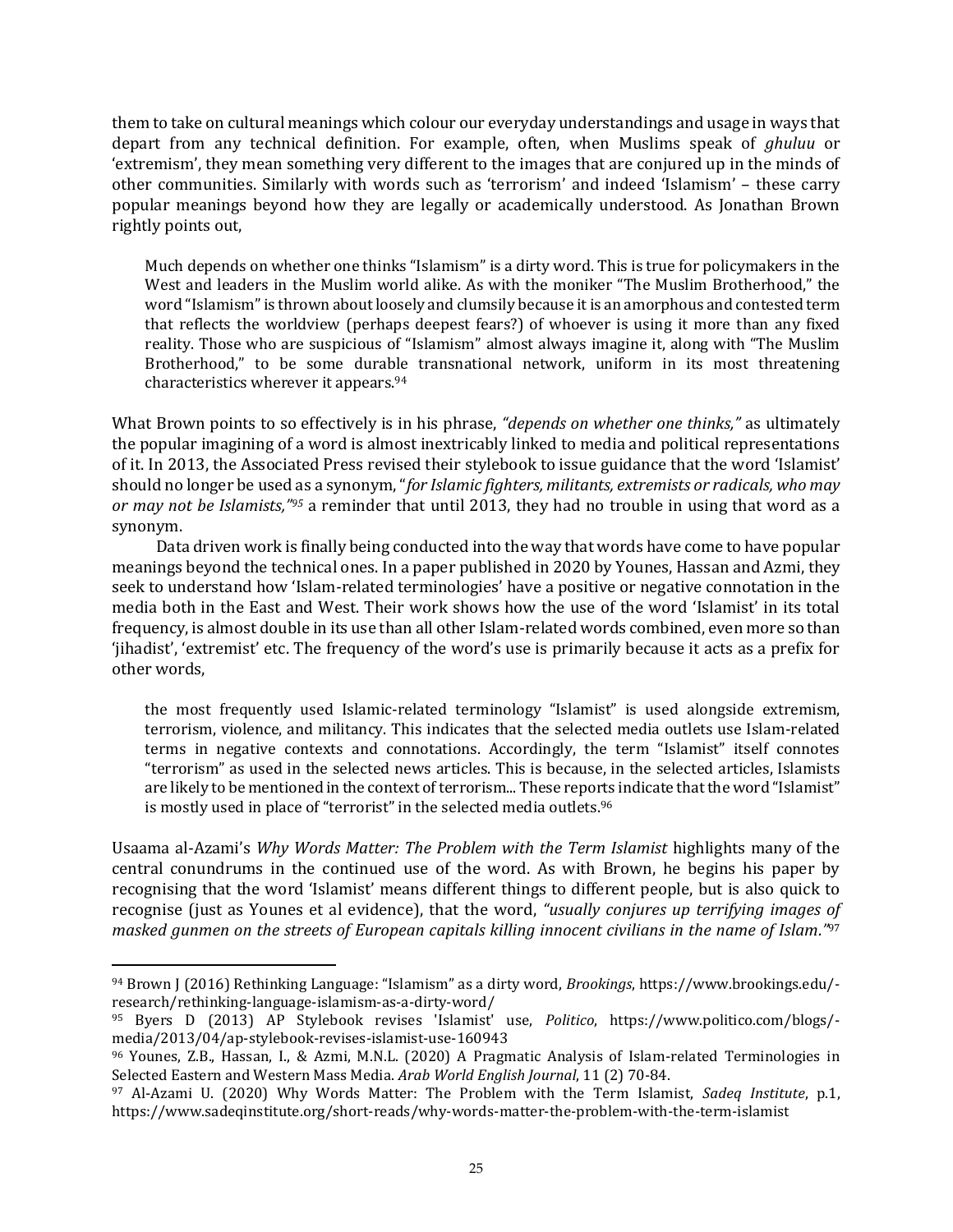Al-Azami's paper focuses on the importance of the way the word is instrumentalised, particularly by authoritarian regimes in the Middle East, in order to inhibit any form of democratic movement by making 'Islamism' synonymous with 'terrorism'. Al-Azami's call is for such lazy links between terrorism and Islam though words such as 'Islamism' to be rebranded as hate speech and incitement to violence<sup>98</sup>, a position I have some sympathy for, but I don't believe that this will be enough. Al-Azami wants to see a more correct use of 'Islamism' within public discourse and sees *Islamiyyun* as a direct synonym from within the Islamicate world. I would argue that we are well beyond the point of rescuing a word like 'Islamism' and that its western formulation bears almost no popular resemblance to the Arabic. As it occurs in Western discourse, it exists only as a spectre of Muslim violence. As a word with such ubiquitous pejorative, indeed, existentially threatening popular connotations , the word 'Islamism' is irredeemable.

#### <span id="page-25-0"></span>3. The accusation of 'Islamism' encourages increased surveillance and securitisation

Al-Azami makes another point in his paper on why words matter that is worth thinking through in more detail. He reminds us that Europeans are very clear about making a distinction between Nazism and Liberalism despite the fact that both are products of the secular values that the Enlightenment produced.<sup>99</sup> Within the constellation of groups and ideas that Islam has produced, the view of 'Islamism' is very much one that is a pathology of seditious beliefs and behaviours. In the context of the global War on Terror, this has taken on a significance for Muslim populations – particularly those living in the West – due to the presentation of them as being outsiders and potentially disloyal.

In perhaps his most significant speech in relation to Muslims, the former UK Prime Minister David Cameron chose to predominantly focus the global security threat on 'Islamist extremism',

We have got to get to the root of the problem, and we need to be absolutely clear on where the origins of where these terrorist attacks lie. That is the existence of an ideology, Islamist extremism. We should be equally clear what we mean by this term, and we must distinguish it from Islam. Islam is a religion observed peacefully and devoutly by over a billion people. Islamist extremism is a political ideology supported by a minority. At the furthest end are those who back terrorism to promote their ultimate goal: an entire Islamist realm, governed by an interpretation of Sharia. Move along the spectrum, and you find people who may reject violence, but who accept various parts of the extremist worldview, including real hostility towards Western democracy and liberal values...Someone can be a devout Muslim and not be an extremist. We need to be clear: Islamist extremism and Islam are not the same thing.<sup>100</sup>

Cameron's shift from focusing on violence to ideology marked a continuation of a narrative that had been set by Tony Blair, who in his book *A Journey*, expressed that the battle that needed to take place was one around the meaning of Islam itself.<sup>101</sup> In his critique of Cameron and this line of thinking, Brian Klug highlights how this is not a narrative that a British Prime Minister can engage in, because he cannot speak for Islam itself.<sup>102</sup> The continued presentation by politicians and policy makers of 'good Islam' versus 'bad Islam' ('Islamism') is foundational to the way that discussions around Muslims are predominantly seen through a security lens.

<sup>98</sup> Ibid, p.5

<sup>99</sup> Ibid p.1

<sup>100</sup> Cameron D. (2011) PM's speech at Munich Security Conference, *HM Government*, <https://www.gov.uk/government/speeches/pms-speech-at-munich-security-conference>

<sup>101</sup> Blair T. (2011) *A Journey*, Arrow, p.348

<sup>102</sup> Klug B. (2015) Fawlty Logic: The Cracks in Cameron's 2011 Munich Speech, *ReOrient*.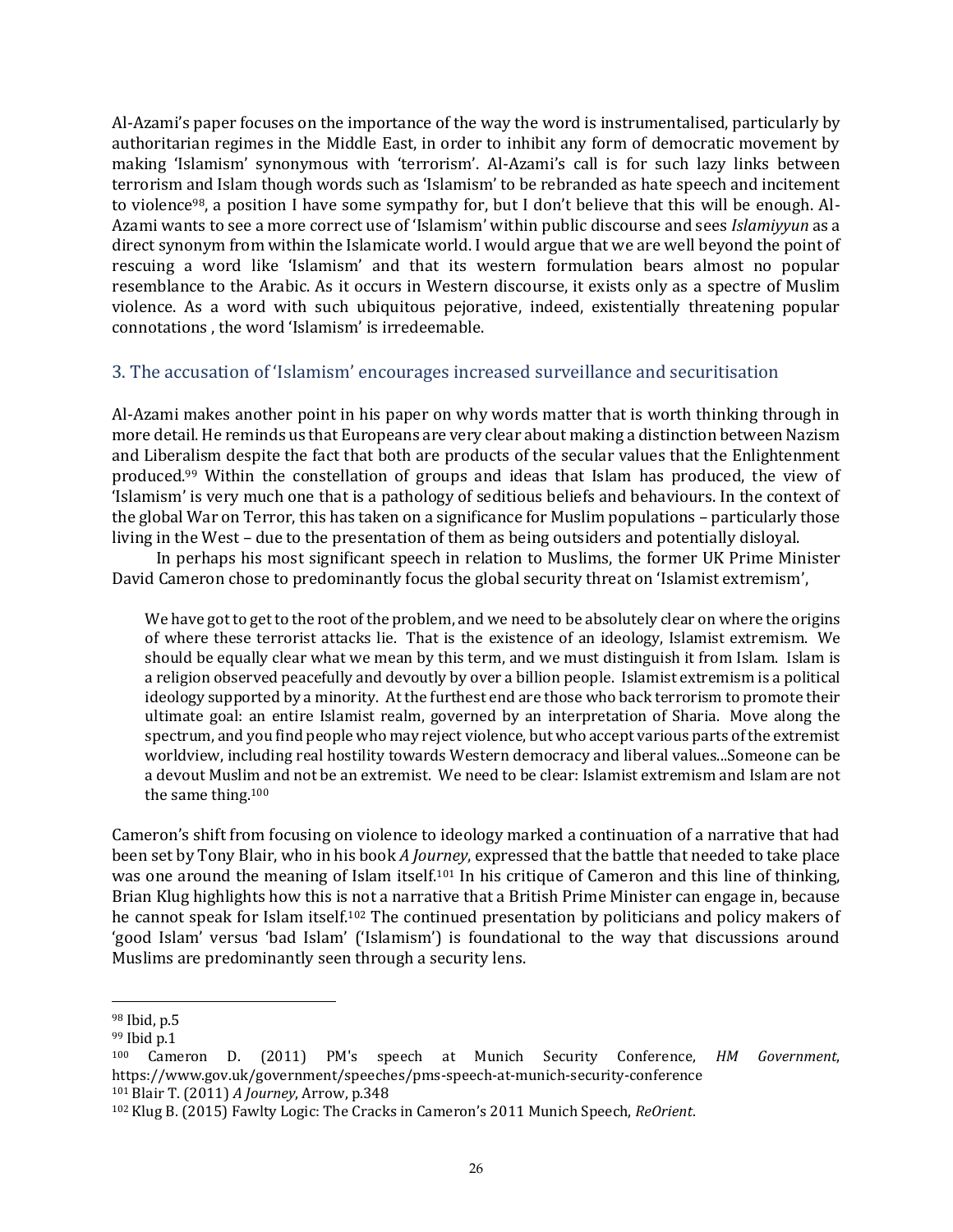In keeping with a Hunterian approach to assessing the loyalties of Muslim subjects, in April 2014 the UK Prime Minister ordered a review into the Muslim Brotherhood in the UK. The review was primarily run by former diplomat John Jenkins and – more significantly – Charles Farr, the former Director General of the Office for Security and Counter-Terrorism located within the Home Office. The appointment of Farr, one of the most senior figures within the counter-terrorism world as part of an investigation into the Muslim Brotherhood, rather than an expert on social movements within the Islamic world, indicated from the very beginning the direction of travel for the review. Farr's findings in the final report clearly set out the ideology to violence model that has been a systemic feature and failure of terrorism expertise over the years,

Muslim Brotherhood organisations and associates in the UK have neither openly nor consistently refuted the literature of Brotherhood member Sayyid Qutb which is known to have inspired people (including in this country) to engage in terrorism.<sup>103</sup>

Without going through a detailed analysis of Farr's comments, even the above claim he makes is fundamentally flawed considering the sheer volume and range of individuals and movements that have engaged in Qutb's works since the 1950s, rendering a causal connection to violence an embarrassingly weak argument to make. The reference to Qutb has not been a singular occurrence, but rather is frequently cited within government policy documents as an indication of 'Islamist extremism'. After the murder of Lee Rigby in 2013, the British government instituted a Taskforce on Tackling Extremism. Their report explicitly cited the works of Sayyid Qutb as being an issue, with other government documents later also referencing the founders of *Ikhwaan al-Muslimeen and Jamaat-e-Islami*, Hasan al-Banna and Abu-l 'Ala Mawdudi.<sup>104</sup> The emphasis on those accused of being 'Islamists' in the past has been used to divert attention from the political reasons why Muslims engage in different forms of political violence, by rather situating that violence in a belief system that can be supressed.

While it could be argued that the UK political response to 'Islamism' has been confined predominantly to the space of ideas, it is often coupled with the words 'extremism' and 'terrorism' and thus carries legal and political implications for those who are categorised with such terms. The reality on the European continent is far more indicative of the eventual direction of travel through uncritical continued uses of the word 'Islamism'. Despite a global pandemic, with tens of thousands of the people dying in their country, the two leading parties in the race for the French presidential election faced off in a televised debate in order to focus on the threat posed by 'Islamism' itself – devoid of any other descriptors. France's Interior Minister Gerald Darmanin met with the far-right candidate Marine Le Pen, only to accuse the known Islamophobe of going "soft" on Islamism.<sup>105</sup> The moment was indicative of how those in the Centre and Centre-Left of politics in France, have shifted their discourse towards the position on the Right as they seek to ride on a populist wave of Islamophobia.

Most recently, the French Parliament have ratified the Anti-Separatism Bill which, for all intents and purposes, is targeted at the Muslim community. Of particular concern is the 'Charter of Principles' that all imams will be required to sign up to in order to be able to continue acting in an official capacity. This Charter would require the imams to explicitly state their primary allegiance to the French state over their religion, refuse to engage in any form of politics (that does not lend support to political parties), and finally demands a vow,

<sup>103</sup> Jenkins J. and Farr C. (2015) Muslim Brotherhood Review: Main Findings, *House of Commons*, p.9

<sup>104</sup> Qureshi A. (2013) Tackling Extremism in the UK: An ideological attack on Muslim Communities, *CAGE*

<sup>105</sup> Lichfield J. (2021) Why Macron had to take on Islamism, *Unherd*, [https://unherd.com/2021/03/macron](https://unherd.com/2021/03/macron-stuck-between-left-and-right-on-islamism/)[stuck-between-left-and-right-on-islamism/](https://unherd.com/2021/03/macron-stuck-between-left-and-right-on-islamism/)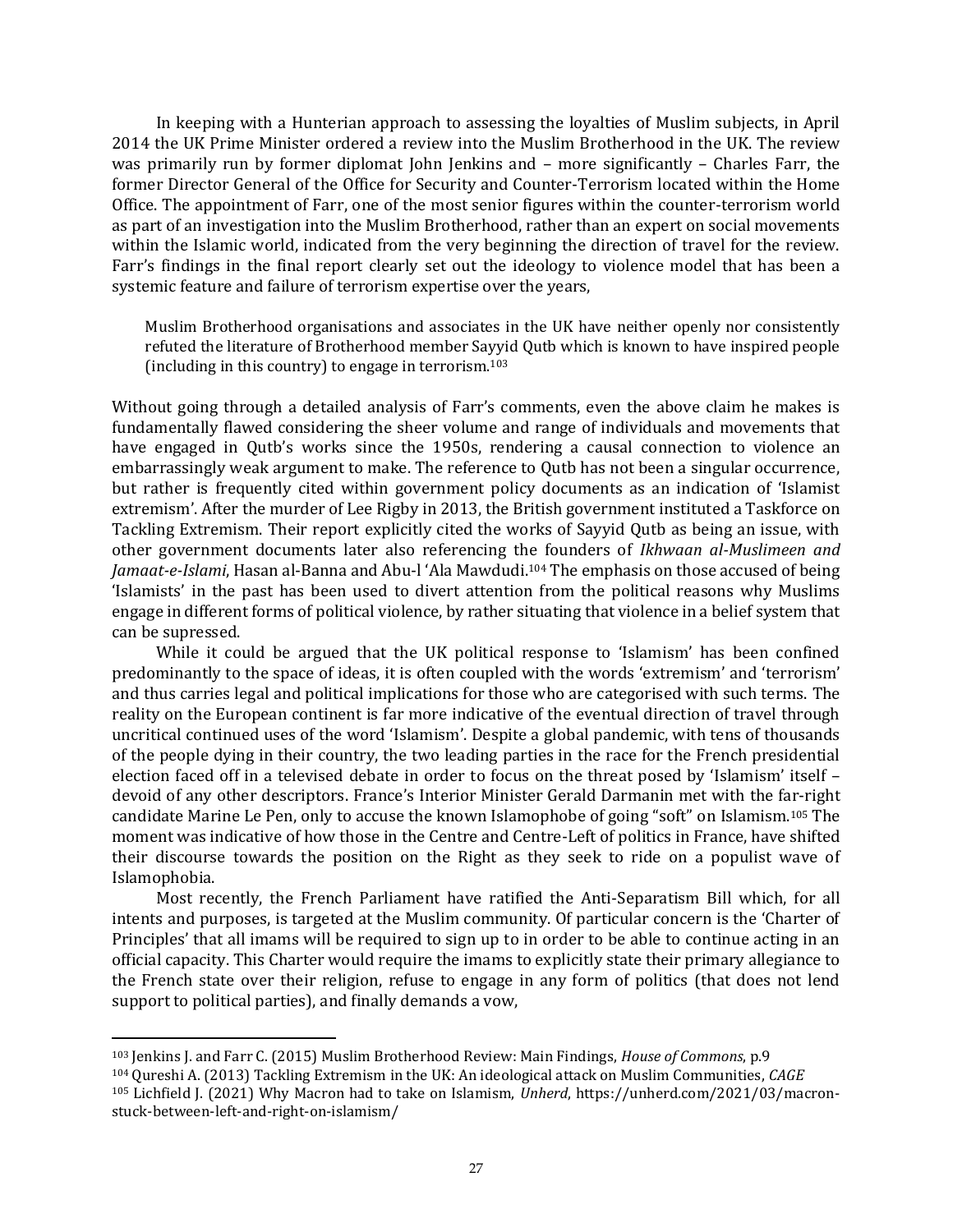not to use nor to allow use of Islam or the concept of oumma (community of believers) in a local or national political perspective…<sup>106</sup>

The explicit terms of the Imam's Charter, that religious convictions can never override the principles of the Republic place the concern the French government has for 'Islamism' at a completely unprecedented level of social control. In much the same tactic that was instrumentalised during the colonial period, by targeting new colonised elites, the French government seeks to subdue the entire Muslim population of France – ostensibly through the control of the *minbar*.

While France's heavy-handed approach at assimilation seeks to neutralise 'Islamism' and expressions of 'political Islam', in Austria events have already taken a much more violent turn. In November 2020, the well-regarded academic Farid Hafez had his home raided along with those of 60 other Muslim families in Operation Luxor, with Austria's Interior Minister Nehammer stating that the action was, *"taken against political Islam."*<sup>107</sup> Despite the violent raids carried out by the Austrian police, no arrests were made. This all took place in an environment where the Austrian government proposed a total ban on 'political Islam'.<sup>108</sup>

Hafez has since the raid been subject to a panoply of security measures that have made his life unbearable due to the accusation of *"hostility to the state."* Although he has not been charged with a crime, he has had his laptop and phone seized, and also had his bank accounts frozen.<sup>109</sup> The line of questioning by the police of Hafez and others reveals much more about the ways in which the police were not interested in specific acts of terrorism or violence, but were rather attempting to build a pathology of belief that they think as subversive,

Are Muslims discriminated against in Austria? Do you pray? Is your wife allowed to go to the supermarket? Do your kids play any musical instruments?<sup>110</sup>

The detail of the questions on subjects that had little do with any active crime, after 21,000 hours of police surveillance, tell us much more about how 'Islamism' is viewed in terms of being an existential threat. They also tell us how specific Muslim beliefs and behaviours are pathologised to create the spectre of a threat, rather than any actual acts of violence.

Taken alongside the second case for 'Islamism' being considered a pejorative in its popular meaning, the direction of travel within Europe in particular is of great concern. As I demonstrate in the section above, the work of al-Azami further highlights how repressive governments in the Middle East have used the term in order to kill and detain political opponents, but what we increasingly find in Europe is a shift that mimics that same repression. Within the context of the global War on Terror, 'Islamism' sits squarely within the constellation of terms that are securitised beyond any hope of redemption at a political or popular level.

My call to scholars and academics who insist on the use of the word is that they should be very mindful of how their normalisation of a word has potentially severe consequences for wider

<sup>106</sup> International Coalition Against Islamophobia (2021) Letter to President Von der Leyen, European Commission – Regarding: French Islamophobic Laws, *Sabir's Legal Services.*

<sup>107</sup> Al-Izzedin N. (2021) Police brutality against Muslim children under the pretext of counter-terrorism in Austria, *CAGE*, [https://www.cage.ngo/police-brutality-against-muslim-children-under-the-pretext-of-counter-terrorism](https://www.cage.ngo/police-brutality-against-muslim-children-under-the-pretext-of-counter-terrorism-in-austria)[in-austria](https://www.cage.ngo/police-brutality-against-muslim-children-under-the-pretext-of-counter-terrorism-in-austria)

<sup>108</sup> MEE Staff (2021) Austria: Outrage after authorities target academic as part of 'terrorism' crackdown, *Middle East Eye*[, https://www.middleeasteye.net/news/austria-farid-hafez-academic-targeted-terrorism-crackdown-outrage](https://www.middleeasteye.net/news/austria-farid-hafez-academic-targeted-terrorism-crackdown-outrage)

<sup>109</sup> Siddiqui U. (2021) Muslim Austrian academic shares tale of gunpoint raid, *Al Jazeera*, <https://www.aljazeera.com/news/2021/3/4/muslim-professor-reveals-raid-in-austria> <sup>110</sup> MEE Staff, Austria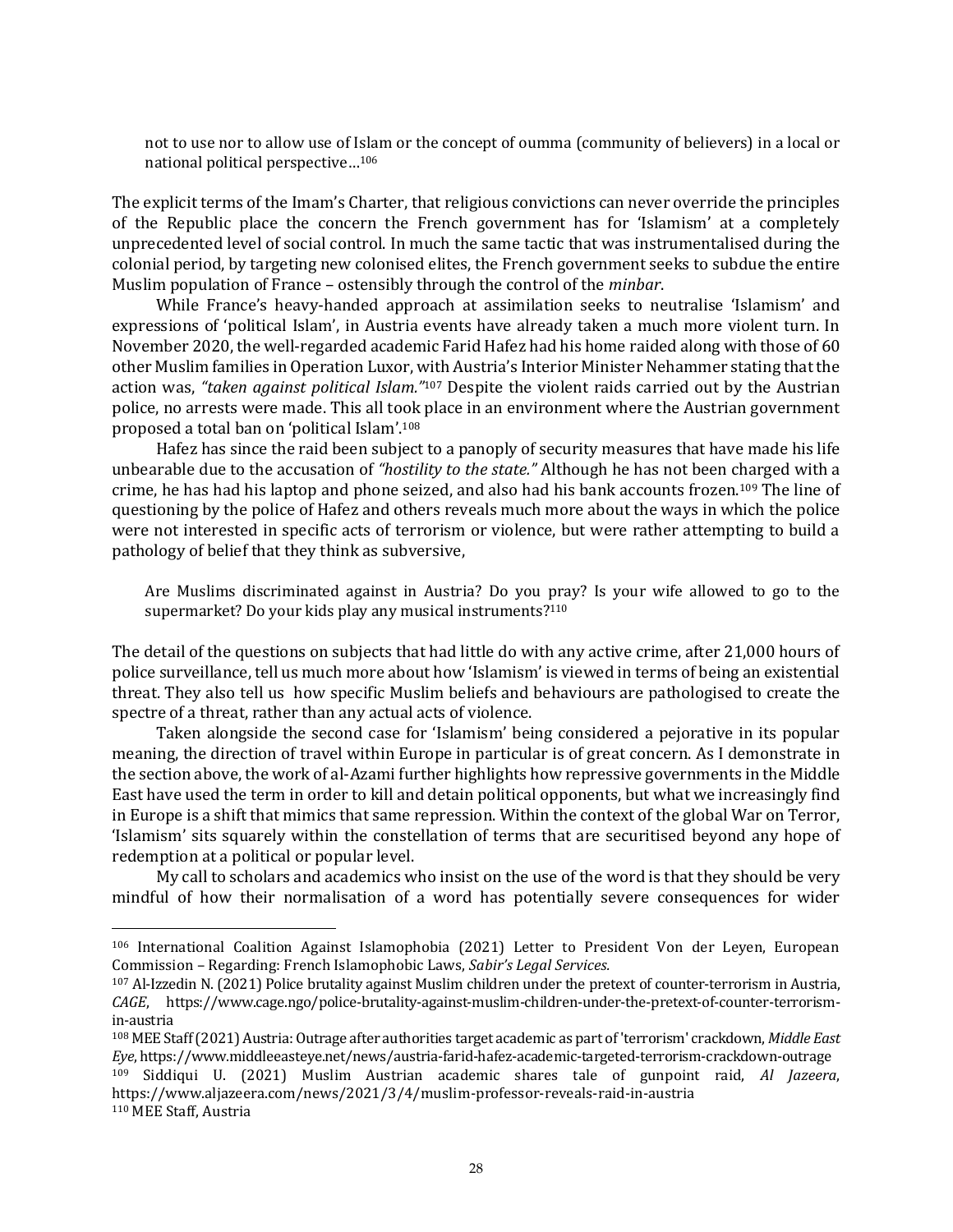communities. The inability of academics to wrestle control of the word's meaning away from the intense securitisation of it should serve as a reminder that what takes place in the academy does not necessarily directly translate into the real world. We need to be real, however, as evacuating the word 'Islamism' is not the sole panacea to changing the way the state securitises Muslims. Both scholars and activists have to find ways of resisting language that reduces Muslim political life to discrete areas of liberal-labelling – perhaps through an affirmation of *din* as an holistic way of being. The case against the word 'Islamism' is thus being made as just one example among a number that require a thoughtful re-examination.

#### <span id="page-28-0"></span>4. 'Islamism' constructs the 'political' as a very specific set of political acts

My final argument is one that I made previously in my 2019 book *A Virtue of Disobedience*. The very notion of there being a political version of Islam obscures how Islam is constantly instrumentalised in both the East and West in order to ensure the exigencies of the nation state. Islam, for the liberal state, is constructed explicitly as being apolitical, hence its requirement for a word that describes 'political Islam' – thus, 'Islamism'. The word works in modern nation states because it fits within modern secular notions of 'proper' religion as distinct from politics.

In the post-colonial world, Mustapha Kemal was not beneath using religious groups to secure his political position, even as he worked towards abolishing the Caliphate. Similarly, Gamal Abdel Nasser was willing to utilise Islamic discourses in shoring up his popularity among Egyptians seeking independence. Even at the start of the communist period of rule in Afghanistan, images of garlanded Afghan leaders having returned from pilgrimage to Makkah sanctified the leadership.

As evidenced in the previous sections, when 'Islamism' is evoked, it is usually problematised as seditious to the liberal nation state, as a form of governance that centres Islam as a faith, or as individual acts of violent non-state actors. This moniker is not applied to those who use religion in the interests of the prevailing (or desired) political order. Perhaps the clearest example of this came in the counter-revolution coup of General Abdelfatah el-Sisi, where the Egyptian scholar Ali Gomaa provided religious cover to Sisi's troops to fire on protestors. As I previously argued,

When al-Azhar University in Cairo issues fatwas praising the killing of protestors, providing religious sanction to mass arrest, torture and false imprisonment, then this is not 'Islamism' – because Islamism is only ever when the interests of the state are threatened, no matter how oppressive that state might be. Thus, we should call this out and say, for authority, 'Islamism' is when dissent is based around religious and spiritual terms, not when the religious is connected to the political. Al-Azhar is clearly political Islam. By extension, it could be said that all state-controlled or state-affiliated religious institutions are political.<sup>111</sup>

My own contentions about how religion and politics are understood in Egypt have been better explained by Hussein Ali Agrama in his work *Questioning Secularism*. Agrama wants to think beyond the narrow analytics of words such as 'Middle Eastern', 'Islamic' or 'authoritarian' to read Egypt beyond a modern secular understanding of the world, 112

The fact that it is state sovereignty that ultimately decides where to draw a line between religion and politics means that it is a power that stands, importantly, prior to religion and politics. Since it stands prior to both, it cannot be pinned down to either; as a result, it acquires an ambiguous, seemingly

<sup>111</sup> Qureshi A. (2019) *A Virtue of Disobedience*, Unbound

<sup>112</sup> Agrama HA. (2012) *Questioning Secularism: Islam, sovereignty, and the rule of law in modern Egypt*, University of Chicago Press, p.224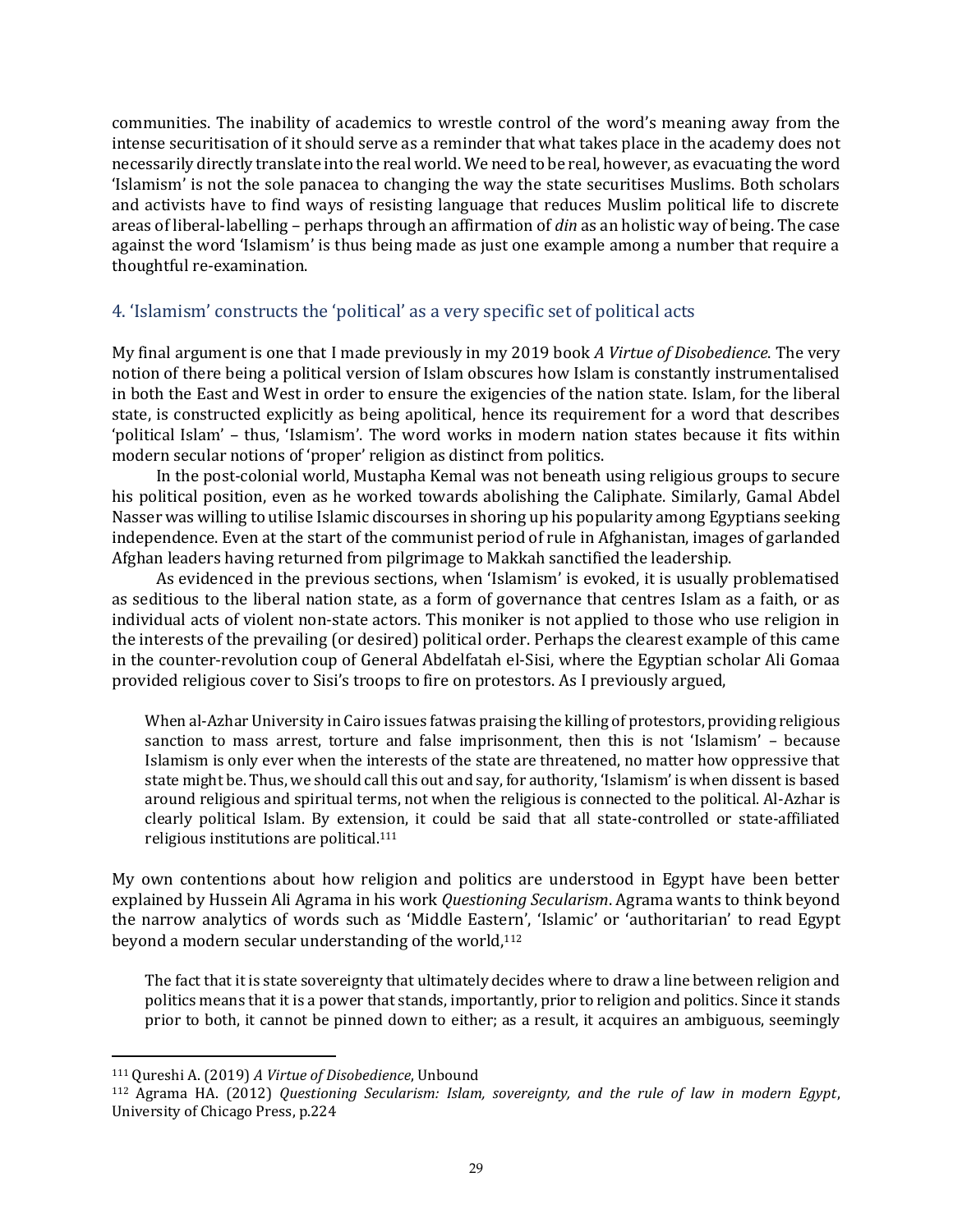political-theological character. This is not because state sovereignty has ostensibly religious origins or an intrinsically religious nature, but rather because of its particular position within the structure of secular decision making, where it stands prior to religion and politics but is not indifferent to the question of how to distinguish and separate them. This position puts it at the source of the irresolvable ambiguities continually produced by the problem-space of secularism the line between religion and politics comes to be blurred even in the process of its being drawn.<sup>113</sup>

Agrama's book would have been benefitted a great deal from reflections on violence and the deployment of religion after the coup by Sisi, but his point about the fundamental nature of Egyptian sovereignty stands well. A liberal discourse on 'Islamism' and 'secularism' is bound to fail when it posits religion's role in political life as a unique phenomenon to 'Islamists'. Talal Asad picks apart the way in which liberal states establish secularism as a form of normative power that deploys religion to the maintenance of the liberal order. Islam, as a *din* is thus fully able to be instrumentalised by the secular state because the state recognises the potential for Islam to play a powerful role in the sphere of politics. As we saw with the British and French using the power of the Caliphal seat for their purposes, the contemporary state is willing to draw on the authority of imams as part of their suppression of Muslim populations. As Asad notes,

Secularization, in other words, doesn't simply transform the general understanding of religion; it also—and more significantly—transforms the idea of politics that is framed by the sovereign state's claim to be based on territorial exclusivity and equally distributed rights. 114

Even among so-called 'Islamist' regimes, the needs of the nation have proven to be prioritised above all else. With the withdrawal of US troops from Afghanistan in June 2021, the Taliban have once again gained effective control of the country. Desperate to rebuild a war-torn country, the Taliban have made overtures to China to invest heavily in their re-acquired state. The Taliban have recognised the oppression of the Uyghur Muslims in East Turkestan, but at the same time have explicitly stated that they will not interfere in the internal politics of the Chinese state.<sup>115</sup> This marks a huge departure for the Taliban, who had previously welcomed thousands of Uyghur Muslims to their territory during the 90s. I would argue that the Taliban's position highlights the problematic ways in which 'Islamism' is invoked, that there are many more complex factors at play in political positions and projects than commitment to and overt expression of faith.

# <span id="page-29-0"></span>**Conclusion**

This paper has sought to make a case against using the word 'Islamism' based on the view that not only is it based on a colonial history of surveillance and securitisation of Muslims, but that it has replicated that view entirely within contemporary times. There are many scholars and academics that have produced a wealth of literature that try and provide accurate and nuanced understandings of different Muslim groups, Muslims among them. I would argue that such research and academic work largely exists in a vacuum where the real-world consequences of the word are not seen.

<sup>113</sup> Ibid., p.226-227

<sup>114</sup> Asad T. (2018) *Secular Translations: Nation-State, Modern Self and Calculative Reason*, Columbia University Press, p.18

<sup>115</sup> Trofimov Y (2021) Afghanistan's Taliban, Now on China's Border, Seek to Reassure Beijing, *Wall Street Journal*[, https://www.wsj.com/articles/afghanistans-taliban-now-on-chinas-border-seek-to-reassure-beijing-](https://www.wsj.com/articles/afghanistans-taliban-now-on-chinas-border-seek-to-reassure-beijing-11625750130)[11625750130](https://www.wsj.com/articles/afghanistans-taliban-now-on-chinas-border-seek-to-reassure-beijing-11625750130)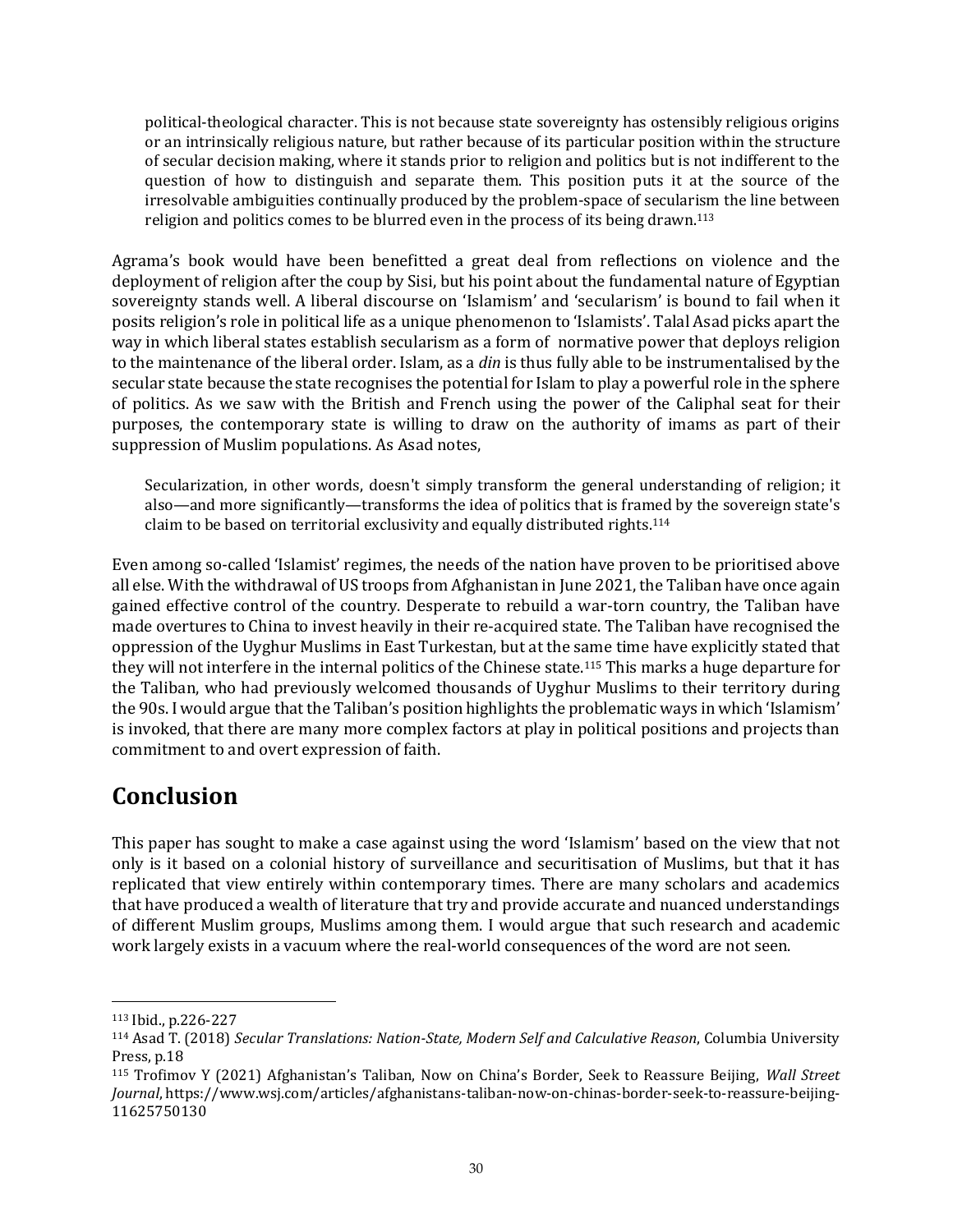My four contentions in the case against the word 'Islamism' ultimately rest on the belief and evidence that because of the way it is viewed and seen, it cannot be rescued in popular political discourse. For that reason, I would argue instead that the word should be rejected in its entirety, and that a series of descriptive words should be used as a replacement instead. Rather than use this paper as a place to suggest alternatives, I argue that using more words to describe varying social movements in Islam would suit Muslim short and long term needs much better than the continued use of a term that is not only problematic, but has resulted in the killing, imprisonment and repression of Muslims in both the East and the West. There is a problem with translation across contexts, but the real issue is the translation from the position of state security, and while they hold power over the use of a term, it's violence remains ever-present.

# <span id="page-30-0"></span>**Thanks**

All praise and gratitude to Allah swt, the Lord of Mercy, the Giver of Mercy.

This paper was written with a great deal of difficulty, knowing full well that colleagues, allies and friends who regularly write and are active against Islamophobia use the word 'Islamism' in ways that are at times useful and exist outside of the real-world consequences I relate above. I hope they will engage with the paper and perhaps provide solutions to the problem I see. My anxiety of writing such a paper was somewhat alleviated by the kind and very thoughtful consideration and responses by my friends Muhammad Rabbani, Shereen Fernandez, Usaama al-Azami, Sahar Ghumkhor and Khadijah El Shayyal – they all refined my arguments and provided me with necessary correction along the way. My thanks to Ummatics Colloquium too, for giving me the space to publish this work.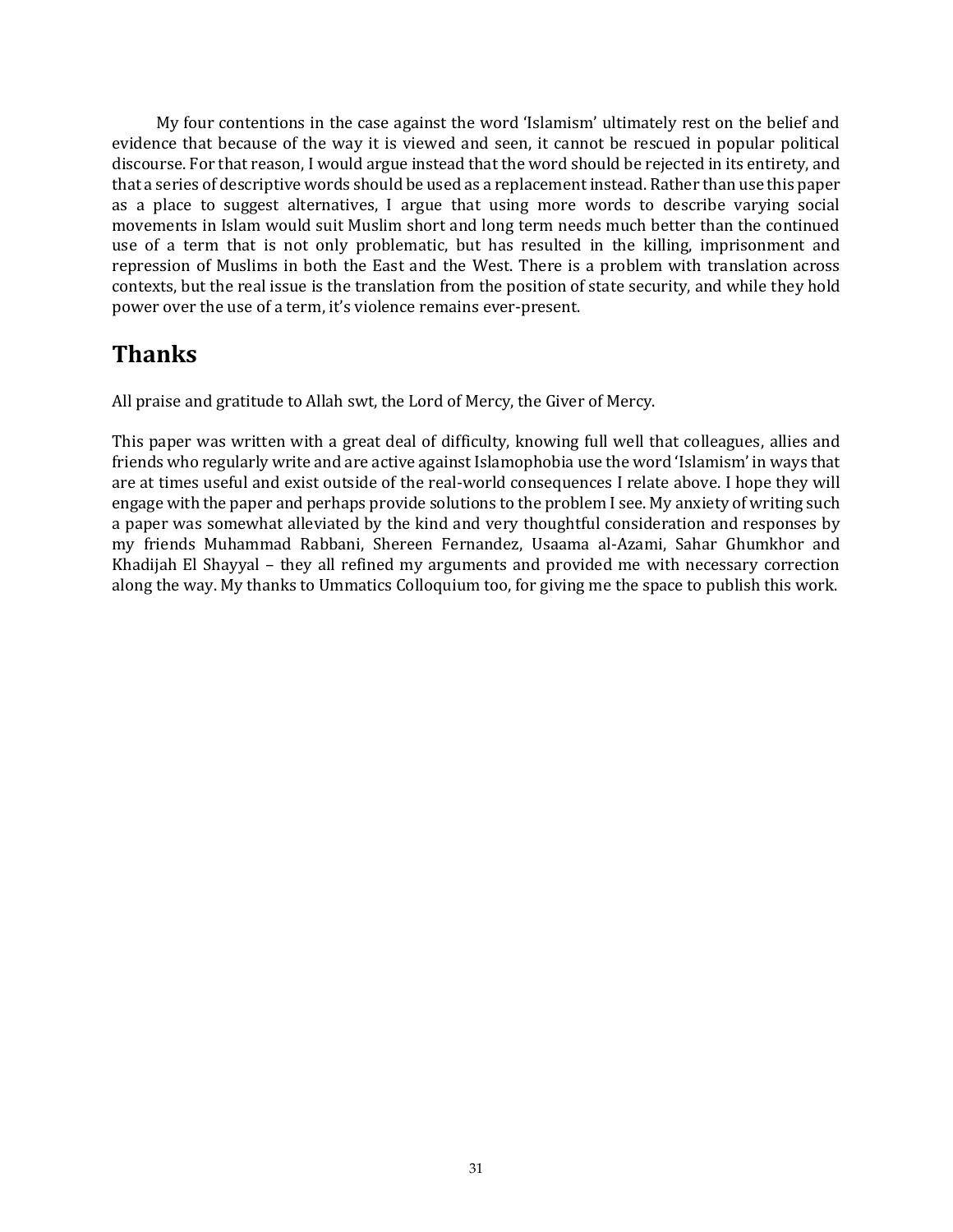# <span id="page-31-0"></span>**Bibliography**

Agrama H.A. (2012) Questioning Secularism: Islam, sovereignty, and the rule of law in modern Egypt, University of Chicago Press

Al-Azami U. (2020) Why Words Matter: The Problem with the Term Islamist, Sadeq Institute

Al-Izzedin N. (2021) Police brutality against Muslim children under the pretext of counter-terrorism in Austria, CAGE

Allen C.(2006) God's Terrorists: The Wahhabi Cult and the Hidden Roots of Modern Jihad, Cambridge

Amrohawi AH., Ulema-e-Haq, vol.1

Anjum O. (2019) Who Wants the Caliphate?, Yaqeen Institute

Asad T. (2018) Secular Translations: Nation-State, Modern Self and Calculative Reason, Columbia University Press

Aydin C. (2007) The Politics of Anti-Westernism in Asia: Visions of world order in pan-Islamic and pan-Asian thought, Columbia University Press

Beckman K.R. (2003) Vanishing Women: Magic, Film, and Feminism, Duke UP

Blair T. (2011) A Journey, Arrow

Brown J. (2016) Rethinking Language: "Islamism" as a dirty word, Brookings

Byers D. (2013) AP Stylebook revises 'Islamist' use, Politico

Calvert J. (2010) Sayyid Qutb and the origins of radical Islamism, Hurst

Cameron D. (2011) PM's speech at Munich Security Conference, HM Government

Dalrymple W. (2009) The Last Mughal, Bloomsbury

Darwin J. (2009) The Empire Project: The rise and fall of the British world system 1830-1970, Cambridge University Press

Devji F. (2005) Landscapes of the Jihad: Militancy. Morality. Modernity, Hurst

Geaves R. (2010) The Life and Times of Abdullah Quilliam, Kube Publishing

Gopal P. (2019) Insurgent Empire: Anticolonial resistance and British dissent, Verso

Hallaq W.B. (2018) Restating Orientalism: A critique of modern knowledge, Columbia University Press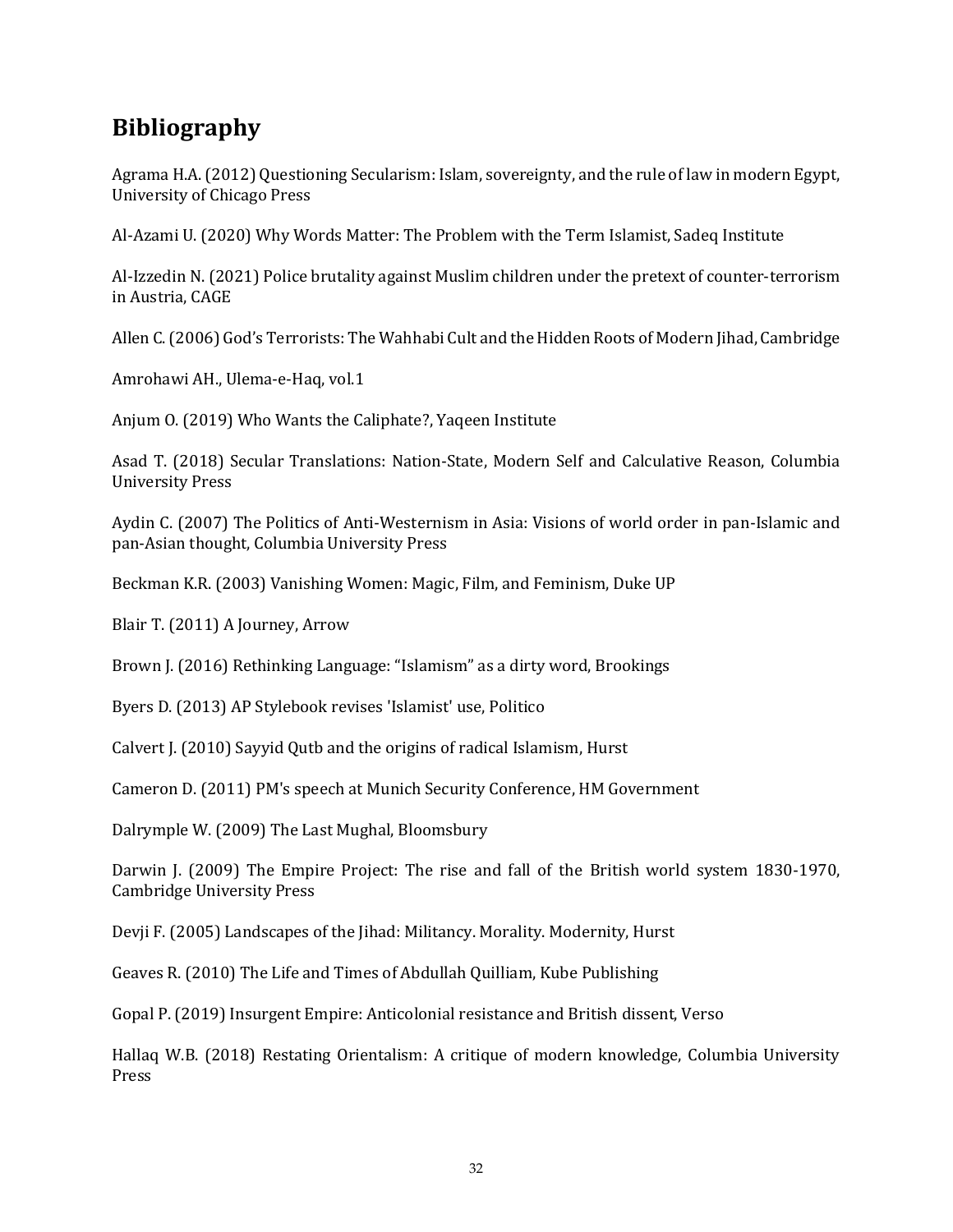Hansard (2006) Faith Schools, House of Commons, vol 451, 1 November 2006

Hunter W.W.(1876) The Indian Musalmans: are they bound to rebel against the Queen?, Trubner and Company, London

Husin I.R. (2016) The Politics of Islamic Law: Local Elites, Colonial Authority, and the Making of the Muslim State, Chicago University Press

International Coalition Against Islamophobia (2021) Letter to President Von der Leyen, European Commission – Regarding: French Islamophobic Laws, Sabir's Legal Services

James H. (2009) The Assassination of Lord Mayo: The 'First' Jihad?, IJAPS, vol.5, No.2

James L. (1998) Raj: The Making of Unmaking of British India, The Softback Preview, 1998

James L. (1998) The Rise and Fall of the British Empire

Jenkins J. and Farr C. (2015) Muslim Brotherhood Review: Main Findings, House of Commons

Klug B. (2015) Fawlty Logic: The Cracks in Cameron's 2011 Munich Speech, ReOrient

Lichfield J. (2021) Why Macron had to take on Islamism, Unherd

Lieven A. (2011) Pakistan: A hard country, Allen Lane

Massad J.A. (2015) Islam in Liberalism, University of Chicago Press

McQuade J. (2021) A Genealogy of Terrorism: Colonial law and the origins of an idea, Cambridge University Press

MEE Staff (2021) Austria: Outrage after authorities target academic as part of 'terrorism' crackdown, Middle East Eye

Metcalf B.D. (2010) Husain Ahmad Madani: The Jihad for Islam and India's Freedom, Oneworld

Mian M.S.M., Asiran-e Malta, Manak Publications

Mishra P. (2013) From the Ruins of Empire: The revolt against the West and the remaking of Asia, Penguin

Morgenstein Fuerst I.R. (2017) Indian Muslim Minorities and the 1857 Rebellion: Religion, Rebels, and Jihad, IB Tauris

Oborne P. (2022) The Fate of Abraham: Why the West is Wrong about Islam, Simon & Schuster

Özcan A. (1997) Pan-Islamism: Indian Muslims, the Ottomans & Britain (1877-1924), BRILL

Polk W.R. (2018) Crusade and Jihad: The thousand-year war between the Muslim world and the global north, New York University Press